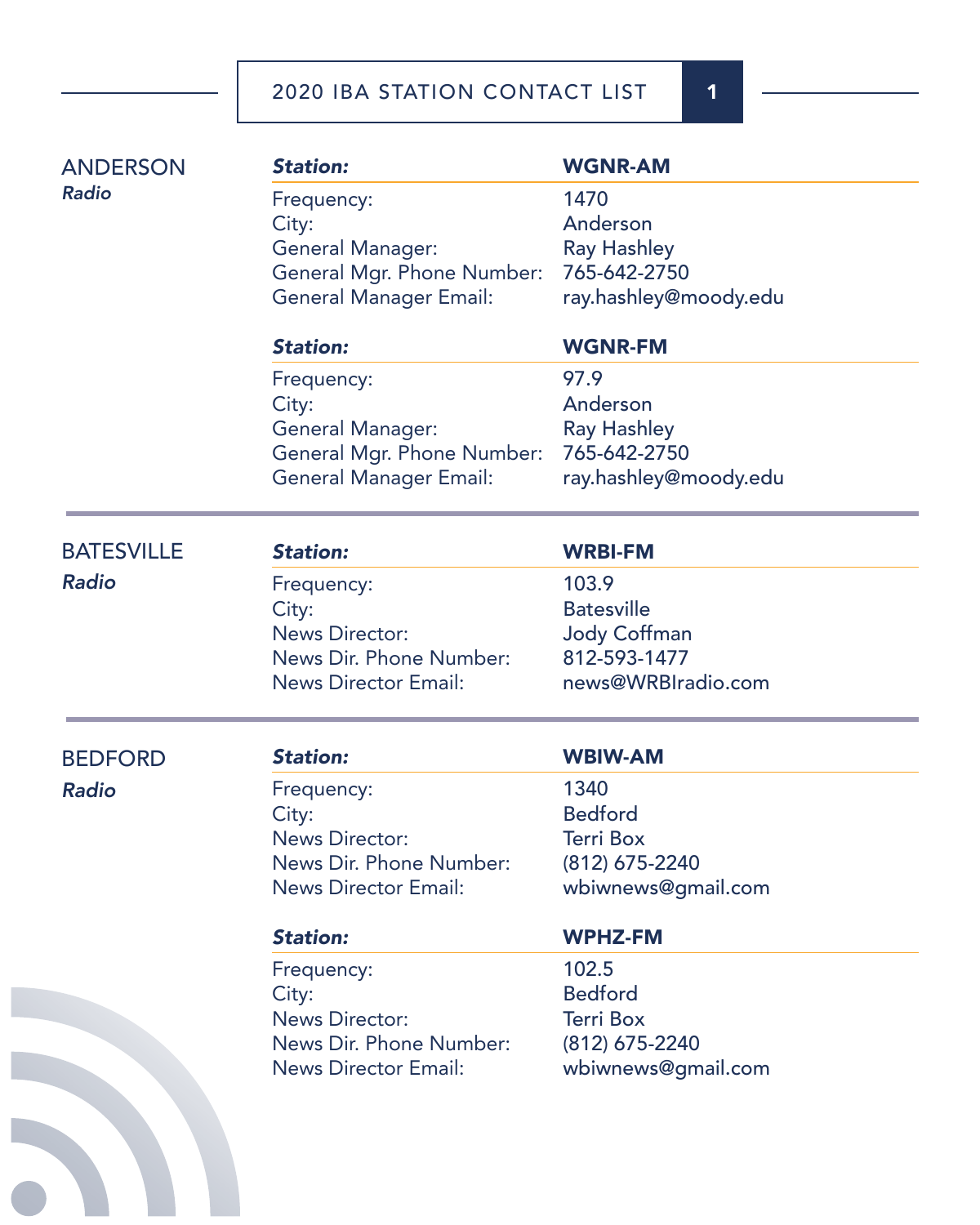| <b>BEDFORD</b><br><b>Radio</b> | <b>Station:</b><br>Frequency:<br>City:<br><b>News Director:</b><br>News Dir. Phone Number:<br><b>News Director Email:</b> | <b>WQRK-FM</b><br>105.5<br><b>Bedford</b><br><b>Terri Box</b><br>(812) 675-2240<br>wbiwnews@gmail.com |
|--------------------------------|---------------------------------------------------------------------------------------------------------------------------|-------------------------------------------------------------------------------------------------------|
| <b>BLOOMINGTON</b>             | <b>Station:</b>                                                                                                           | <b>WTIU-TV</b>                                                                                        |
| <b>TV</b>                      | Channel:<br>City:<br><b>News Director:</b><br>News Dir. Phone Number:<br><b>News Director Email:</b>                      | 30<br>Bloomington<br>Sara Wittmeyer<br>812-856-1584<br>sarawitt@indiana.edu                           |
| <b>BLOOMINGTON</b>             | <b>Station:</b>                                                                                                           | <b>WBWB-FM</b>                                                                                        |
| <b>Radio</b>                   | Frequency:<br>City:<br><b>Station Manager:</b><br><b>Station Mgr. Phone Number:</b><br><b>Station Manager Email:</b>      | 96.7<br>Bloomington<br><b>Junior Blondell</b><br>812-336-8000<br>junior@artisticradio.net             |
|                                | <b>Station:</b>                                                                                                           | <b>WCLS-FM</b>                                                                                        |
|                                | Frequency:<br>City:<br><b>Station Manager:</b><br><b>Station Mgr. Phone Number:</b><br><b>Station Manager Email:</b>      | 97.7<br>Bloomington<br><b>Tony Kale</b><br>812-339-9700<br>classichits@wclsfm.com                     |
|                                | <b>Station:</b>                                                                                                           | <b>WGCL-AM</b>                                                                                        |
|                                | Frequency:<br>City:<br><b>Station Manager:</b><br><b>Station Mgr. Phone Number:</b><br><b>Station Manager Email:</b>      | 1370<br>Bloomington<br><b>Rob Humphrey</b><br>812-332-3366<br>rhumphrey@wtpsfm.com                    |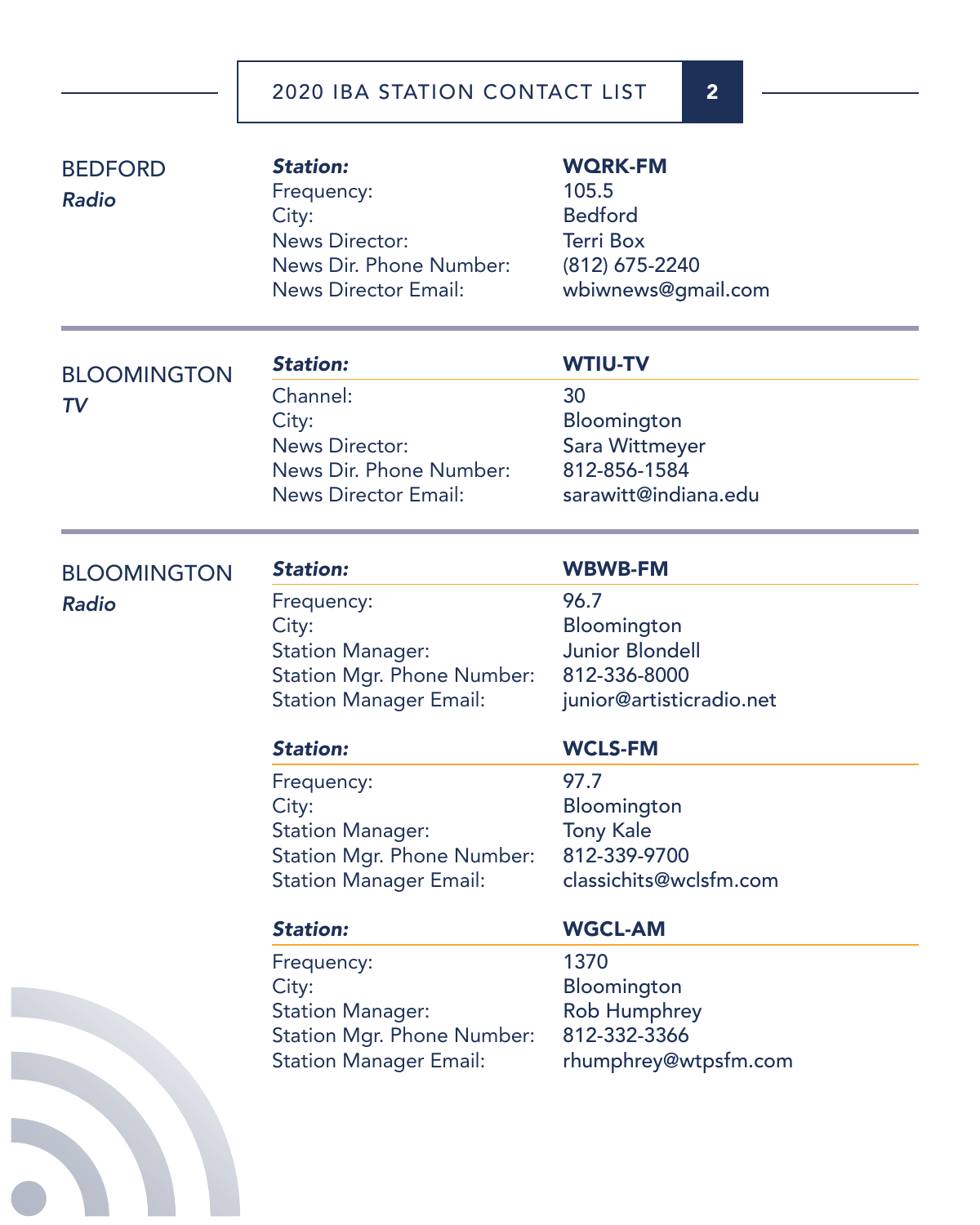# BLOOMINGTON *Radio*

### *Station:* WGCL-AM

Frequency: The Quarry-FM City: Bloomington Station Manager: Rob Humphrey Station Mgr. Phone Number: 812-332-3366 Station Manager Email: rhumphrey@wtpsfm.com

# *Station:* WHCC-FM

Frequency: 105.1 City: Bloomington Station Manager: **Junior Blondell** Station Mgr. Phone Number: 812-336-8000 Station Mgr. Email: junior@artisticradio.net

# *Station:* WTTS-FM

Frequency: 92.3 City: Bloomington Program Director: Rob Humphrey Program Dir. Phone Number: 812-332-3366 Program Dir. Phone Email: rhumphrey@wtpsfm.com

Frequency: 95.1 City: Bloomington Program Director: Jim Webster Program Dir. Phone Number: 812-335-9500 Program Dir. Phone Email: jim@spirit95fm.com

# *Station:* WVNI-FM

Frequency: 95.1 City: Bloomington Program Director: Jim Webster Program Dir. Phone Number: 812-335-9500

### *Station:* WVNI-FM

Program Dir. Phone Email: jim@spirit95fm.com

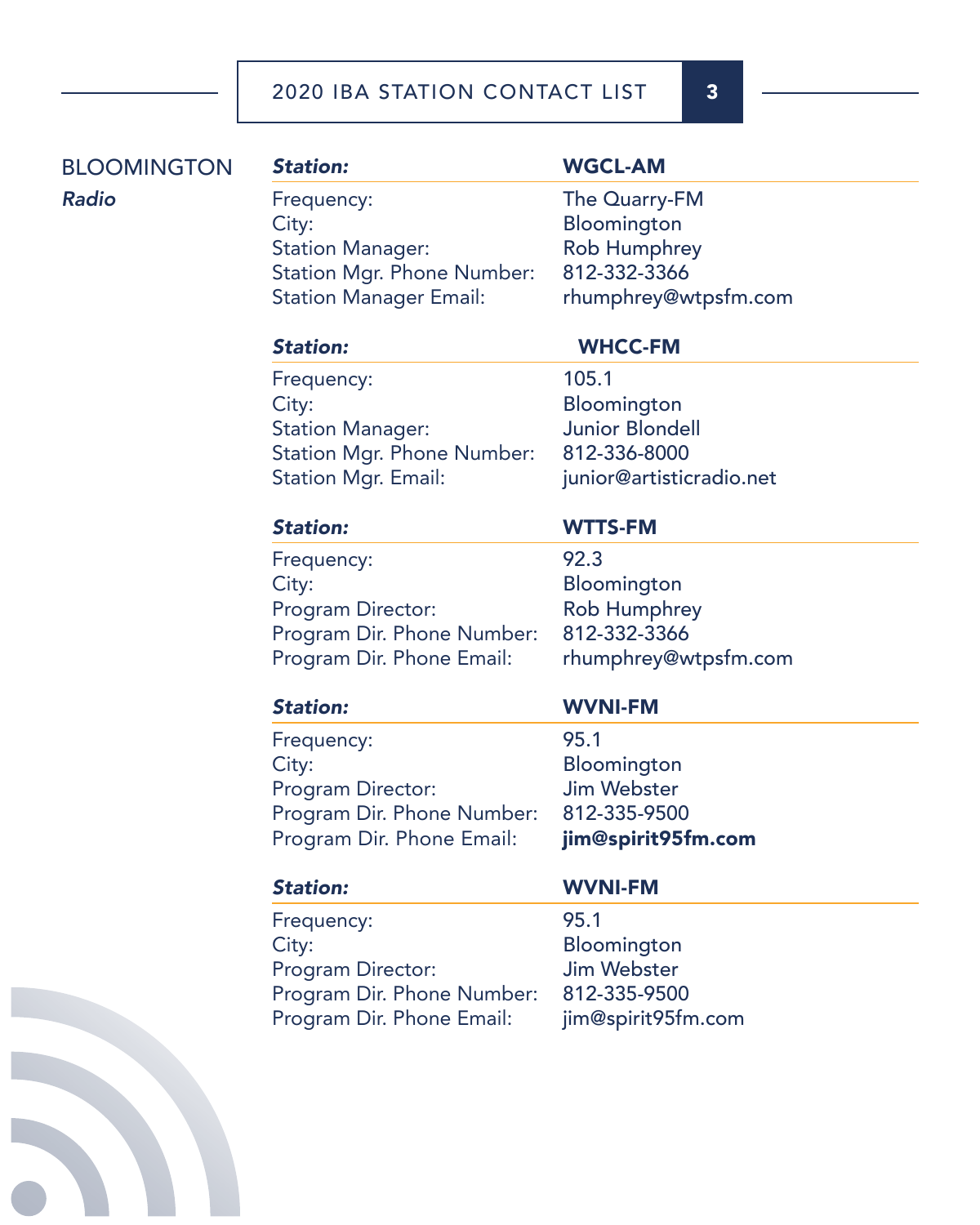| <b>BOONVILLE</b> | <b>Station:</b>             | <b>WBNL-AM</b>        |  |
|------------------|-----------------------------|-----------------------|--|
| <b>Radio</b>     | Frequency:                  | 1540                  |  |
|                  | City:                       | <b>Boonville</b>      |  |
|                  | <b>News Director:</b>       | <b>David Boruff</b>   |  |
|                  | News Dir. Phone Number:     | 812-897-2080          |  |
|                  | <b>News Director Email:</b> | dave@radio1540.net    |  |
|                  | <b>Station:</b>             | <b>W249BP</b>         |  |
|                  | Frequency:                  | 99.9                  |  |
|                  | City:                       | <b>Boonville</b>      |  |
|                  | <b>News Director:</b>       | <b>David Boruff</b>   |  |
|                  | News Dir. Phone Number:     | 812-897-2080          |  |
|                  | <b>News Director Email:</b> | dave@radio1540.net    |  |
| <b>BRAZIL</b>    | <b>Station:</b>             | <b>WAMB-AM</b>        |  |
| <b>Radio</b>     | Frequency:                  | 1130                  |  |
|                  | City:                       | <b>Brazil</b>         |  |
|                  | <b>News Director:</b>       | <b>Frank Rush</b>     |  |
|                  | News Dir. Phone Number:     | 812-420-2518          |  |
|                  | <b>News Director Email:</b> | frush@dlcmediainc.com |  |
|                  | <b>Station:</b>             | <b>WFNB-FM</b>        |  |
|                  | Frequency:                  | 92.7                  |  |
|                  | City:                       | <b>Brazil</b>         |  |
|                  | New Director:               | <b>Frank Rush</b>     |  |
|                  | News Dir. Phone Number:     | 812-420-2518          |  |
|                  | <b>News Director Email:</b> | frush@dlcmediainc.com |  |
|                  | <b>Station:</b>             | <b>WVIG-FM</b>        |  |
|                  | Frequency:                  | 95.9                  |  |
|                  | City:                       | <b>Brazil</b>         |  |
|                  | New Director:               | <b>Frank Rush</b>     |  |
|                  | News Dir. Phone Number:     | 812-420-2518          |  |
|                  | <b>News Director Email:</b> | frush@dlcmediainc.com |  |
|                  |                             |                       |  |
|                  |                             |                       |  |
|                  |                             |                       |  |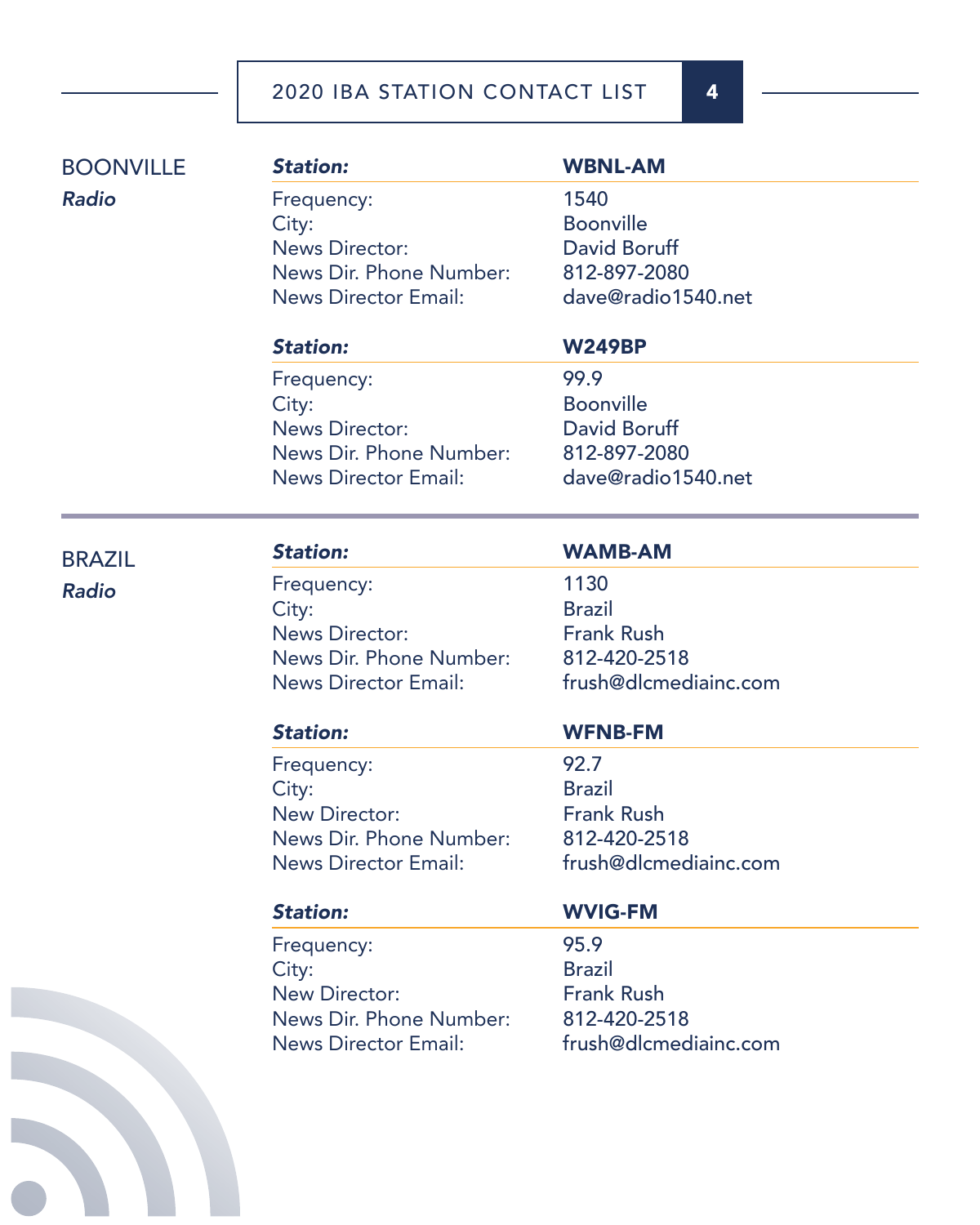| <b>Station:</b>                   | <b>WZBD-FM</b>                                                                                                                                                                                                                                                                                 |
|-----------------------------------|------------------------------------------------------------------------------------------------------------------------------------------------------------------------------------------------------------------------------------------------------------------------------------------------|
| Frequency:                        | 92.7                                                                                                                                                                                                                                                                                           |
| City:                             | <b>Berne</b>                                                                                                                                                                                                                                                                                   |
| New Director:                     | <b>Robert Weaver</b>                                                                                                                                                                                                                                                                           |
| News Dir. Phone Number:           | $(260)$ 251-1863                                                                                                                                                                                                                                                                               |
| <b>News Director Email:</b>       | rob.weaver@wpgwradio.us                                                                                                                                                                                                                                                                        |
| <b>Station:</b>                   | <b>WHJE-FM</b>                                                                                                                                                                                                                                                                                 |
| Frequency:                        | 91.3                                                                                                                                                                                                                                                                                           |
|                                   | Carmel                                                                                                                                                                                                                                                                                         |
|                                   | <b>Dominic James</b>                                                                                                                                                                                                                                                                           |
|                                   | 317-846-7721                                                                                                                                                                                                                                                                                   |
| <b>Station Manager Email:</b>     | djames3@ccs.k12.in.us                                                                                                                                                                                                                                                                          |
| <b>Station:</b>                   | <b>WDSO-FM</b>                                                                                                                                                                                                                                                                                 |
|                                   | 88.3                                                                                                                                                                                                                                                                                           |
|                                   | Chesterton                                                                                                                                                                                                                                                                                     |
|                                   | <b>Matthew Waters</b>                                                                                                                                                                                                                                                                          |
|                                   | 219-983-3777                                                                                                                                                                                                                                                                                   |
| <b>Station Manager Email:</b>     | matthew.waters@duneland.k12.in.us                                                                                                                                                                                                                                                              |
| <b>Station:</b>                   | <b>WNDZ-AM</b>                                                                                                                                                                                                                                                                                 |
|                                   | 750                                                                                                                                                                                                                                                                                            |
|                                   | Chicago                                                                                                                                                                                                                                                                                        |
|                                   | <b>Mark Pinski</b>                                                                                                                                                                                                                                                                             |
| <b>Station Mgr. Phone Number:</b> | 773-792-1121                                                                                                                                                                                                                                                                                   |
| <b>Station Manager Email:</b>     | mp@wsbcradio.com                                                                                                                                                                                                                                                                               |
| <b>Station:</b>                   | <b>WJHS-FM</b>                                                                                                                                                                                                                                                                                 |
|                                   | 91.5                                                                                                                                                                                                                                                                                           |
|                                   | Columbia City                                                                                                                                                                                                                                                                                  |
|                                   | N/A                                                                                                                                                                                                                                                                                            |
|                                   | 260-248-8915                                                                                                                                                                                                                                                                                   |
|                                   | glazaja@wjhs915.org                                                                                                                                                                                                                                                                            |
| <b>General Manager Email:</b>     |                                                                                                                                                                                                                                                                                                |
|                                   | City:<br><b>Station Manager:</b><br><b>Station Mgr. Phone Number:</b><br>Frequency:<br>City:<br><b>Station Manager:</b><br><b>Station Mgr. Phone Number:</b><br>Frequency:<br>City:<br><b>Station Manager:</b><br>Frequency:<br>City:<br><b>General Manager:</b><br>General Mgr. Phone Number: |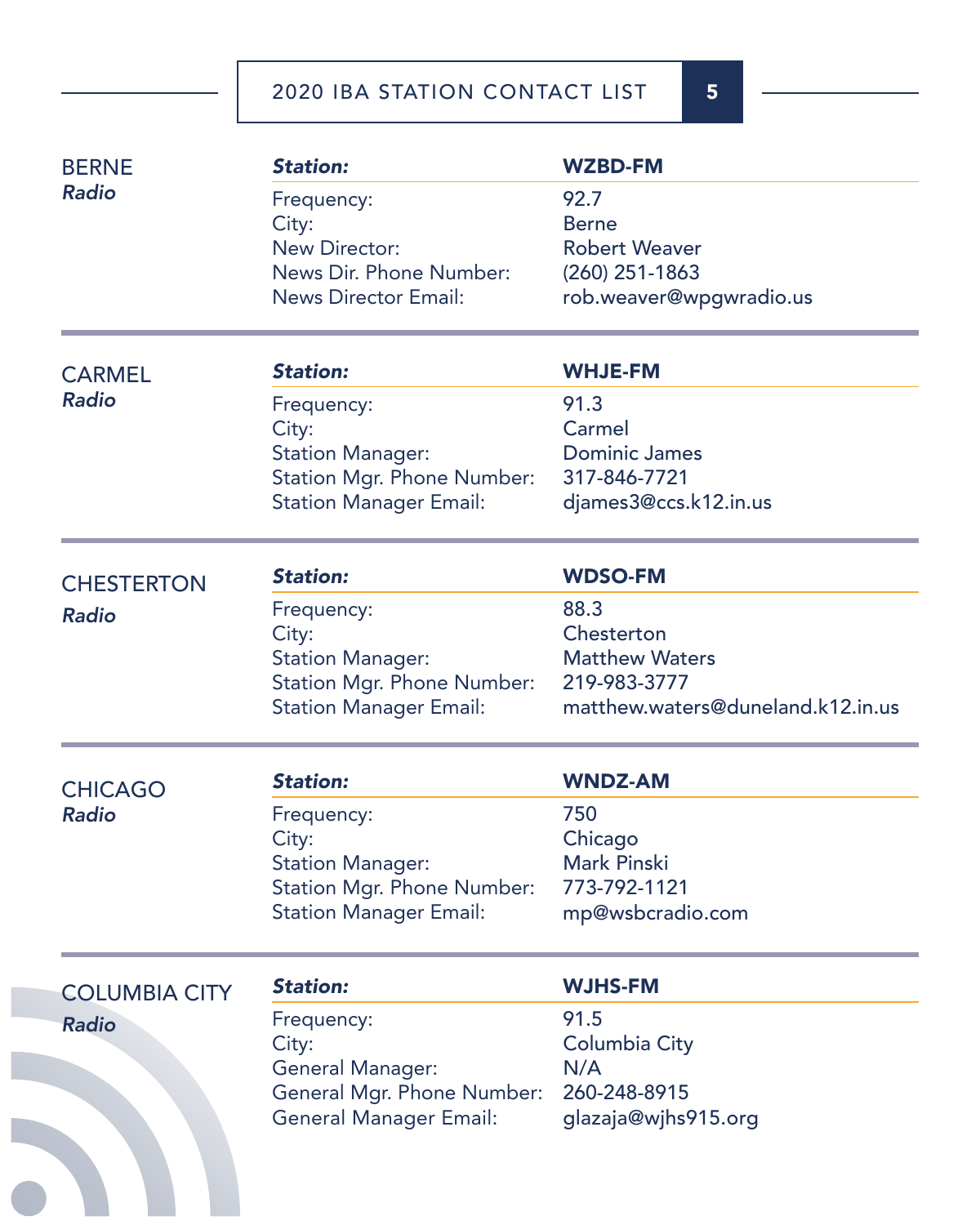# **COLUMBUS** *Radio*

Frequency: 1010 City: City: Columbus News Director: John Clark News Dir. Phone Number: Office: 812-376-4770;

Frequency: 104.9 City: Columbus News Director: John Clark News Dir. Phone Number: Office: 812-376-4770;

Frequency: 101.5 City: Columbus News Director: John Clark News Dir. Phone Number: Office: 812-376-4770;

Frequency: 107.3 City: City: Columbus News Director: Harrison Silcox News Dir. Phone Number: 260-452-8959 News Director Email: hsilcox@qmix.com

Frequency: 106.1 City: Columbus News Director: John Clark News Dir. Phone Number: Office: 812-376-4770;

# *Station:* WCSI-AM

Cell: 812-371-1823 News Director Email: johnclark@1010wcsi.com

# *Station:* WINN-FM

Cell: 812-371-1823 News Director Email: johnclark@1010wcsi.com

# *Station:* WKKG-FM

Cell: 812-371-1823 News Director Email: johnclark@1010wcsi.com

### *Station:* WRZQ-FM

### *Station:* WWWY-FM

Cell: 812-371-1823 News Director Email: johnclark@1010wcsi.com

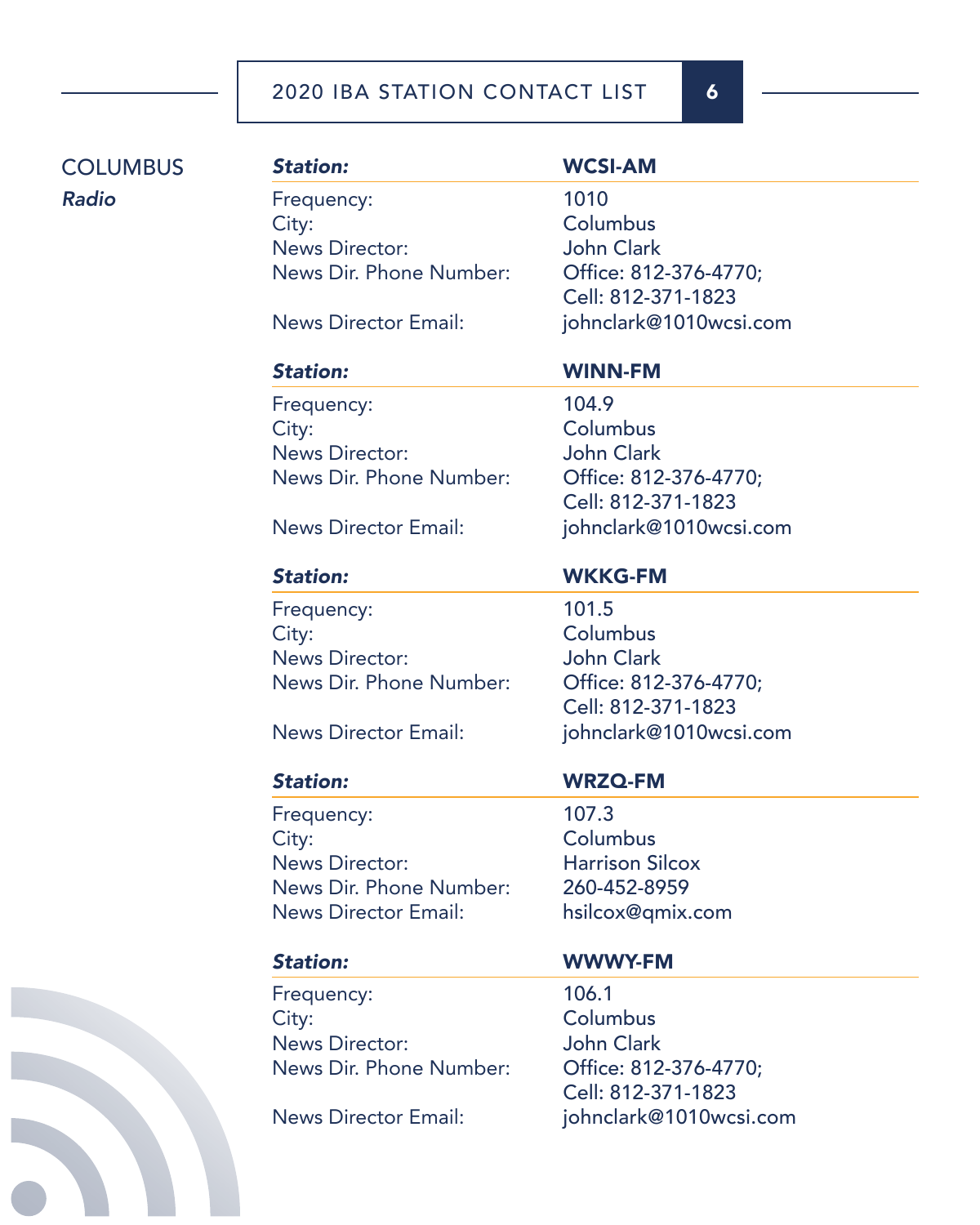| <b>COLUMBUS</b>     | <b>Station:</b>               | <b>WXCH-FM</b>         |
|---------------------|-------------------------------|------------------------|
| <b>Radio</b>        | Frequency:                    | 102.9                  |
|                     | City:                         | Columbus               |
|                     | <b>News Director:</b>         | <b>Harrison Silcox</b> |
|                     | News Dir. Phone Number:       | 260-452-8959           |
|                     | <b>News Director Email:</b>   | hsilcox@qmix.com       |
|                     | <b>Station:</b>               | <b>WYGB-FM</b>         |
|                     | Frequency:                    | 100.3                  |
|                     | City:                         | Columbus               |
|                     | <b>News Director:</b>         | <b>Harrison Silcox</b> |
|                     | News Dir. Phone Number:       | 260-452-8959           |
|                     | <b>News Director Email:</b>   | hsilcox@gmix.com       |
| <b>CONNERSVILLE</b> | <b>Station:</b>               | <b>WLPK-AM</b>         |
| <b>Radio</b>        | Frequency:                    | 1580                   |
|                     | City:                         | Connersville           |
|                     | <b>News Director:</b>         | <b>Annette Miller</b>  |
|                     | News Dir. Phone Number:       | 765-932-3983           |
|                     | <b>News Director Email:</b>   | annette@wifefm.com     |
| <b>CORYDON</b>      | <b>Station:</b>               | <b>WOCC-FM</b>         |
| <b>Radio</b>        | Frequency:                    | 102.7                  |
|                     | City:                         | Corydon                |
|                     | General Manager:              | <b>Sunny Stephens</b>  |
|                     | General Mgr. Phone Number:    | 812-738-9622           |
|                     | <b>General Manager Email:</b> | wocc1550@gmail.com     |
|                     | <b>Station:</b>               | <b>WOCC-AM</b>         |
|                     | Frequency:                    | 1550                   |
|                     | City:                         | Corydon                |
|                     | <b>General Manager:</b>       | <b>Sunny Stephens</b>  |
|                     | General Mgr. Phone Number:    | 812-738-9622           |
|                     | <b>General Manager Email:</b> | wocc1550@gmail.com     |
|                     |                               |                        |
|                     |                               |                        |
|                     |                               |                        |
|                     |                               |                        |
|                     |                               |                        |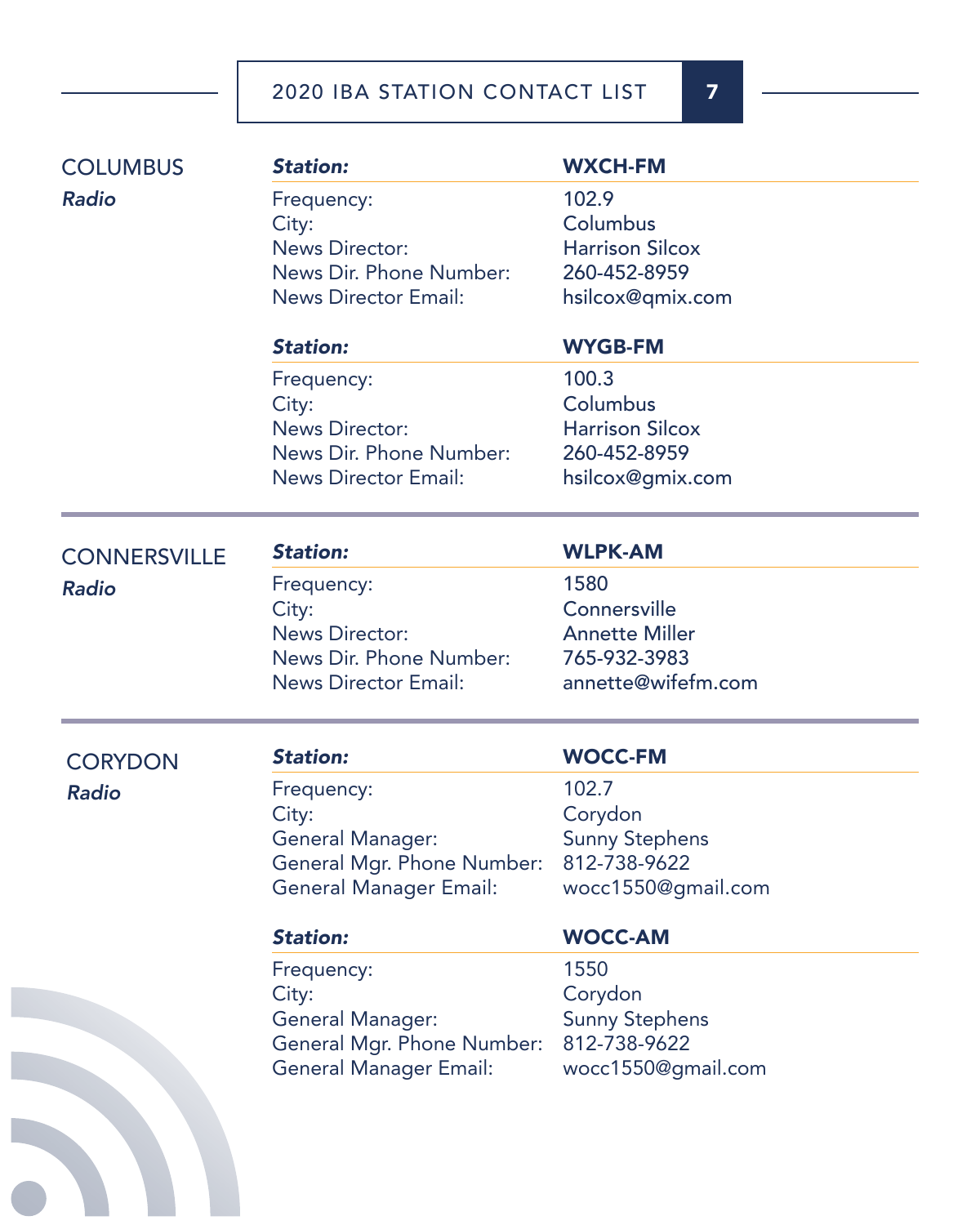# CRAWFORDSVILLE Station:

### *Radio*

Frequency: 106.3 City: Crawfordsville News Director: Dave Peach News Dir. Phone Number: 765-362-8200

### *Station:* WCDQ-FM

News Director Email: dapeach@forchtbroadcasting.com

Frequency: 1550/92.1 City: Crawfordsville News Director: Dave Peach News Dir. Phone Number: 765-362-8200

# *Station:* WCVL-AM

News Director Email: dapeach@forchtbroadcasting.com

Frequency: 103.9 City: Crawfordsville News Director: Dave Peach News Dir. Phone Number: 765-362-8200

### *Station:* WIMC-FM

News Director Email: dapeach@forchtbroadcasting.com

Frequency: 88.1 City: Crawfordsville General Manager: Jeff Clark General Mgr. Phone Number: 765-362-8881 General Manager Email: wsrcfm@gmail.com/

### *Station:* WSRC-FM

jclark@881thesource.com

COVINGTON/ DANVILLE *Radio*

Frequency: 92.9 City: City: Covington/Danville News Director: Greg Green News Dir. Phone Number: 765-793-4823 x4

### *Station:* WSKL-FM

News Director Email: greg@kisscountryradio.com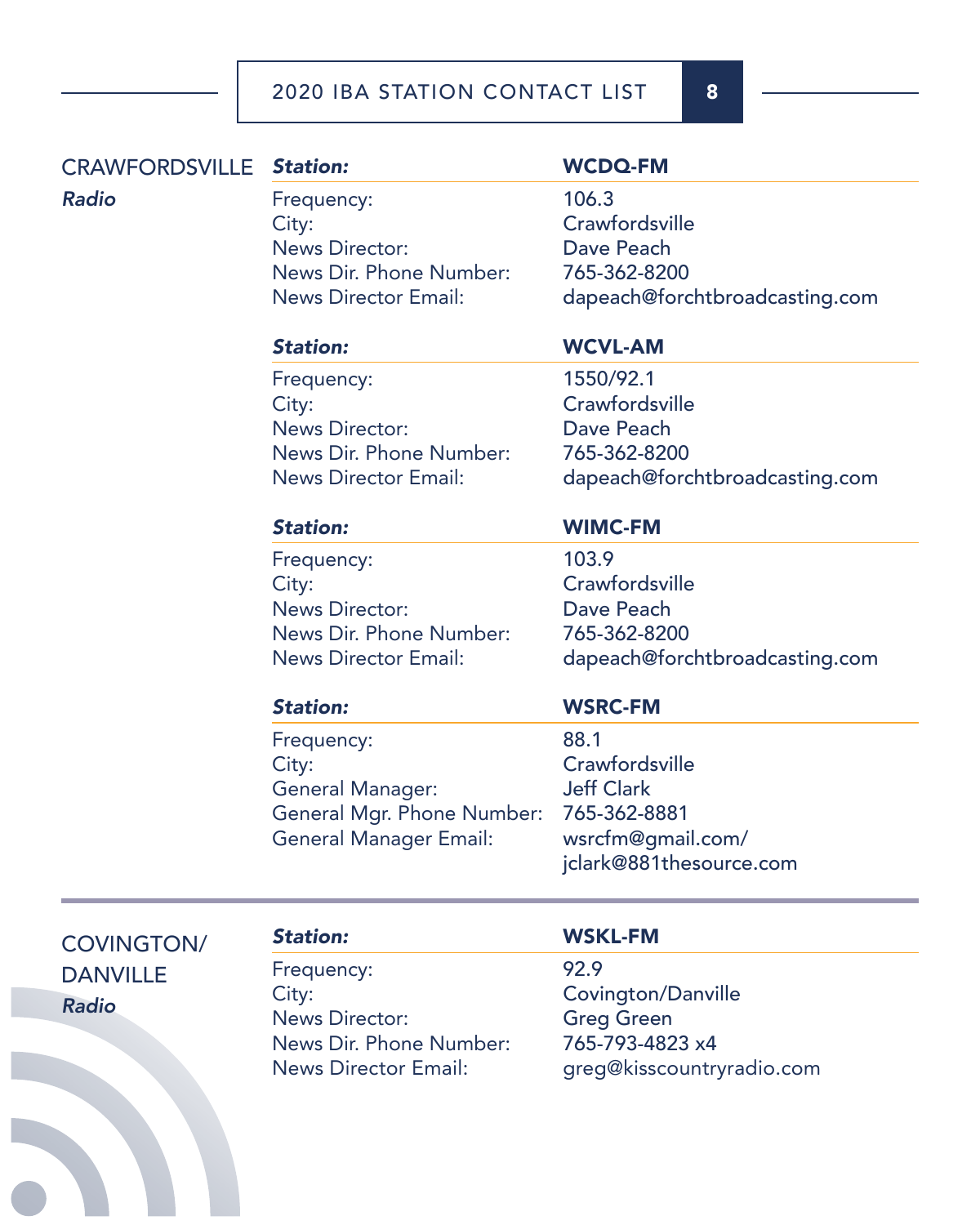| <b>COVINGTON/</b> | <b>Station:</b>             | <b>WKZS-FM</b>            |  |
|-------------------|-----------------------------|---------------------------|--|
| <b>DANVILLE</b>   | Frequency:                  | 103.1                     |  |
| <b>Radio</b>      | City:                       | <b>Covington/Danville</b> |  |
|                   | <b>News Director:</b>       | <b>Greg Green</b>         |  |
|                   | News Dir. Phone Number:     | 765-793-4823 x4           |  |
|                   | <b>News Director Email:</b> | greg@kisscountryradio.com |  |
| <b>ELKHART</b>    | <b>Station:</b>             | <b>WCMR-AM</b>            |  |
| <b>Radio</b>      | Frequency:                  | 1270                      |  |
|                   | City:                       | <b>Elkhart</b>            |  |
|                   | <b>News Director:</b>       | Doug Moore                |  |
|                   | News Dir. Phone Number:     | 574-875-5166              |  |
|                   | <b>News Director Email:</b> | doug@wfrn.com             |  |
|                   | <b>Station:</b>             | <b>WFRN-FM</b>            |  |
|                   | Frequency:                  | 1270/104.7                |  |
|                   | City:                       | <b>Elkhart</b>            |  |
|                   | <b>News Director:</b>       | Doug Moore                |  |
|                   | News Dir. Phone Number:     | 574-875-5166              |  |
|                   | <b>News Director Email:</b> | doug@wfrn.com             |  |
|                   | <b>Station:</b>             | <b>WVPE-FM</b>            |  |
|                   | Frequency:                  | 88.1                      |  |
|                   | City:                       | <b>Elkhart</b>            |  |
|                   | <b>News Director:</b>       | <b>Tony Krabill</b>       |  |
|                   | News Dir. Phone Number:     | 574-674-9873              |  |
|                   | <b>News Director Email:</b> | tkrabill@wvpe.org         |  |
| <b>EVANSVILLE</b> | <b>Station:</b>             | <b>WEVV-TV</b>            |  |
| TV                | Channel:                    | 44                        |  |
|                   | City:                       | <b>Evansville</b>         |  |
|                   | <b>Assignment Editor:</b>   | <b>Blaine Fentress</b>    |  |
|                   | Asgmt. Editor Phone Email:  | bfentress@wevv.com        |  |
|                   | Asgmt. Editor Phone Number: | 812-464-4444              |  |
|                   | <b>News Director:</b>       | Stewart, Warren           |  |
|                   | News Dir. Phone Number:     | 812-464-4444              |  |
|                   | <b>News Director Email:</b> | wstewart@wevv.com         |  |
|                   |                             |                           |  |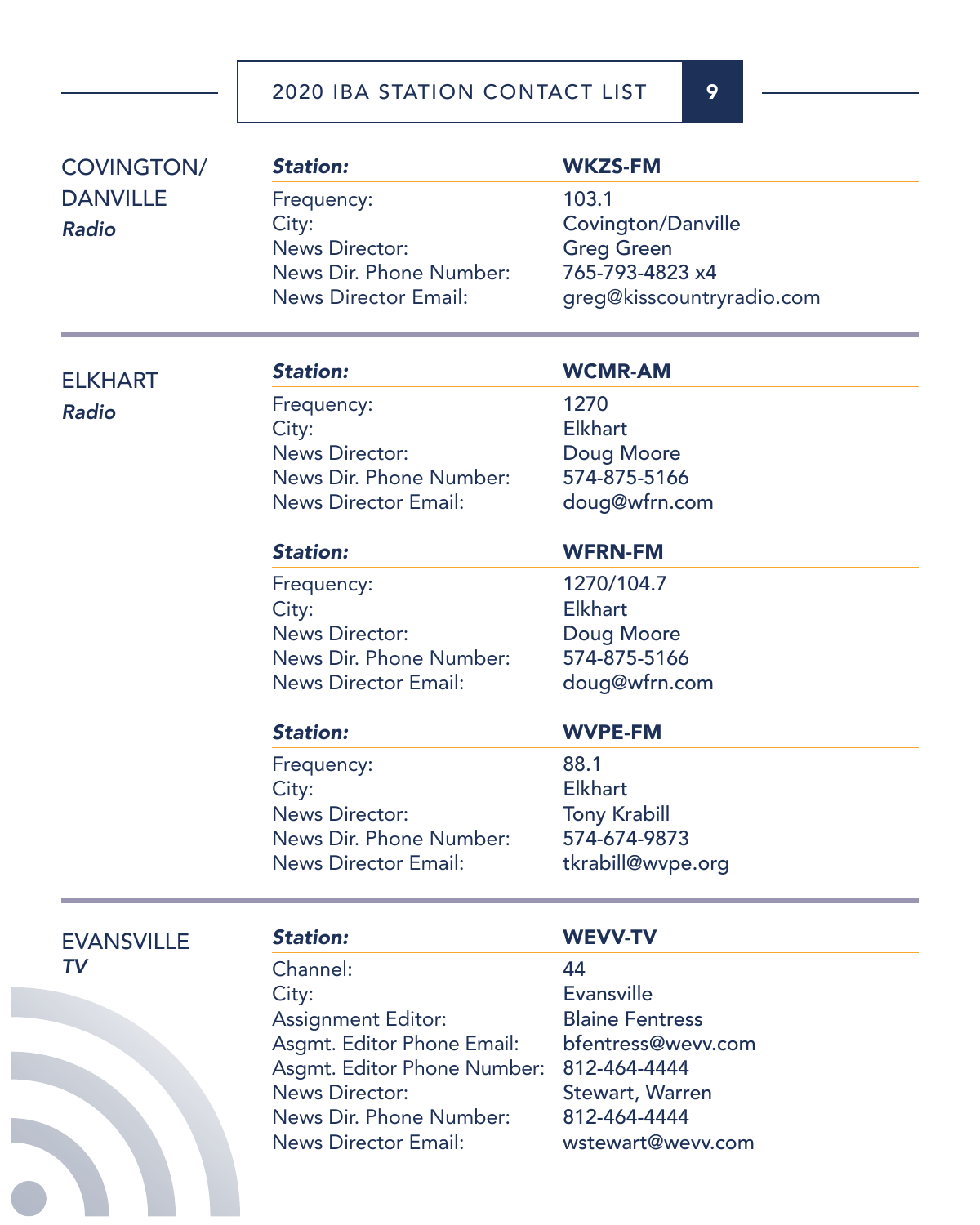*Station:* WFIE-TV Channel: 14 City: Evansville Assignment Editor: Brian Cissell Asgmt. Editor Phone Number: 812-426-1414 Asgmt. Editor Phone Email: bcissell@14news.com News Director: Joseph Schlaerth News Dir. Phone Number: newsdesk@14news.com News Director Email: 812-426-1414 *Station:* WNIN-TV Channel: 9 City: Evansville **EVANSVILLE** *TV*

News Director: Steve Burter News Dir. Phone Number: 812-423-2973 News Director Email: sburter@wnin.org

**EVANSVILLE** *Radio*

| L | τ | <b>Service Service</b><br>L | ۰. |  |
|---|---|-----------------------------|----|--|
|   |   |                             |    |  |

### *Station:* WABX-FM

Frequency: 107.5 City: Evansville News Anchor: Jay Zimmer News Anchor Phone Number: 812-424-8284 News Anchor Email: jay.zimmer@mwcradio.com

Frequency: 104.1 City: Evansville News Anchor: Jay Zimmer News Anchor Phone Number: 812-424-8284 News Anchor Email: jay.zimmer@mwcradio.com

### *Station:* WIKY-FM

| <b>Station:</b>                        | <b>WLYD-FM</b>          |
|----------------------------------------|-------------------------|
| Frequency:                             | 93.5                    |
| City:                                  | <b>Evansville</b>       |
| News Anchor:                           | <b>Jay Zimmer</b>       |
| News Anchor Phone Number: 812-424-8284 |                         |
| News Anchor Email:                     | jay.zimmer@mwcradio.com |

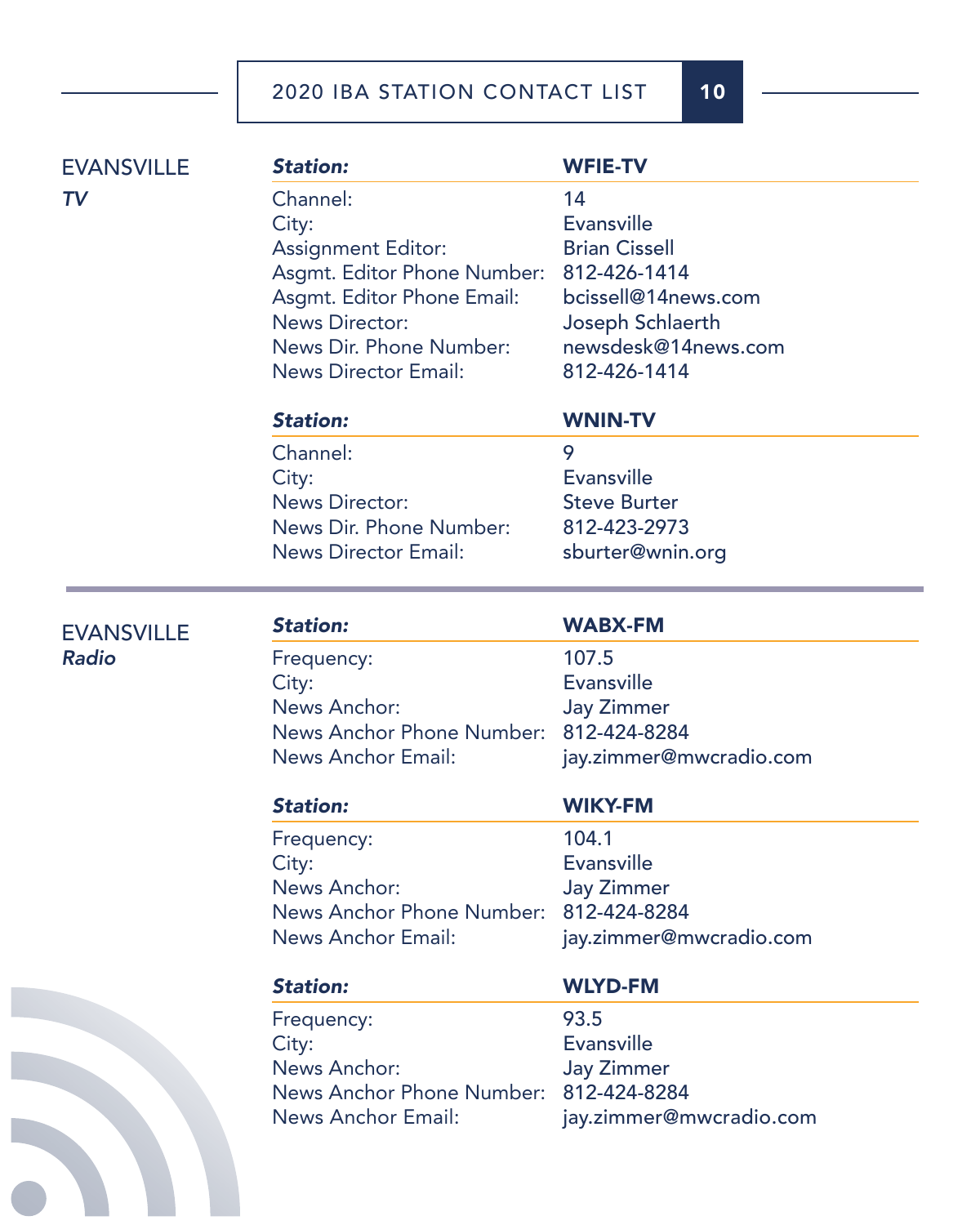| <b>EVANSVILLE</b> | <b>Station:</b>           | <b>WSTO-FM</b>           |
|-------------------|---------------------------|--------------------------|
| Radio             | Frequency:                | 96.1                     |
|                   | City:                     | <b>Evansville</b>        |
|                   | News Anchor:              | <b>Jay Zimmer</b>        |
|                   | News Anchor Phone Number: | 812-424-8284             |
|                   | <b>News Anchor Email:</b> | jay.zimmer@mwcradio.com  |
|                   | <b>Station:</b>           | <b>WBGW-AM</b>           |
|                   | Frequency:                | 1330                     |
|                   | City:                     | <b>Evansville</b>        |
|                   | President & CEO:          | <b>Floyd Turner</b>      |
|                   | Pres. & CEO Phone Number: | 812-386-3342             |
|                   | Pres. & CEO Email:        | floyd.turner@thyword.org |
|                   | <b>Station:</b>           | <b>WBGW-FM</b>           |
|                   | Frequency:                | 101.5                    |
|                   | City:                     | Evansville/Fort Branch   |
|                   | President & CEO:          | <b>Floyd Turner</b>      |
|                   | Pres. & CEO Phone Number: | 812-386-3342             |
|                   | Pres. & CEO Email:        | floyd.turner@thyword.org |
|                   | <b>Station:</b>           | <b>WBHW-FM</b>           |
|                   | Frequency:                | 88.7                     |
|                   | City:                     | Evansville (Loogootee)   |
|                   | President & CEO:          | <b>Floyd Turner</b>      |
|                   | Pres. & CEO Phone Number: | 812-386-3342             |
|                   | Pres. & CEO Email:        | floyd.turner@thyword.org |
|                   | <b>Station:</b>           | <b>WDKS-FM</b>           |
|                   | Frequency:                | 106.1                    |
|                   | City:                     | <b>Evansville</b>        |
|                   | Host:                     | N/A                      |
|                   | <b>Host Phone Number:</b> | 812-425-4226             |
|                   | Host Email:               | ryan@wkdq.com            |
|                   |                           |                          |
|                   |                           |                          |
|                   |                           |                          |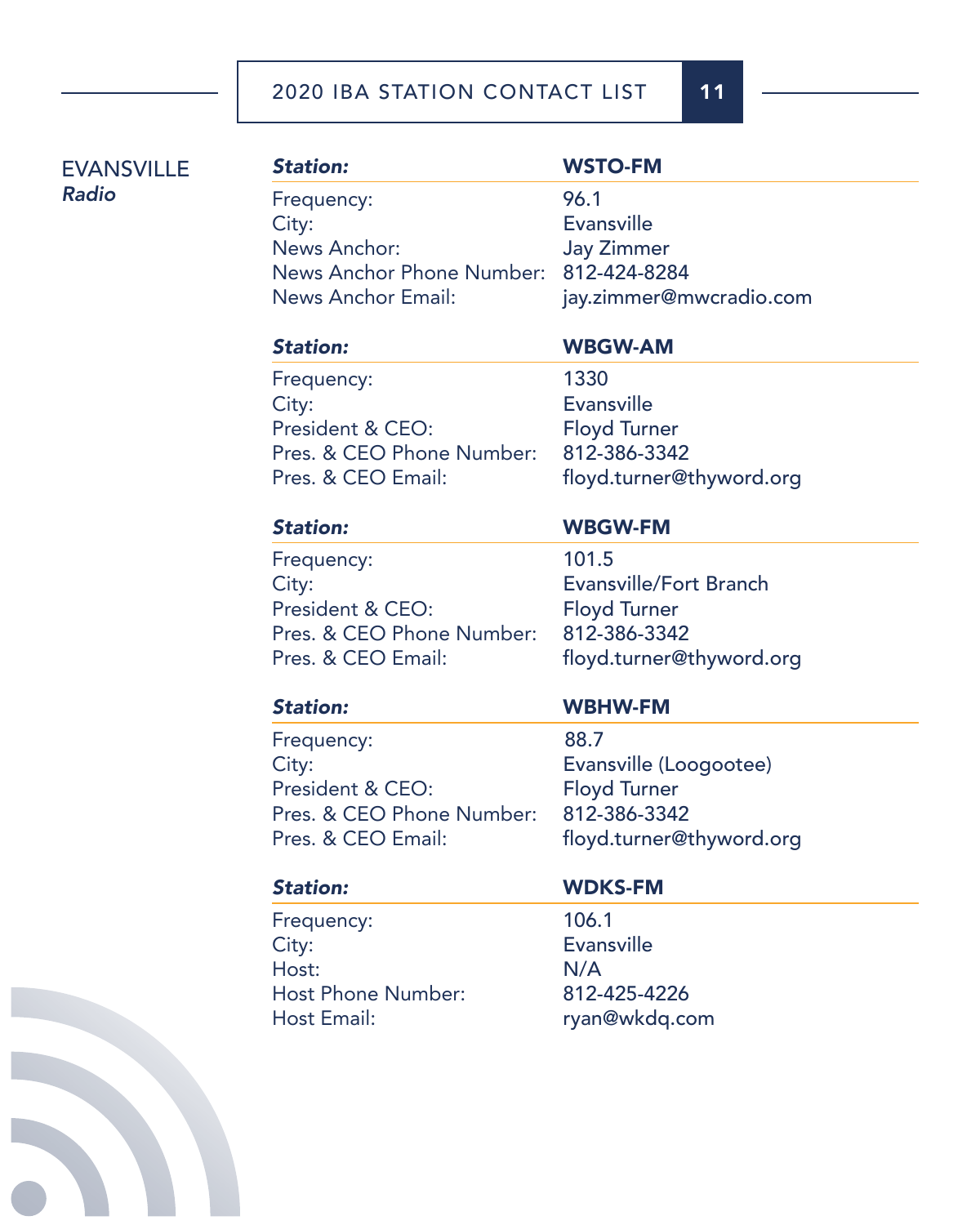## **EVANSVILLE** *Radio*

# *Station:* WEOA-FM Frequency: 98.5 City: Evansville News Director: N/A News Dir. Phone Number: 812-424-8864 News Director Email: weoa\_1@yahoo.com

# *Station:* WEOA-AM

Frequency: 1400 City: Evansville News Director: N/A News Dir. Phone Number: 812-424-8864 News Director Email: weoa\_1@yahoo.com

### *Station:* WGBF-AM

# Frequency: 1280 City: Evansville Digital Managing Editor: Ashley Sollars Dig. Managing Editor Phone: 812-425-4226 Dig. Managing Editor Email: ryan@wkdq.com

# *Station:* WGBF-FM

Frequency: 103.1 City: Evansville Digital Managing Editor: Ashley Sollars

Phone Number: 812-425-4228 Dig. Managing Editor Email: ryan@wkdq.com

Frequency: 105.3 City: Evansville Program Director: N/A Program Dir. Phone Number: 812-425-4229 Program Director Email: ryan@wkdq.com

Dig. Managing Editor

# *Station:* WJLT-FM

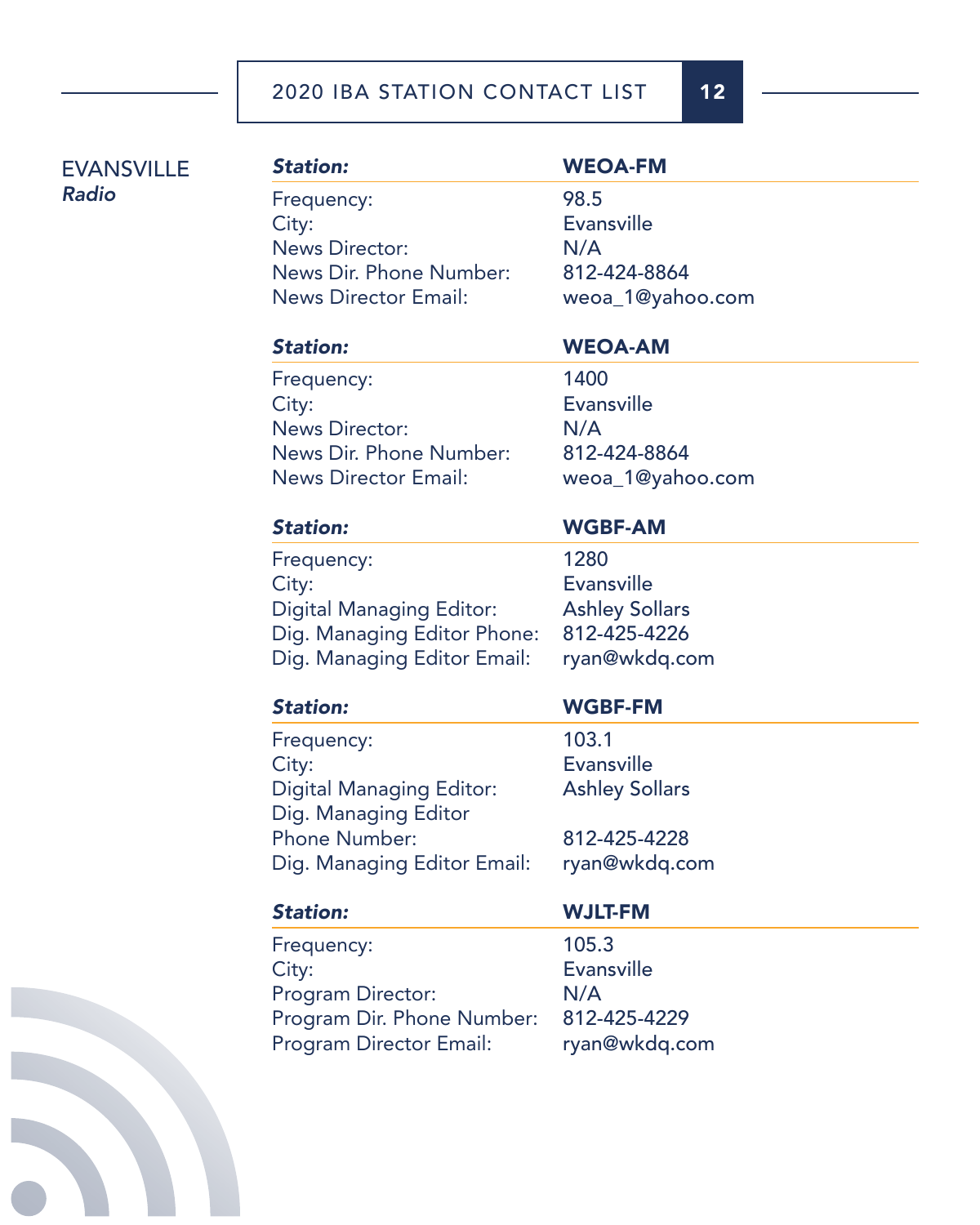## **EVANSVILLE** *Radio*

# *Station:* WKDQ-FM Frequency: 99.5 City: Evansville On Air Personality: N/A On Air Personality Phone: 812-425-4229 On Air Personality Email: ryan@wkdq.com

# *Station:* WNIN-FM

Frequency: 88.3 City: Evansville News Director: Steve Burter News Dir. Phone Number: 812-423-2973 News Director Email: sburter@wnin.org

# *Station:* WPSR-FM

Frequency: 90.7 City: Evansville News Director: JoBeth Bootz News Dir. Phone Number: 812-435-8241 News Director Email: wpsr@evsc.k12.in.us

Frequency: 96.1 City: Evansville Operations Manager: Aaron Santini

Frequency: 820 City: Evansville News Director: Rhonda Wheeler News Dir. Phone Number: 812-461-5406 News Director Email: news@957thespin.com

# *Station:* WSTO-FM

Operations Manager: Phone Number: 812-424-8284 Operations Manager: Email: aaron.santini@mwcradio.com 

## *Station:* WSWI-AM

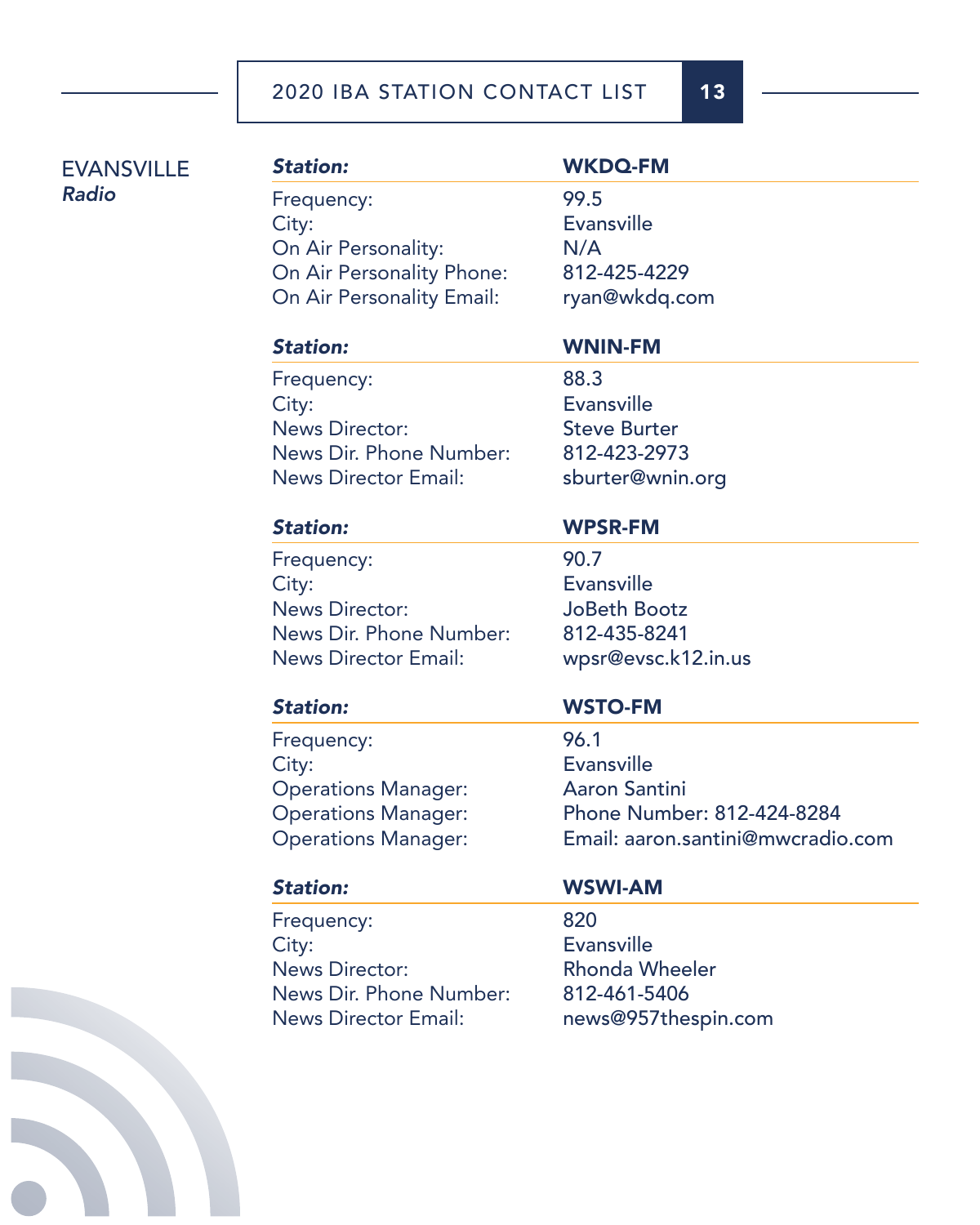| <b>EVANSVILLE</b> | <b>Station:</b>               | <b>WUEV-FM</b>          |
|-------------------|-------------------------------|-------------------------|
| <b>Radio</b>      | Frequency:                    | 91.5                    |
|                   | City:                         | <b>Evansville</b>       |
|                   | <b>General Manager:</b>       | <b>Carson Cornelius</b> |
|                   | General Mgr. Phone Number:    | 812-488-2022            |
|                   | <b>General Manager Email:</b> | cc303@evansville.edu    |
| <b>FORT WAYNE</b> | <b>Station:</b>               | <b>WANE-TV</b>          |
| <b>TV</b>         | Channel:                      | 15                      |
|                   | City:                         | Fort Wayne              |
|                   | <b>Assignment Editor:</b>     | <b>Scott Murray</b>     |
|                   | Asgmt. Editor Phone Number:   | 260-481-150             |
|                   | Asgmt. Editor Phone Email:    | scott.murray@wane.com   |
|                   | <b>News Director:</b>         | <b>Ted Linn</b>         |
|                   | News Dir. Phone Number:       | td.linny@wane.com       |
|                   | <b>News Director Email:</b>   | 260-481-1515            |
|                   | <b>Station:</b>               | <b>WFFT-TV</b>          |
|                   | Channel:                      | 55                      |
|                   | City:                         | Fort Wayne              |
|                   | <b>News Director:</b>         | <b>Andy Paras</b>       |
|                   | News Dir. Phone Number:       | 260-471-5555            |
|                   | <b>News Director Email:</b>   | aparas@wfft.com         |
|                   | <b>Station:</b>               | <b>WFWA-TV</b>          |
|                   | Channel:                      | 39                      |
|                   | City:                         | Fort Wayne              |
|                   | <b>News Director:</b>         | <b>Bruce Haines</b>     |
|                   | News Dir. Phone Number:       | 260-484-8839            |
|                   | <b>News Director Email:</b>   | brucehaines@wfwa.org    |
|                   | <b>Station:</b>               | <b>WISE-TV</b>          |
|                   | Channel:                      | 33                      |
|                   | City:                         | Fort Wayne              |
|                   | <b>Assignment Editor:</b>     | lan Hoover              |
|                   | Asgmt. Editor Phone Number:   | 260-471-9913            |
|                   | Asgmt. Editor Phone Email:    | ihoover@wpta21.com      |
|                   | <b>News Director:</b>         | Jonathan Shelley        |
|                   | News Dir. Phone Number:       | 260-471-9913            |
|                   | <b>News Director Email:</b>   | jshelley@wpta21.com     |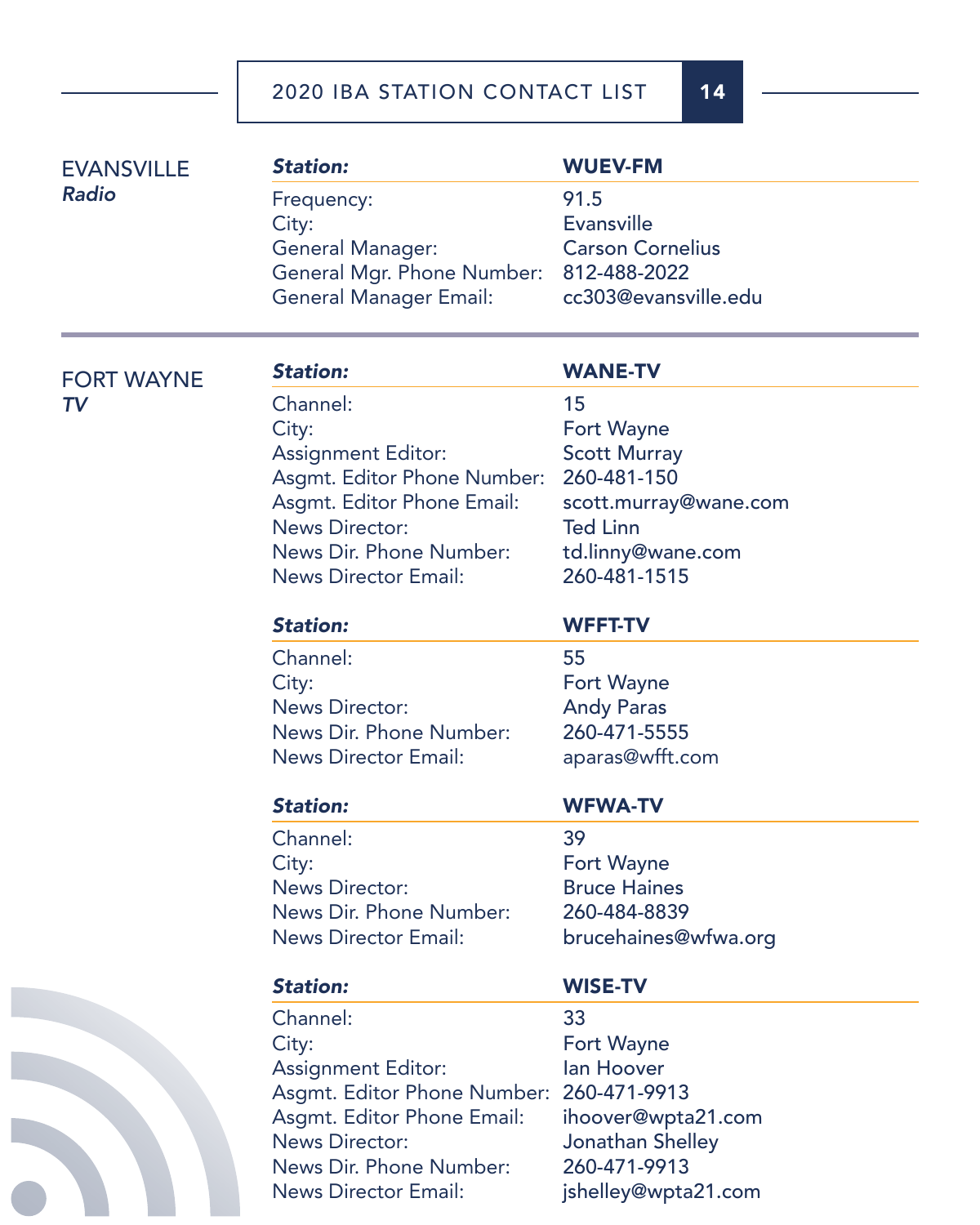| <b>FORT WAYNE</b> | <b>Station:</b>                                                                                                                                                              | <b>WPTA-TV(ABC21)</b>                                                                           |
|-------------------|------------------------------------------------------------------------------------------------------------------------------------------------------------------------------|-------------------------------------------------------------------------------------------------|
| TV                | Channel:<br>City:<br><b>Assignment Editor:</b><br>Asgmt. Editor Phone Number: 260-471-9913<br>Asgmt. Editor Phone Email:<br><b>News Director:</b><br>News Dir. Phone Number: | 21<br><b>Fort Wayne</b><br>lan Hoover<br>ihoover@wpta21.com<br>Jonathan Shelley<br>260-471-9913 |
|                   | <b>News Director Email:</b>                                                                                                                                                  | jshelley@wpta21.com                                                                             |

FORT WAYNE

### *Radio*

### *Station:* WAJI-FM

Frequency: 95.1 City: **Fort Wayne** News Director: Carrie Bud Wellman News Dir. Phone Number: 260-423-3676 x9988 News Director Email: carrie@classichits1017.com

Frequency: 88.1 City: **Fort Wayne** News Director: Larry Bower News Dir. Phone Number: 260-745-0576 News Director Email: lrbower@wbcl.org

# *Station:* WBCJ-FM

Frequency: 90.3 City: **Fort Wayne** News Director: Larry Bower News Dir. Phone Number: 260-745-0576 News Director Email: lrbower@wbcl.org

# *Station:* WBCL-FM

Frequency: 89.7 City: **Fort Wayne** News Director: Larry Bower News Dir. Phone Number: 260-745-0576

# *Station:* WBCW-FM

lrbower@wbcl.org

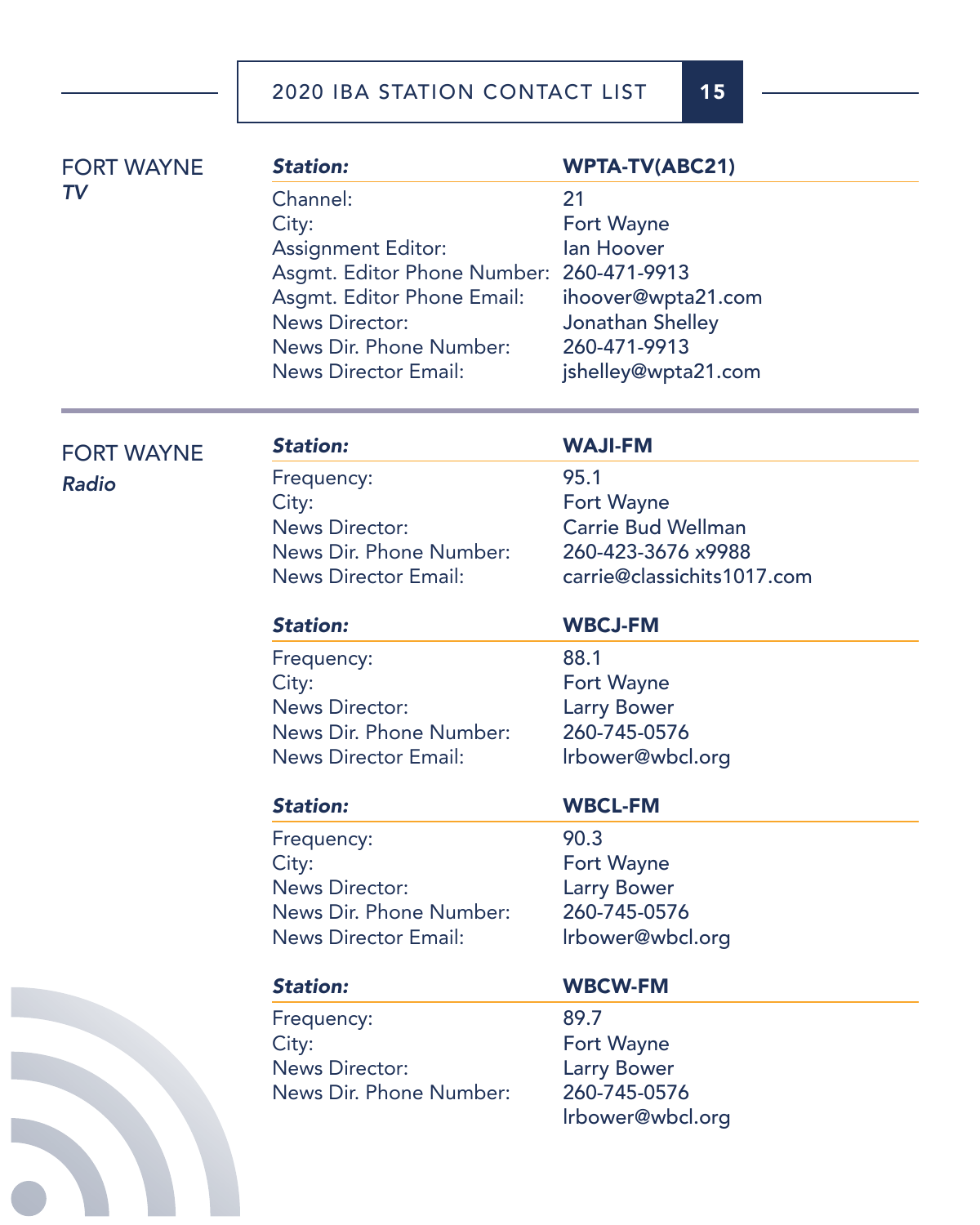# *Station:* WBCY-FM

Frequency: 89.5 City: **Fort Wayne** News Director: Larry Bower News Dir. Phone Number: 260-745-0576 News Director Email: lrbower@wbcl.org

*Station:* WBOI-FM

Frequency: 89.1 City: **Fort Wayne** News Director: Rebecca Green News Dir. Phone Number: 260-918-1088 News Director Email: rgreen@nipr.fm

### *Station:* WBTU-FM

Frequency: 93.3 City: **Fort Wayne** News Director: Joey Martin News Dir. Phone Number: 260-747-1511 News Director Email: joey@argfw.com

Frequency: 98.9 City: **Fort Wayne** News Director: Darrin Wright News Dir. Phone Number: 260-447-5511 News Director Email: news@wowo.com

# *Station:* WBYR-FM

### *Station:* WCKZ-FM

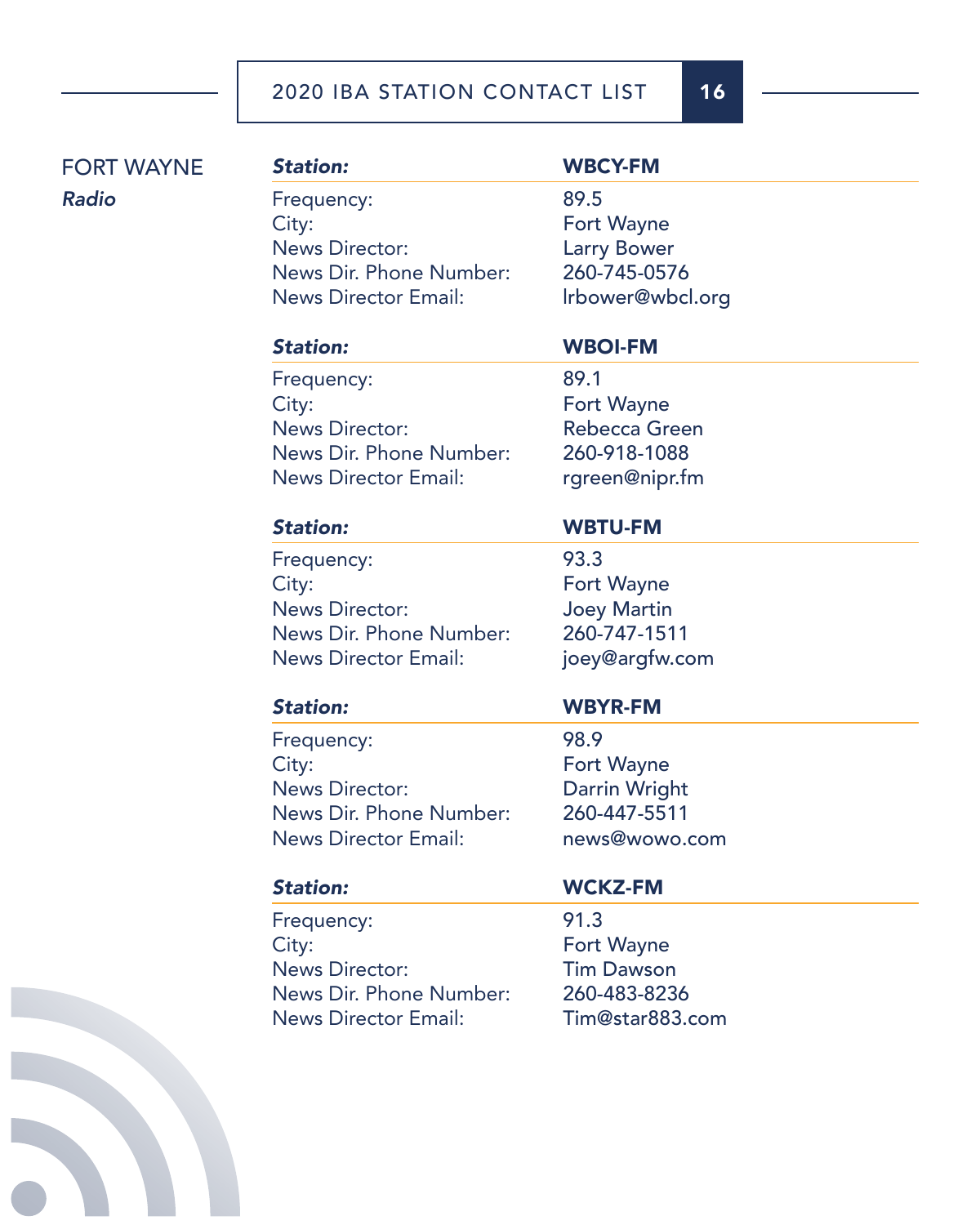| <b>FORT WAYNE</b> | <b>Station:</b>             | <b>WC</b>  |
|-------------------|-----------------------------|------------|
| Radio             | Frequency:                  | 94.7       |
|                   | City:                       | Fort       |
|                   | <b>News Director:</b>       | Rene       |
|                   | News Dir. Phone Number:     | 260-       |
|                   | <b>News Director Email:</b> | rboc       |
|                   | <b>Station:</b>             | <b>WFC</b> |
|                   | Frequency:                  | 1090       |
|                   | City:                       | Fort       |
|                   | <b>News Director:</b>       | Rene       |
|                   | News Dir. Phone Number:     | 260-       |
|                   | <b>News Director Email:</b> | rboc       |
|                   | <b>Station:</b>             | <b>WFC</b> |
|                   | Frequency:                  | 100.       |
|                   | City:                       | Fort       |
|                   | <b>News Director:</b>       | Rene       |
|                   |                             |            |

### *Station:* WFCV-AM

*Station:* WCVM-FM

Fort Wayne Rene Bodine 260-423-2337

1090 Fort Wayne Rene Bodine 260-423-2337 rbodine@bottroadionetwork.com

rbodine@bottroadionetwork.com

News Dir. Phone Number: 260-423-2337

 $100.1$ Fort Wayne Rene Bodine

News Director Email: rbodine@bottroadionetwork.com

Frequency: 92.3 City: **Fort Wayne** News Director: Darrin Wright News Dir. Phone Number: 260-447-5511 News Director Email: news@wowo.com

Frequency: 1250 City: **Fort Wayne** News Director: Joey Martin News Dir. Phone Number: 260-747-1511 News Director Email: joey@argfw.com

### *Station:* WFWI-FM

*Station:* WFCV-FM

## *Station:* WGL-AM

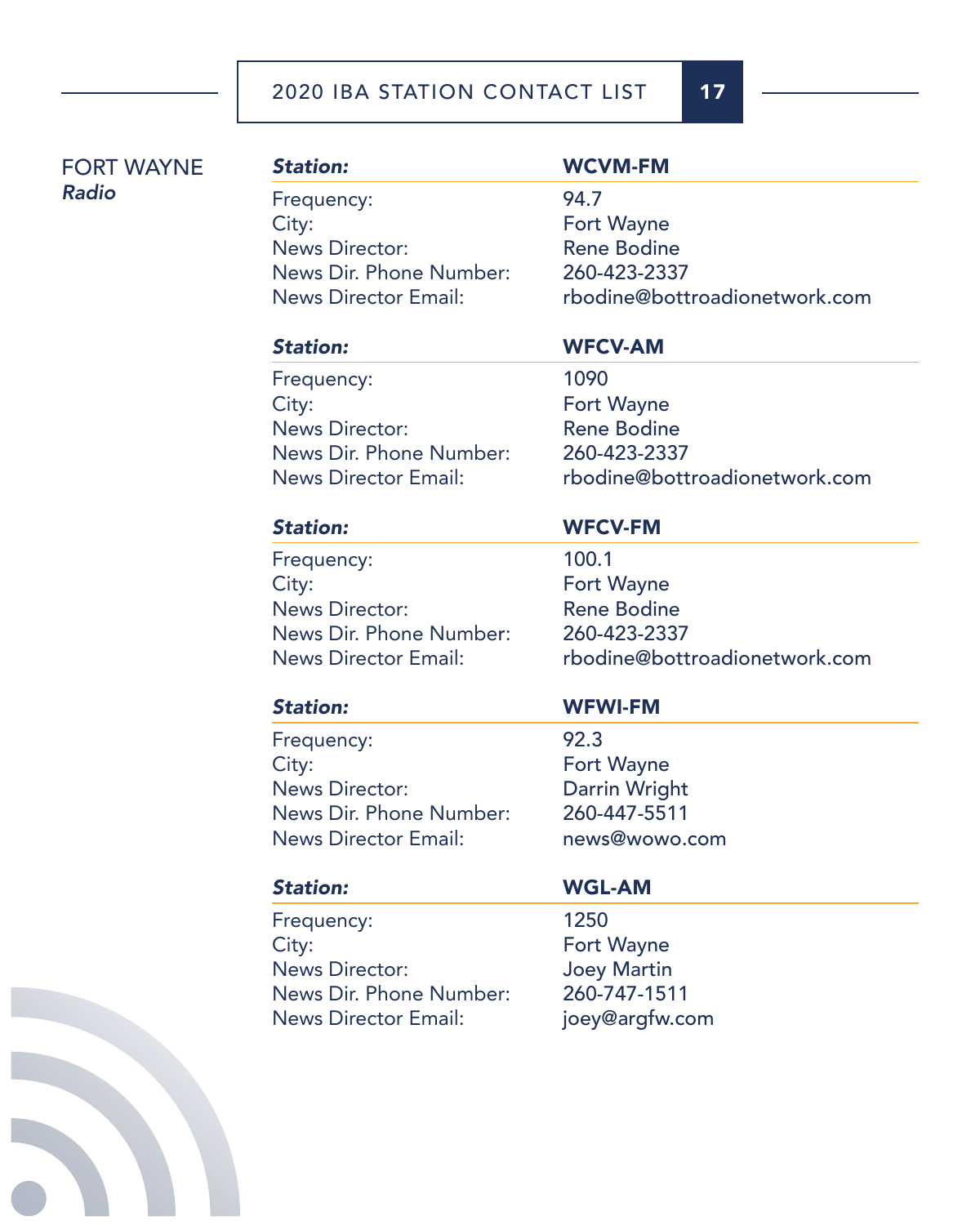# *Station:* WJFX-FM

Frequency: 107.9 City: **Fort Wayne** News Director: Joey Martin News Dir. Phone Number: 260-747-1511 News Director Email: joey@argfw.com

## *Station:* WKJG-AM

Frequency: 1380 City: **Fort Wayne** News Director: Darrin Wright News Dir. Phone Number: 260-447-5511 News Director Email: news@wowo.com

## *Station:* WLAB-FM

Frequency: 88.3 City: **Fort Wayne** News Director: Tim Dawson News Dir. Phone Number: 260-483-8236 News Director Email: im@star883.com

Frequency: 101.7 City: **Fort Wayne** News Director: Carrie Bud Wellman News Dir. Phone Number: 260-423-3676 x9988

# *Station:* WLDE-FM

News Director Email: carrie@classichits1017.com

Frequency: 1450 City: **Fort Wayne** News Director: Joey Martin News Dir. Phone Number: 260-747-1511 News Director Email: joey@argfw.com

# *Station:* WLYV-AM

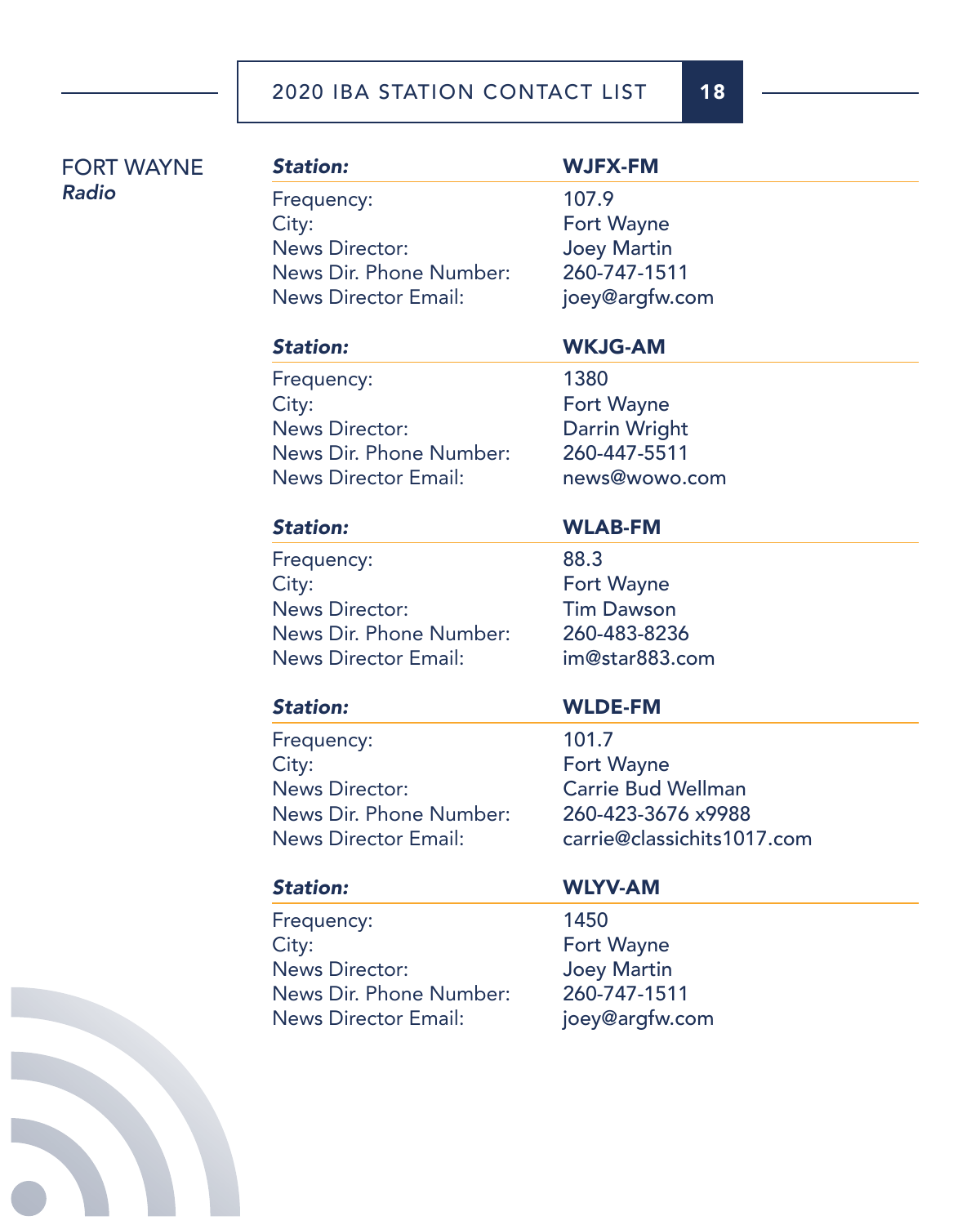Frequency: 96.3 City: **Fort Wayne** News Director: Larry Ross News Dir. Phone Number: 913-642-7770

# *Station:* WMCV-FM

News Director Email: lross@bottroadionetwork.com

Frequency: 97.3 City: **Fort Wayne** News Director: Darrin Wright News Dir. Phone Number: 260-447-5511 News Director Email: news@wowo.com

# *Station:* WMEE-FM

Frequency: 1190 City: **Fort Wayne** News Director: Darrin Wright News Dir. Phone Number: 260-447-5511 News Director Email: news@wowo.com

*Station:* WOWO-AM

# *Station:* WQHK-FM

Frequency: 105.1 City: **Fort Wayne** News Director: Darrin Wright News Dir. Phone Number: 260-447-5511 News Director Email: news@wowo.com

Frequency: 106.3 City: **Fort Wayne** Dir. of Programming Miriam Schmitz News Dir. Phone Number: 260-436-9598

# *Station:* WRDF-FM

News Director Email: mariam.schmitz@redeemerradio.com

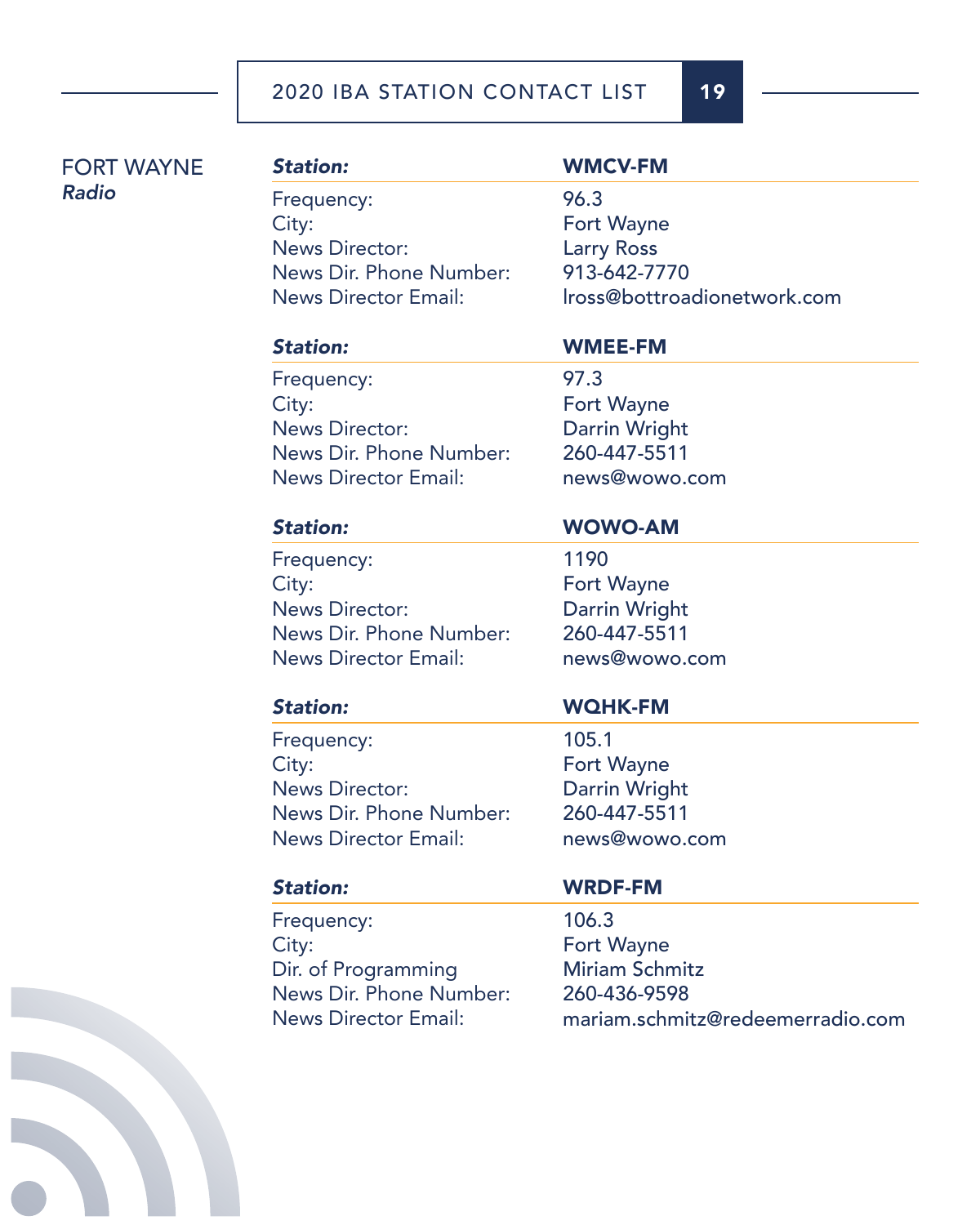# *Station:* WWFW-FM

Frequency: 103.9 City: **Fort Wayne** News Director:: Joey Martin News Dir. Phone Number: 260-747-1511 News Director Email: joey@argfw.com

## *Station:* WXKE-FM

Frequency: 96.3 City: **Fort Wayne** News Director: Joey Martin News Dir. Phone Number: 260-747-1511 News Director Email: joey@argfw.com

### *Station:* 20-FM

Frequency: 99.5 City: **Fort Wayne** News Director:: Carrie Bud Wellman News Dir. Phone Number: 260-423-3676 x9989

News Director Email: carrie@classichits1017.com

Frequency: 102.3 City: **Fort Wayne** News Director: Carrie Bud Wellman News Dir. Phone Number: 260-423-3676 x9990

### *Station:* WGBJ-FM

News Director Email: carrie@classichits1017.com

FRANKFORT *Radio*

Frequency: 1570 City: **Frankfort** News Director: Ken Hartman News Dir. Phone Number: 765-659-3339

### *Station:* WILO-AM

j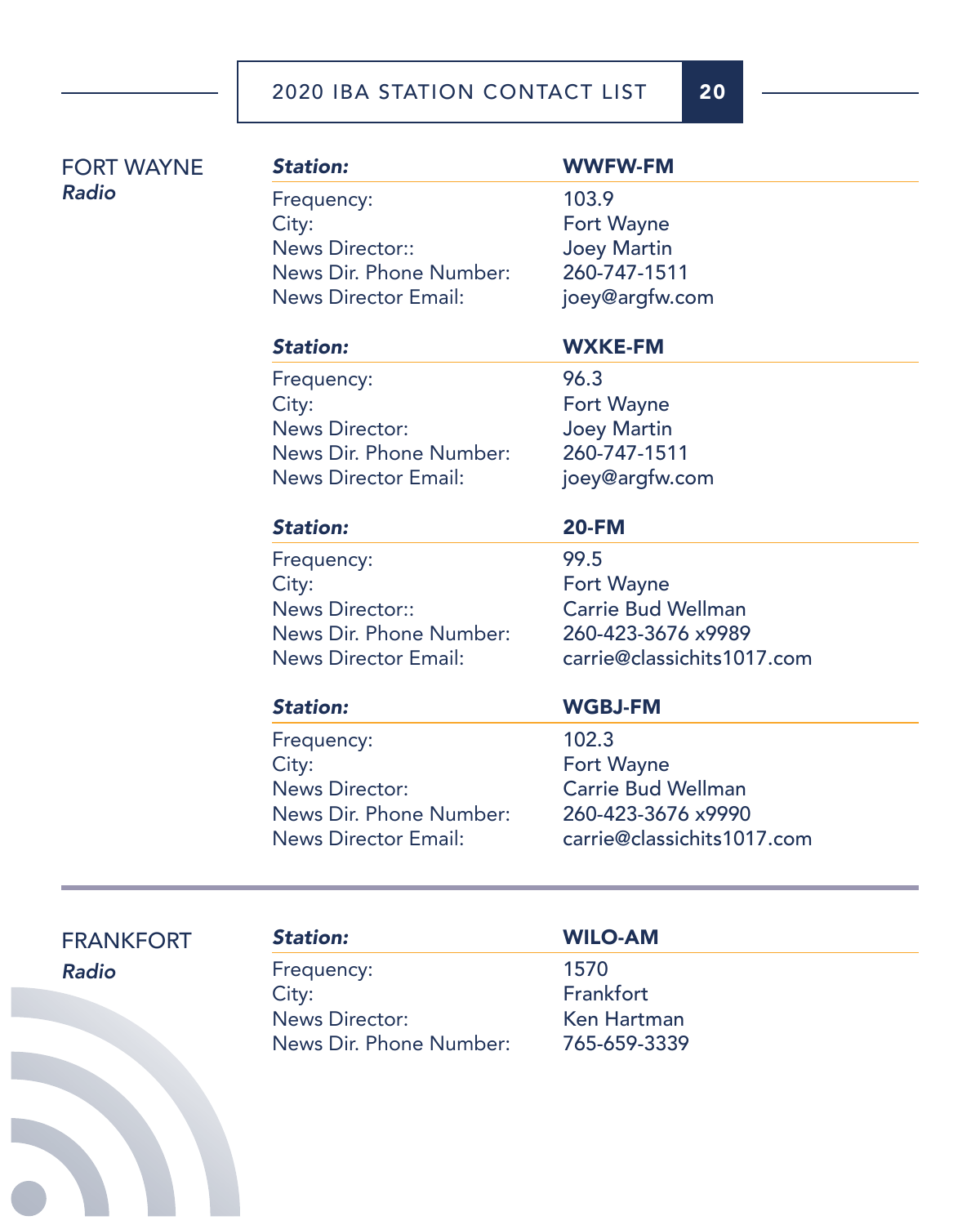| <b>FRANKFORT</b>   | <b>Station:</b>             | <b>WSHW-FM</b>           |
|--------------------|-----------------------------|--------------------------|
| <b>Radio</b>       | Frequency:                  | 99.7                     |
|                    | City:                       | Frankfort                |
|                    | <b>News Director:</b>       | <b>Ken Hartman</b>       |
|                    | News Dir. Phone Number:     | 765-659-3339             |
|                    | <b>News Director Email:</b> | newsroom@kasparradio.com |
| <b>FRANKLIN</b>    | <b>Station:</b>             | <b>WFDM-FM</b>           |
| <b>Radio</b>       | Frequency:                  | 95.9                     |
|                    | City:                       | Franklin                 |
|                    | <b>News Director:</b>       | Jeremy Beutel            |
|                    | News Dir. Phone Number:     | 317-736-4040             |
|                    | <b>News Director Email:</b> | info@freedom95.us        |
|                    | <b>Station:</b>             | <b>WXLW-AM</b>           |
|                    | Frequency:                  | 950                      |
|                    | City:                       | Franklin                 |
|                    | <b>News Director:</b>       | Jeremy Beutel            |
|                    | News Dir. Phone Number:     | 317-736-4040             |
|                    | <b>News Director Email:</b> | info@freedom95.us        |
| <b>FRENCH LICK</b> | <b>Station:</b>             | <b>WFLQ-FM</b>           |
| <b>Radio</b>       | Frequency:                  | 100.1                    |
|                    | City:                       | <b>French Lick</b>       |
|                    | <b>News Director:</b>       | Joe Randolph             |
|                    | News Dir. Phone Number:     | 812-936-9100             |
|                    | <b>News Director Email:</b> | wflqfm@smithville.net    |
| <b>GARY</b>        | <b>Station:</b>             | <b>WLTH-AM</b>           |
| <b>Radio</b>       |                             | 1370                     |
|                    | Frequency:<br>City:         | Gary                     |
|                    | <b>News Director:</b>       | Jeffery Smith            |
|                    | News Dir. Phone Number:     | 219-885-1370             |
|                    | <b>News Director Email:</b> | wlth1370@yahoo.com       |
|                    |                             |                          |
|                    |                             |                          |
|                    |                             |                          |
|                    |                             |                          |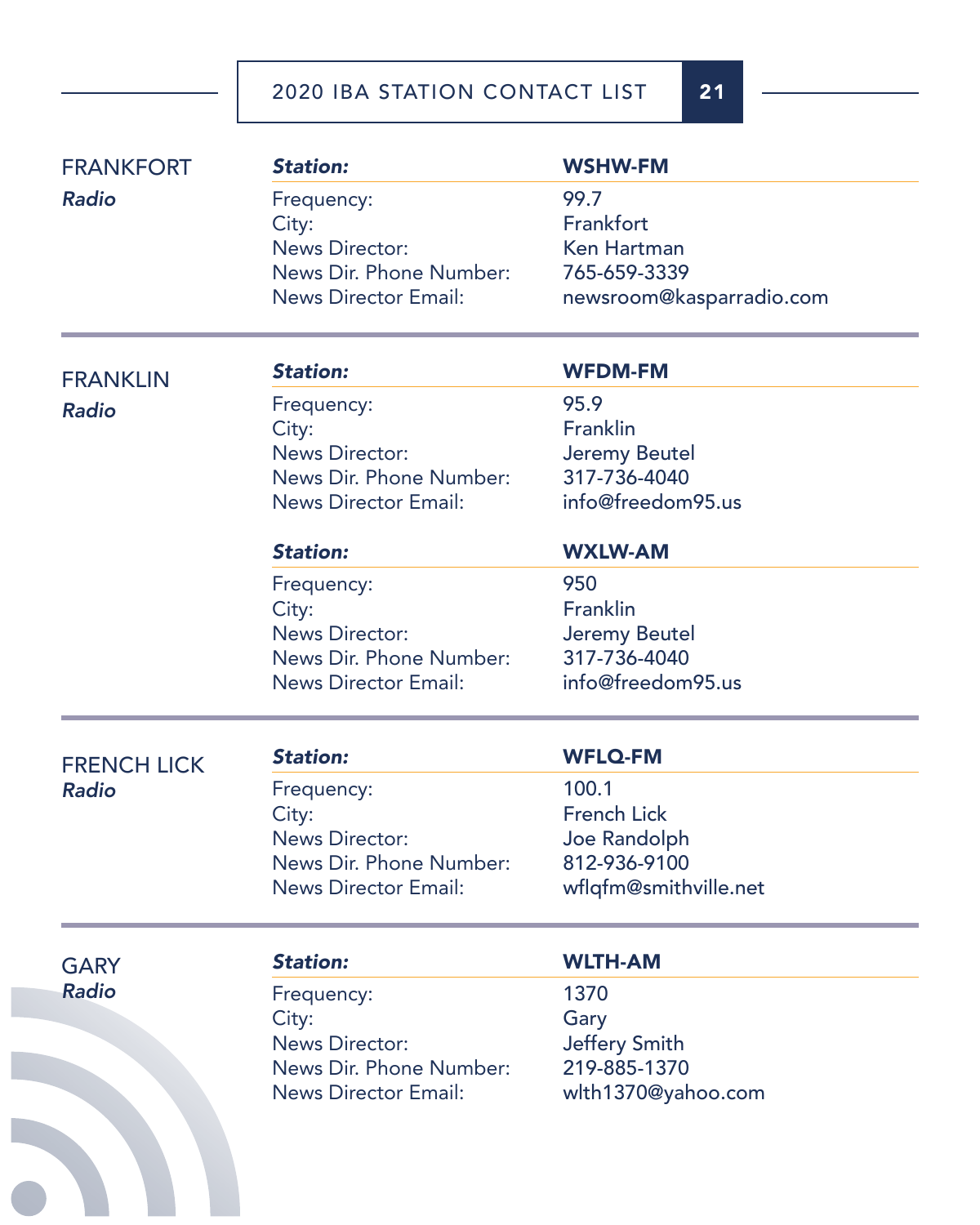| <b>GOSHEN</b>      | <b>Station:</b>               | <b>WGCS-FM</b>                |
|--------------------|-------------------------------|-------------------------------|
| <b>Radio</b>       | Frequency:                    | 91.1                          |
|                    | City:                         | Goshen                        |
|                    | <b>General Manager:</b>       | <b>Jason Samuel</b>           |
|                    | General Mgr. Phone Number:    | 574-535-7688                  |
|                    | <b>General Manager Email:</b> | jasonks@goshen.edu            |
| <b>GREENCASTLE</b> | <b>Station:</b>               | <b>WGRE-FM</b>                |
| <b>Radio</b>       | Frequency:                    | 91.5                          |
|                    | City:                         | Greencastle                   |
|                    | <b>News Director:</b>         | <b>Chris Newton</b>           |
|                    | News Dir. Phone Number:       | 765-658-4474                  |
|                    | <b>News Director Email:</b>   | newton@depauw.edu             |
| <b>GREENSBURG</b>  | <b>Station:</b>               | <b>WTRE-AM</b>                |
| <b>Radio</b>       | Frequency:                    | 1330                          |
|                    | City:                         | Greensburg                    |
|                    | <b>News Director:</b>         | <b>Sandy Biddinger</b>        |
|                    | News Dir. Phone Number:       | 812-663-3000                  |
|                    | <b>News Director Email:</b>   | sandybiddinger@yahoo.com      |
| <b>HAMMOND</b>     | <b>Station:</b>               | <b>WJOB-AM</b>                |
| <b>Radio</b>       | Frequency:                    | 1230                          |
|                    | City:                         | Hammond                       |
|                    | <b>News Director:</b>         | <b>Ryan Walsh</b>             |
|                    | News Dir. Phone Number:       | 219-844-1230                  |
|                    | <b>News Director Email:</b>   | ryan@wjob1230.com             |
| <b>HENDERSON</b>   | <b>Station:</b>               | <b>WEHT-TV</b>                |
| <b>Radio</b>       | Frequency:                    | 25                            |
|                    | City:                         | Henderson                     |
|                    | <b>News Director:</b>         | <b>Bob Freeman</b>            |
|                    | News Dir. Phone Number:       | 270-827-7931                  |
|                    | <b>News Director Email:</b>   | bfreeman@tristatehomepage.com |
|                    |                               |                               |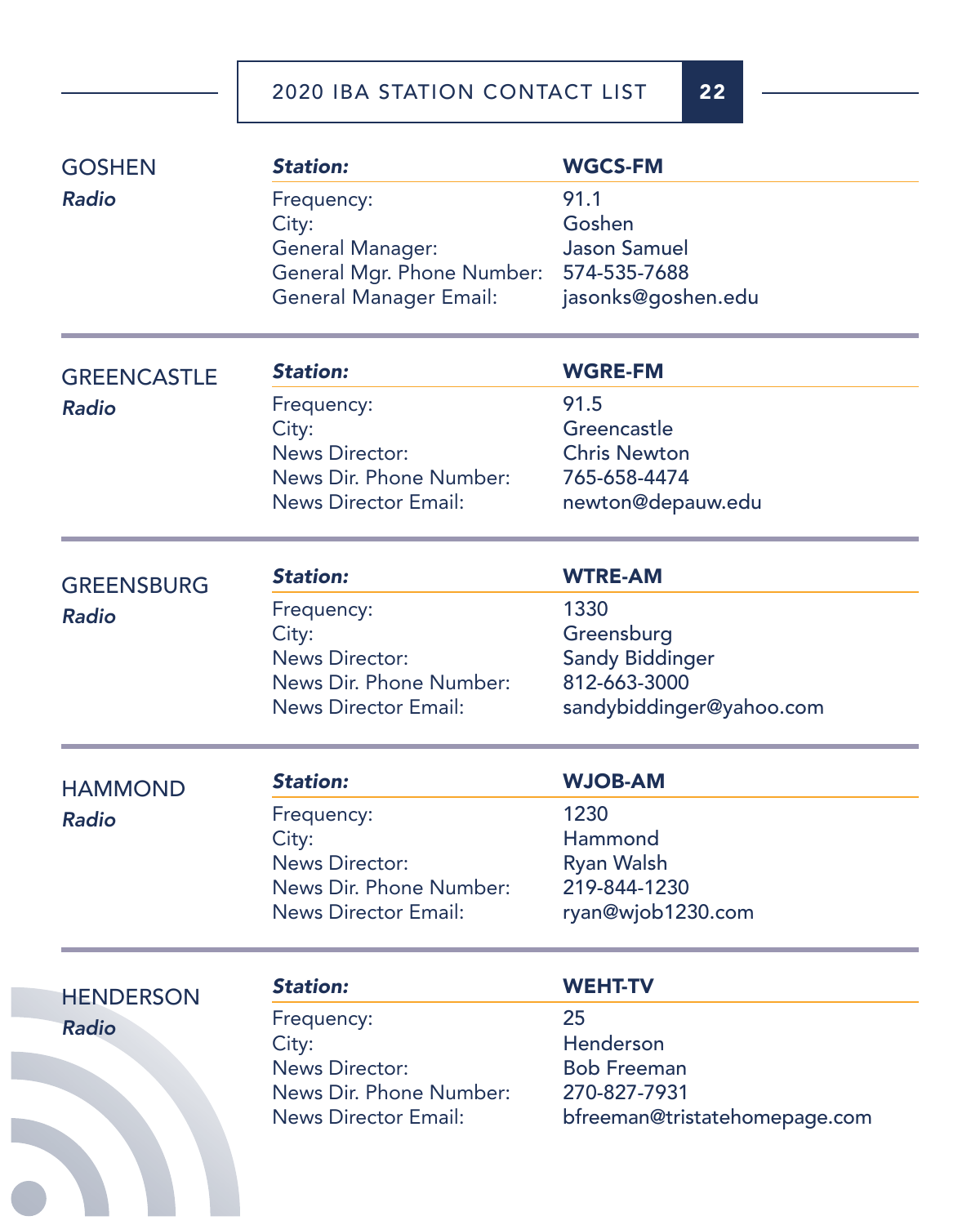| <b>HENDERSON</b>    | <b>Station:</b>                                                                                                                                                                                     | <b>WTVW-TV</b>                                                                                                                                                   |
|---------------------|-----------------------------------------------------------------------------------------------------------------------------------------------------------------------------------------------------|------------------------------------------------------------------------------------------------------------------------------------------------------------------|
| <b>Radio</b>        | Channel:<br>City:<br><b>News Director:</b><br>News Dir. Phone Number:<br><b>News Director Email:</b>                                                                                                | 7<br>Henderson<br><b>Bob Freeman</b><br>270-827-7931<br>bfreeman@tristatehomepage.com                                                                            |
| <b>HUNTINGTON</b>   | <b>Station:</b>                                                                                                                                                                                     | <b>WQHU-FM</b>                                                                                                                                                   |
| <b>Radio</b>        | Frequency:<br>City:<br><b>Faculty Advisor:</b><br>Faculty Advsr. Phone Number: 260-359-4281<br><b>Faculty Advisor Email:</b>                                                                        | 105.5<br>Huntington<br><b>Lance Clark</b><br>Iclark@huntington.edu                                                                                               |
| <b>INDIANAPOLIS</b> | <b>Station:</b>                                                                                                                                                                                     | <b>WFYI-TV</b>                                                                                                                                                   |
| TV                  | Channel:<br>City:<br><b>Assignment Editor:</b><br>Asgmt. Phone Number:<br>Asgmt. Phone Email:<br><b>News Director:</b><br><b>News Director Email:</b><br>News Dir. Phone Number:<br><b>Station:</b> | 20<br>Indianapolis<br><b>Sarah Neal-Estes</b><br>317-614-0501<br>sestes@wfyi.org<br><b>Sarah Neal-Estes</b><br>sestes@wfyi.org<br>317-614-0501<br><b>WISH-TV</b> |
|                     | Channel:<br>City:<br><b>Assignment Editor:</b><br>Asgmt. Editor Phone Number:<br><b>Assignment Editor Email:</b><br><b>News Director:</b><br>News Dir. Phone Number:<br><b>News Director Email:</b> | 8<br>Indianapolis<br><b>Stefan Gorman</b><br>317-931-2222<br>Stefan.gorman@wishtv.com<br>Al Carl<br>317-956-8810<br>al.carl@wishtv.com                           |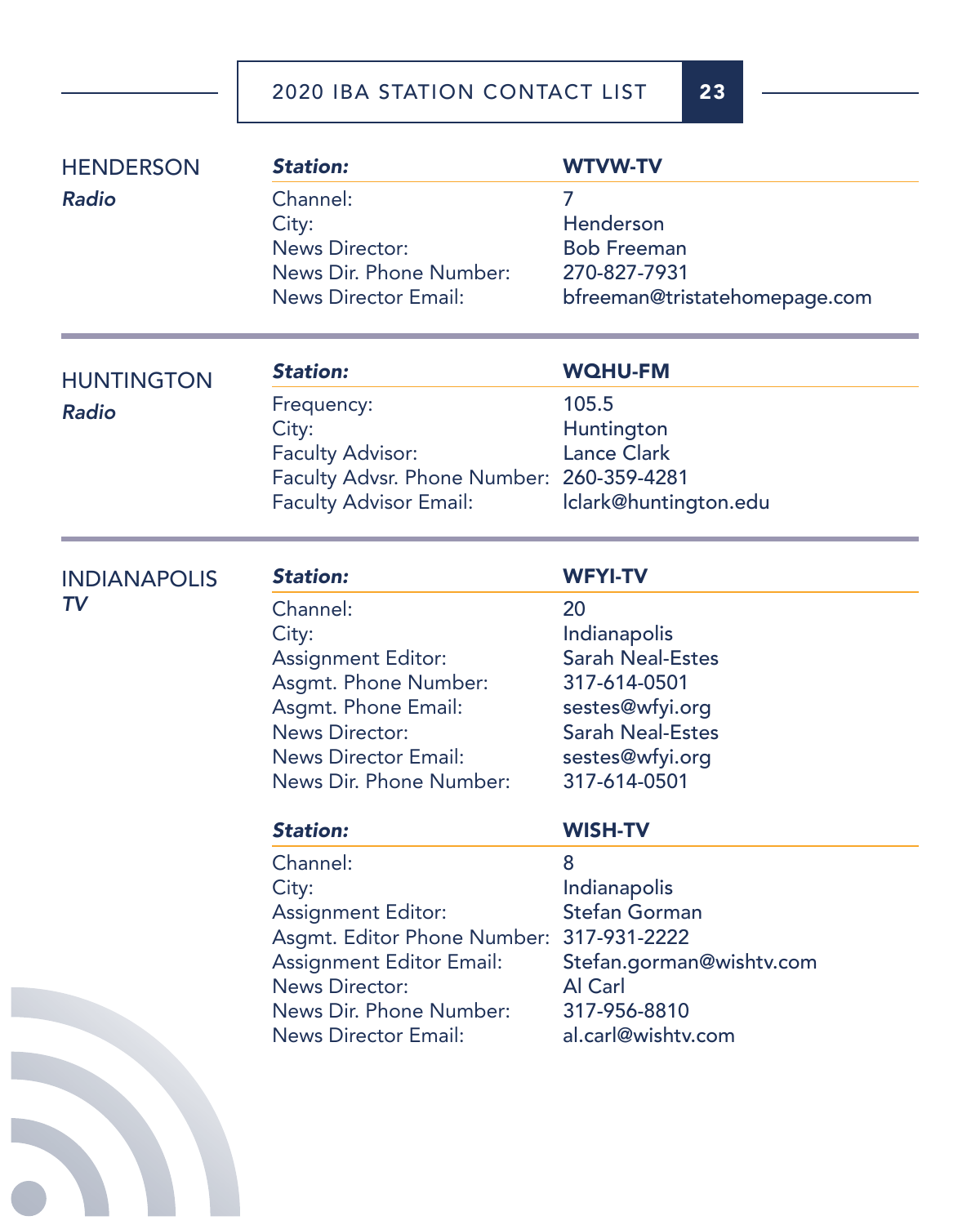*Station:* WNDY-TV Channel: 23 City: **Indianapolis** Assignment Editor: Stefan Gorman Asgmt. Editor Phone Number: 317-931-2222 Assignment Editor Email: Stefan.gorman@wishtv.com News Director: Al Carl News Dir. Phone Number: 317-956-8810 Manager of Content: Erika Facey Manager of Content Email: Erika.facey@wishtv.com INDIANAPOLIS

### *Station:* WRTV-TV

# Channel: 6 City: and the lindianapolis of the lindianapolis Assignment Editor: Jana Soete Asgmt. Editor Phone Number: 317-269-1430 Assignment Editor Email: Jana.soete@wrtv.com News Director: Terri Cope-Walton News Dir. Phone Number: 317-635-9788 News Director Email: terri.cope-walton@wrtv.com

### *Station:* WTHR-TV

# Channel: 13 City: Indianapolis Assignment Editor: Kyle Thomas Asgmt. Editor Phone Number: 317-655-5740 Assignment Editor Email: Kyle.Thomas@wthr.com News Director: Jeff Rosetti News Dir. Phone Number: 317 655 5752 News Director Email: ieff.rosetti@wthr.com

# *Station:* WTTV-TV

Channel: 4 City: Indianapolis News Director: Matthew Waggoner News Dir. Phone Number: 317-687-6540

News Director Email: mwaggoner@tribunemedia.com



*Radio*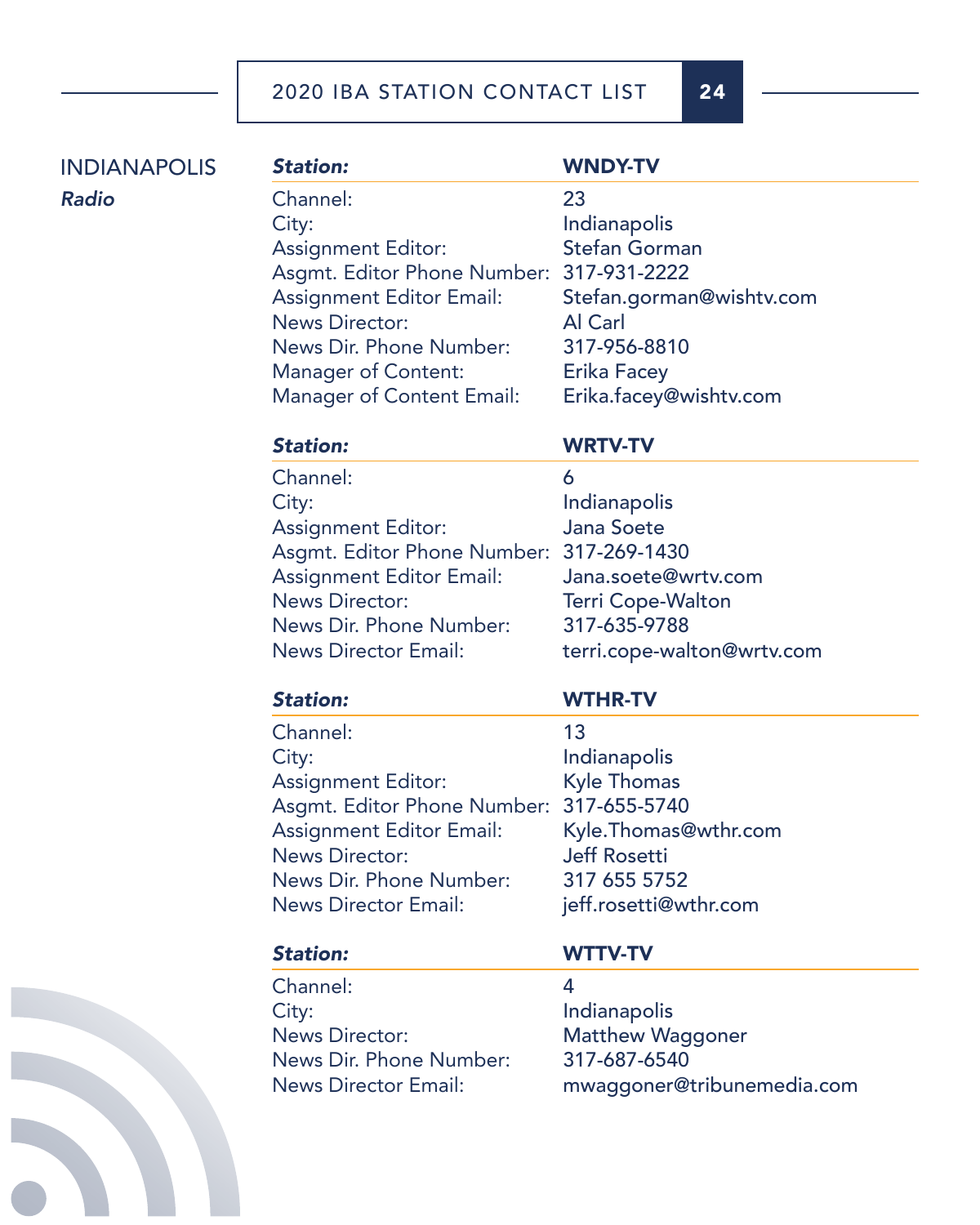*Station:* WXIN-TV Channel: 59 City: and the state of the local distribution of the local distribution of the local distribution of the local distribution of the local distribution of the local distribution of the local distribution of the local distrib Assignment Editor: Matthew Waggoner Asgmt. Editor Phone Number: 317-687-6540 Assignment Editor Email: mwaggoner@tribunemedia.com News Director: Sabrina Adams News Director Email: sadams@fox59.com News Dir. Phone Number: 317-632-5900 INDIANAPOLIS *TV*

## INDIANAPOLIS *Radio*

|  |  |  | ٠ |  |
|--|--|--|---|--|
|  |  |  |   |  |

### WBGW-FM

Frequency: 90.9 City: Indianapolis President & CEO: Floyd Turner Pres. & CEO Phone Number: 812-386-3342 President & CEO Email: floyd.turner@thyword.org

Frequency: 1500 City: Indianapolis President & CEO: Janet Stevens Pres. & CEO Phone Number: 888-989-2299 President & CEO Email: janet@wilkinsradio.com

### *Station:* WBRI-AM

Frequency: 107.1 City: **Indianapolis** President & CEO: Manny Sepulveda Pres. & CEO Phone Number: 317-860-0214 President & CEO Email: manny@wedjfm.com

### *Station:* WEDJ-FM

Frequency: 91.1 City: Indianapolis General Manager: Bill Whitehair General Mgr. Phone Number: 317-532-6301 General Manager Email: wedm@warren.k12.in.us

### *Station:* WEDM-FM

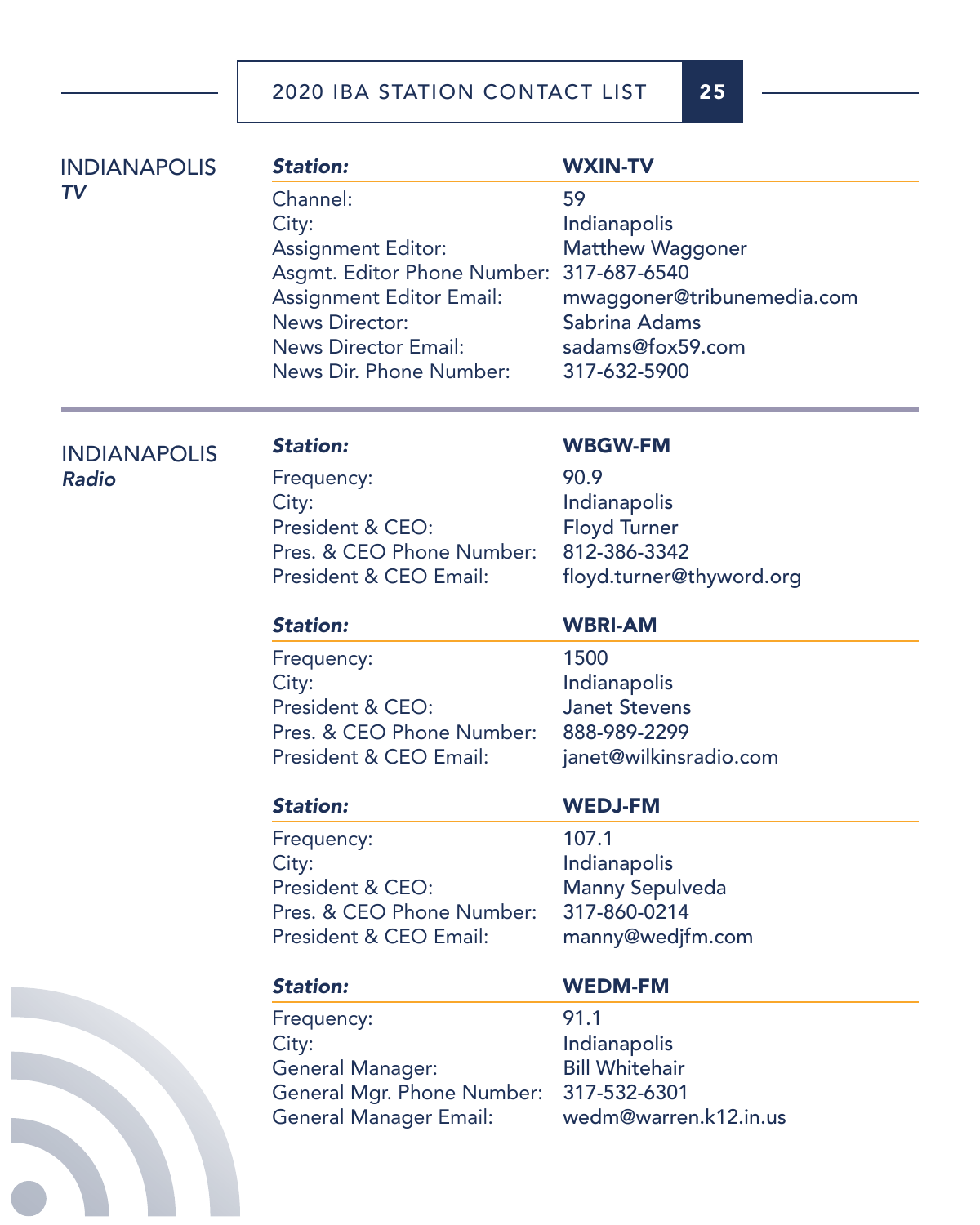| Frequency:<br>City:<br>VP of Programming: | 94.7<br>Indianapolis              |
|-------------------------------------------|-----------------------------------|
|                                           |                                   |
|                                           |                                   |
|                                           | <b>Mike Killabrew</b>             |
| VP of Programming Phone:                  | 317-257-7565                      |
| VP of Programming Email:                  | mikekillabrew@iheartmedia.com     |
| <b>Station:</b>                           | <b>WFMS-FM</b>                    |
|                                           | 95.5                              |
| City:                                     | Indianapolis                      |
| Program Director:                         | <b>Boomer Layfield</b>            |
| Program Dir. Phone Number:                | 317-842-9550                      |
| <b>Program Director Email:</b>            | christopher.layfield@cumulus.com  |
| <b>Station:</b>                           | <b>WFNI-AM</b>                    |
|                                           | 1070                              |
|                                           | Indianapolis                      |
| <b>News Director:</b>                     | <b>Chris Davis</b>                |
| News Dir. Phone Number:                   | 317-684-8710                      |
| <b>News Director Email:</b>               | CEDavis@indy.emmis.com            |
| <b>Station:</b>                           | <b>WFYI-FM</b>                    |
| Frequency:                                | 90.1                              |
| City:                                     | Indianapolis                      |
| <b>News Director:</b>                     | <b>Sarah Neal-Estes</b>           |
| News Dir. Phone Number:                   | 317-614-0501                      |
| <b>News Director Email:</b>               | sestes@wfyi.org                   |
| <b>Station:</b>                           | <b>WHHH-FM</b>                    |
| Frequency:                                | 96.3                              |
| City:                                     | Indianapolis                      |
| <b>News Director:</b>                     | <b>Tina Cosby</b>                 |
| News Dir. Phone Number:                   | 317-221-0958                      |
| <b>News Director Email:</b>               | tcosby@radio-one.com              |
|                                           | Frequency:<br>Frequency:<br>City: |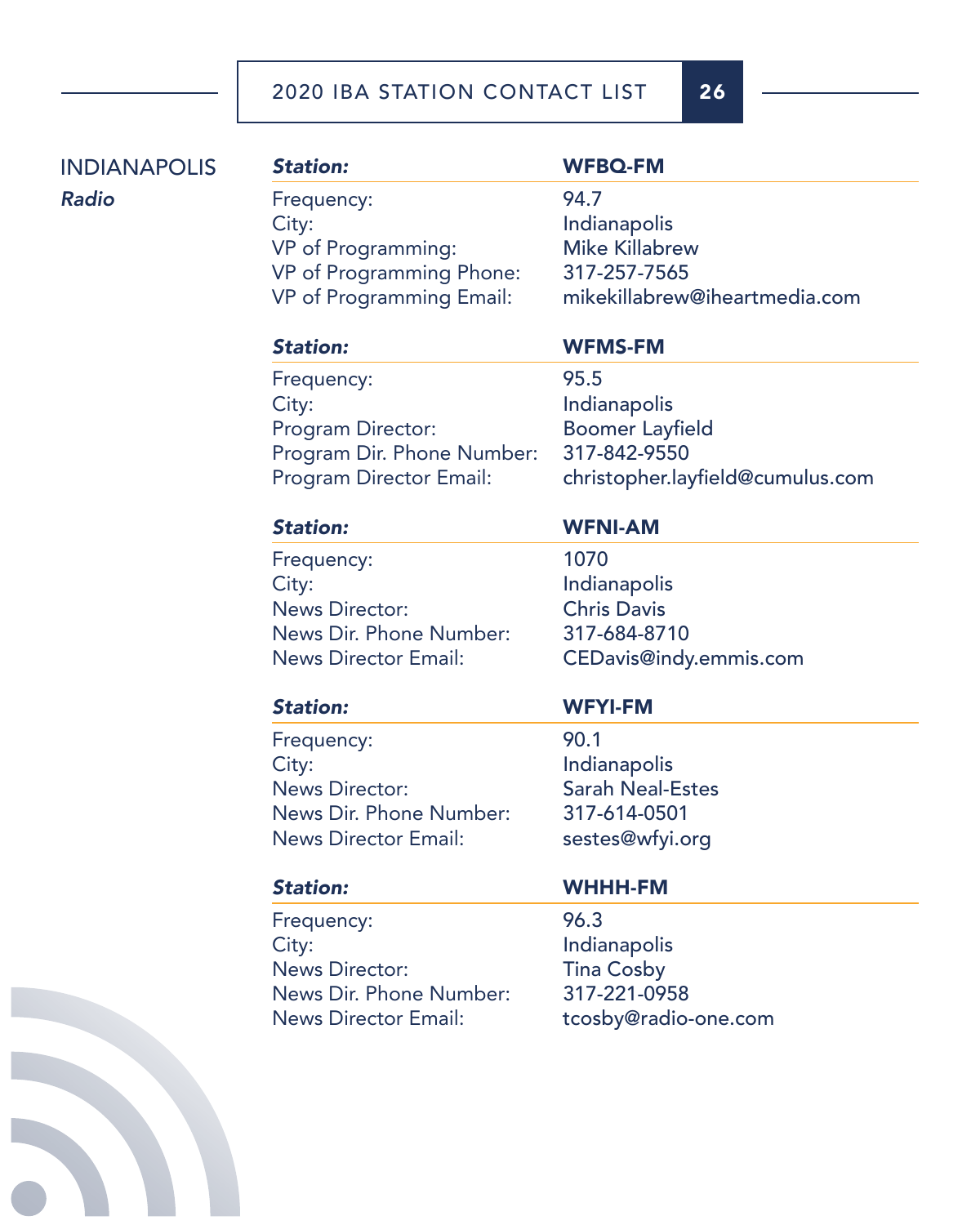| <b>INDIANAPOLIS</b> | <b>Station:</b>                                      | <b>WIBC-FM</b>                                |
|---------------------|------------------------------------------------------|-----------------------------------------------|
| <b>Radio</b>        | Frequency:                                           | 93.1                                          |
|                     | City:                                                | Indianapolis                                  |
|                     | <b>News Director:</b>                                | <b>Chris Davis</b>                            |
|                     | News Dir. Phone Number:                              | 317-684-8710                                  |
|                     | <b>News Director Email:</b>                          | CEDavis@indy.emmis.com                        |
|                     | <b>Station:</b>                                      | <b>WICR-FM</b>                                |
|                     | Frequency:                                           | 88.7                                          |
|                     | City:                                                | Indianapolis                                  |
|                     | <b>General Manager:</b>                              | <b>Scott Uecker</b>                           |
|                     | General Mrg. Phone Number:                           | 317-788-6133                                  |
|                     | <b>General Manager Email:</b>                        | suecker@unindy.edu                            |
|                     | <b>Station:</b>                                      | <b>WITT-FM</b>                                |
|                     | Frequency:                                           | 91.9                                          |
|                     | City:                                                | Indianapolis                                  |
|                     | <b>General Manager:</b>                              | <b>James Walsh</b>                            |
|                     | General Mgr. Phone Number:                           | 317-251-3851                                  |
|                     | <b>Station:</b>                                      | <b>WJJK-FM</b>                                |
|                     |                                                      |                                               |
|                     | Frequency:                                           | 104.5                                         |
|                     | City:                                                | Indianapolis                                  |
|                     | Program Director:                                    | <b>Boomer Layfield</b>                        |
|                     | Program Dir. Phone Number:                           | 317-842-9550                                  |
|                     | Program Director Email:                              | christopher.layfield@cumulus.com              |
|                     | <b>Station:</b>                                      | <b>WLHK-FM</b>                                |
|                     | Frequency:                                           | 97.1                                          |
|                     | City:                                                | Indianapolis                                  |
|                     | <b>News Director:</b>                                | <b>Chris Davis</b>                            |
|                     | News Dir. Phone Number:                              | 317-684-8710                                  |
|                     | <b>News Director Email:</b>                          | CEDavis@indy.emmis.com                        |
|                     | <b>Station:</b>                                      | <b>WNDE-AM</b>                                |
|                     | Frequency:                                           | 1260                                          |
|                     | City:                                                | Indianapolis                                  |
|                     | VP of Programming:                                   | <b>Mike Killabrew</b>                         |
|                     | VP of Programming Phone:<br>VP of Programming Email: | 317-257-7565<br>mikekillabrew@iheartmedia.com |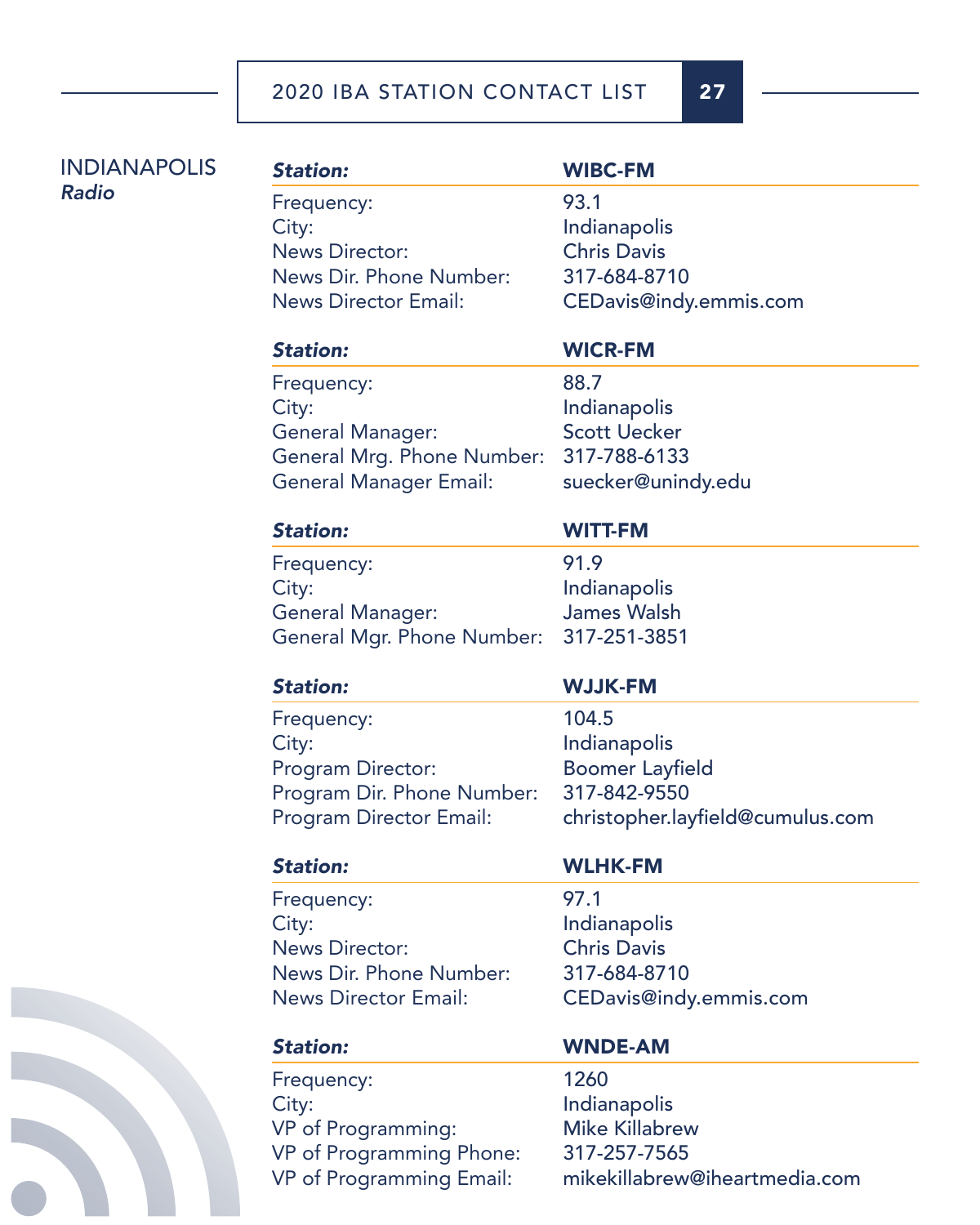# INDIANAPOLIS *Radio*

Frequency: 100.9 City: Indianapolis News Director: Tina Cosby News Dir. Phone Number: 317-221-0958 News Director Email: tcosby@radio-one.com

# *Station:* WNOW-FM

# *Station:* WNTR-FM

Frequency: 107.9 City: Indianapolis Operations Manager: JR Ammons Operations Mgr. Phone: 317-842-9550

Operations Mgr. Email: j.ammons@cumulus.com

## *Station:* WNTS-AM

Frequency: 1590 City: Indianapolis News Director: Manny Sepulveda News Dir. Phone Number: 317-860-0214 News Director Email: manny@wedjfm.com

Frequency: 103.3 City: Indianapolis VP of Programming: Mike Killabrew VP of Programming Phone: 317-257-7565

# *Station:* WOLT-FM

VP of Programming Email: mikekillabrew@iheartmedia.com

Frequency: 91.5 City: Indianapolis General Manager: Kayla Caps General Mgr Phone Number: 317-862-6649

# *Station:* WRFT-FM

Frequency: 89.1 City: **Indianapolis** General Manager: Jim Ganley General Mgr. Phone Number: 317-870-8400 General Manager Email: jim@catholicradio.org

# *Station:* WSPM-FM

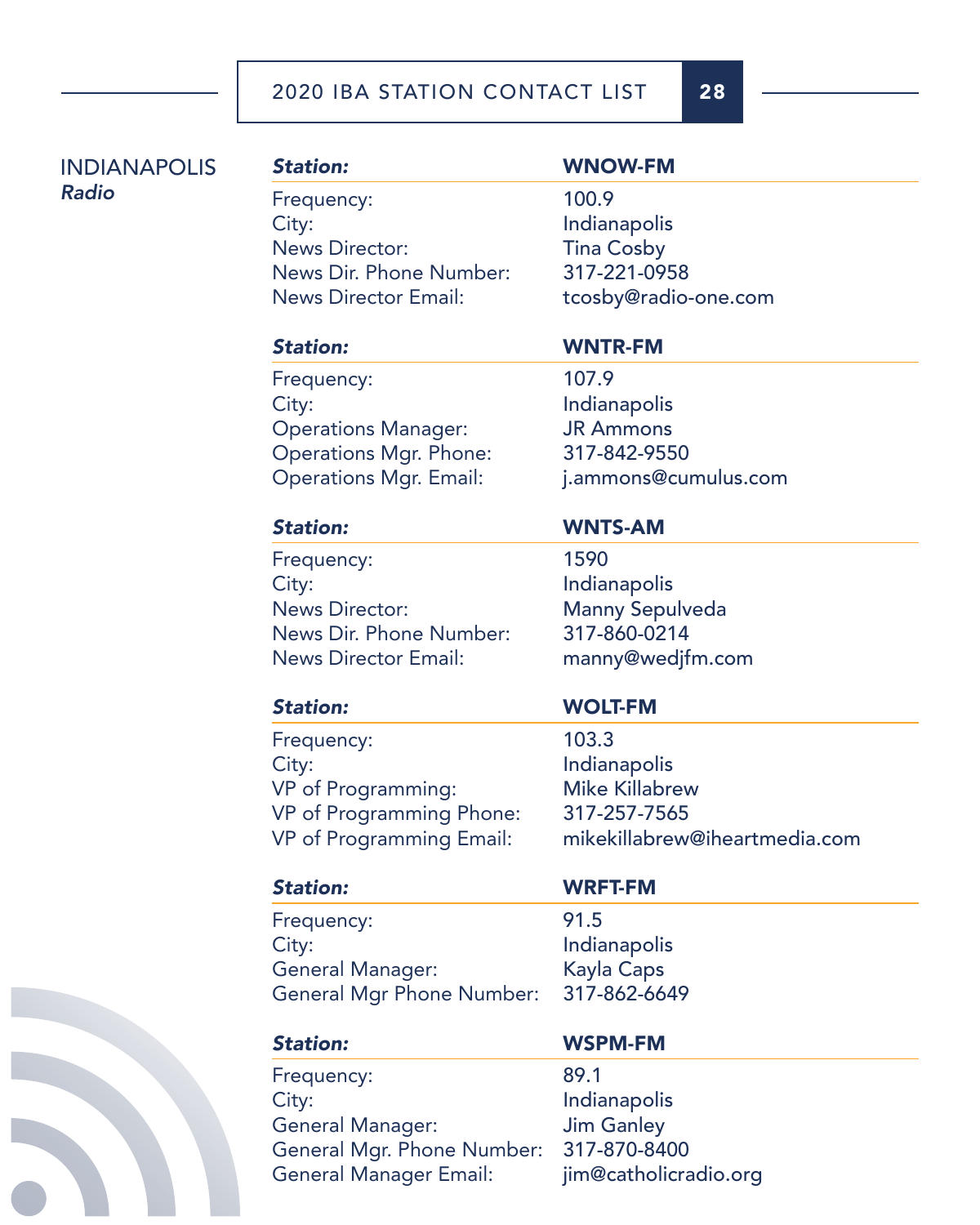INDIANAPOLIS *Radio*

# *Station:* WSYW-AM Frequency: 810 City: Indianapolis General Manager: Manny Sepulveda General Mgr. Phone Number: 317-860-0214 General Manager Email: manny@wedjfm.com

### *Station:* WTLC-AM

Frequency: 1310 City: Indianapolis General Manager: Tina Cosby General Mgr. Phone Number: 317-221-0958 General Manager Email: tcosby@radio-one.com

## *Station:* WTLC-FM

Frequency: 106.7 City: and the state of the local distribution of the local distribution of the local distribution of the local distribution of the local distribution of the local distribution of the local distribution of the local distrib General Manager: Tina Cosby General Mgr. Phone Number: 317-221-0958 General Manager Email: tcosby@radio-one.com

Frequency: 1430 City: Indianapolis Creative Services Director: Caitlin Burd Creative Services Dir. Phone: 317-816-4000 Creative Services Dir. Email: caitlin.burd@entercom.com

# *Station:* WXNT-AM

Frequency: 105.7 City: and the line of the line of the line of the line of the line of the line of the line of the line of the line of the line of the line of the line of the line of the line of the line of the line of the line of the line News Director: Chris Davis News Dir. Phone Number: 317-684-8710

# *Station:* WYXB-FM

News Director Email: CEDavis@indy.emmis.com

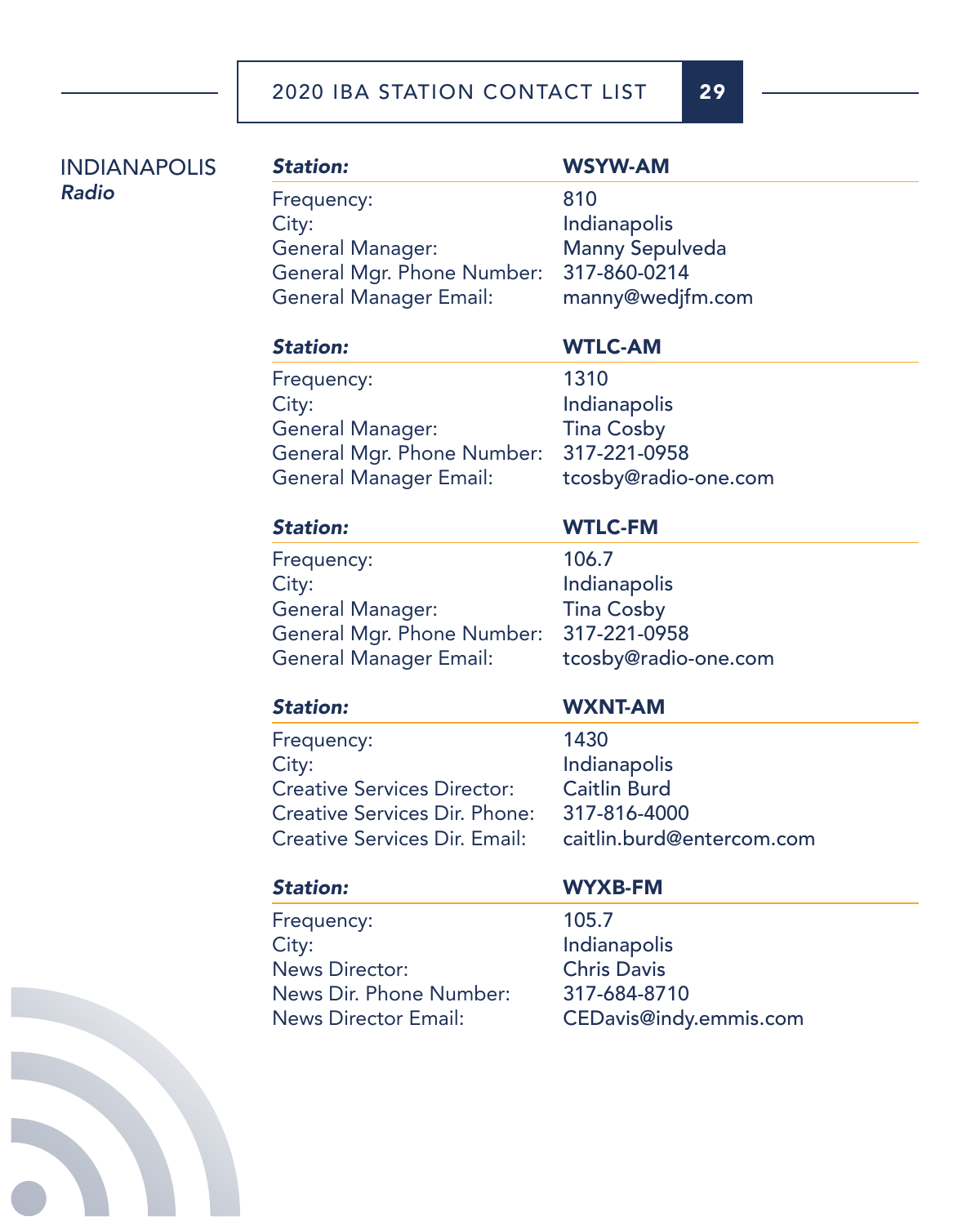*Station:* WZPL-FM Frequency: 99.5 City: **Indianapolis** Program Director: Dylan Salisbury Program Dir. Phone Number: 317-816-4000 Program Director Email: dsalisbury@entercom.com *Station:* WZRL-FM Frequency: 98.3 City: **Indianapolis** Program Dir. Phone Number: Bo Money Program Director Email: 317-257-7565 *Station:* WROI-FM Frequency: 92.1 City: and the state of the local distribution of the local distribution of the local distribution of the local distribution of the local distribution of the local distribution of the local distribution of the local distrib News Director: Johnny McCrory News Director Email: paul@wroifm.com *Station:* WJTS-TV Channel: 18 City: Jasper Assignment Editor: Ann Powell Asgmt. Editor Phone Number: 812-634-9232 Assignment Editor Email: news@wjts.tv INDIANAPOLIS

**JASPER** *Radio*

*Radio*

News Director: Zach Reuber News Director Email: news@wbdc.us News Dir. Phone Number: 812-634-9232 *Station:* WAXL-FM Frequency: 103.3 City: Jasper Assignment Editor: Ann Powell Asgmt. Editor Phone Number: 812-634-9232 Assignment Editor Email: news@waxl.us News Director: Zach Reuber News Director Email: news@waxl.us News Dir. Phone Number: 812-634-9232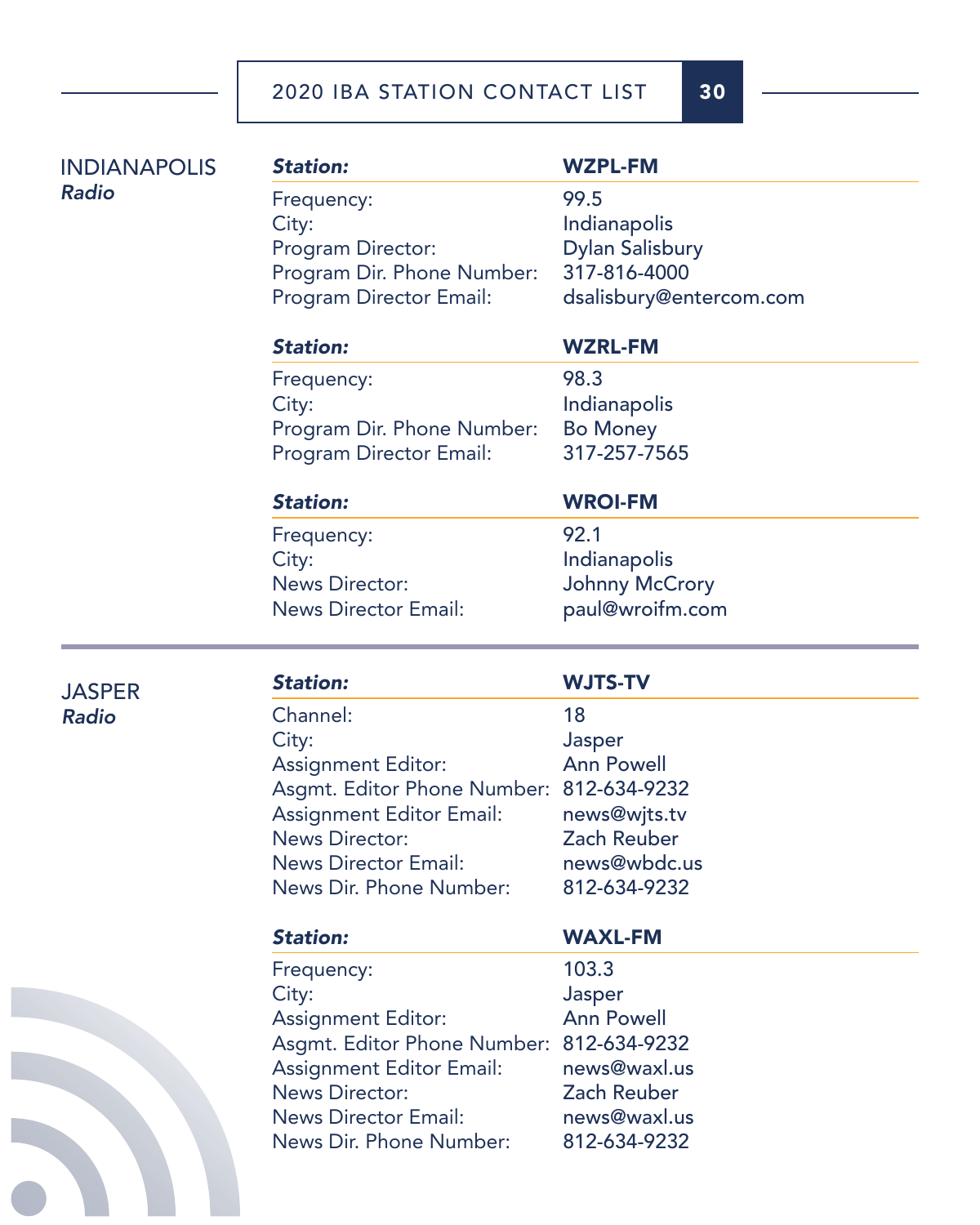**JASPER** *Radio*

# *Station:* WBDC-FM Frequency: 100.9 City: Jasper Assignment Editor: Zach Reuber Asgmt. Editor Phone Number: 812-634-9232 Assignment Editor Email: news@wbdc.us News Director: Ann Powell News Dir. Phone Number: News Director Email:

### *Station:* WITZ-AM

Frequency: 990 City: Jasper News Director: David Shepherd News Dir. Phone Number: 812-482-2131 News Director Email: news@witzamfm.com

### *Station:* WITZ-FM

Frequency: 104.7 City: Jasper News Director: David Shepherd News Dir. Phone Number: 812-482-2131 News Director Email: news@witzamfm.com

### *Station:* WQKZ-FM

Frequency: 98.5 City: Jasper News Director: David Shepherd News Dir. Phone Number: 812-482-2131 News Director Email: news@witzamfm.com

Frequency: 94.9 City: Jasper Assignment Editor: Ann Powell Asgmt. Editor Phone Number: 812-634-9232 Assignment Editor Email: news@wrzr.us News Director: Zach Reuber News Dir. Phone Number: news@wrzr.us News Dir. Phone Email: 812-634-9232

### *Station:* WRZR-FM

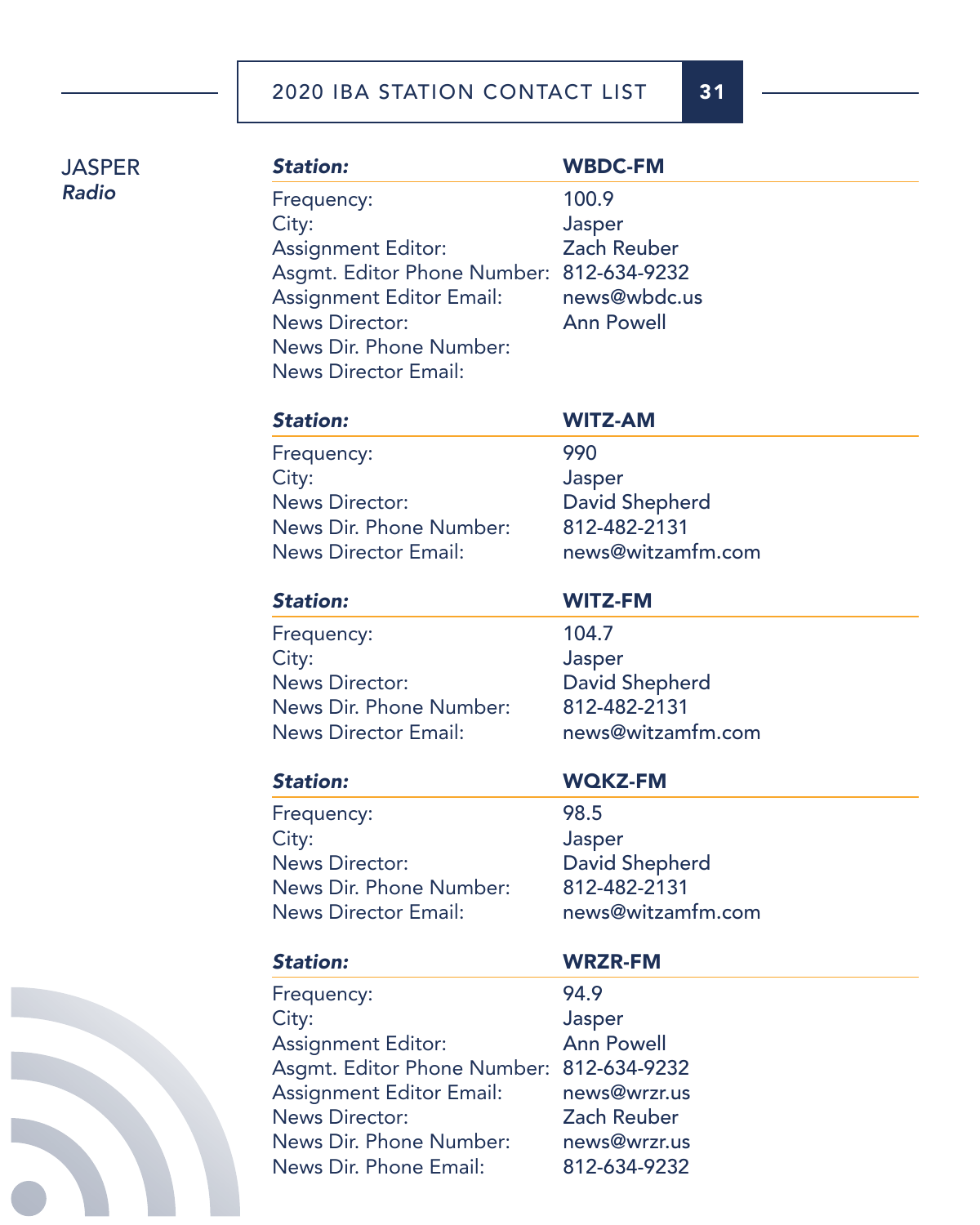| <b>Station:</b>                | <b>WAWK-AM</b>                                                                                       |
|--------------------------------|------------------------------------------------------------------------------------------------------|
| Frequency:                     | 1140                                                                                                 |
| City:                          | Kendallville                                                                                         |
| <b>News Director:</b>          | <b>Mike Shultz</b>                                                                                   |
| News Dir. Phone Number:        | 260-347-2400                                                                                         |
| <b>News Director Email:</b>    | mike@wawk.com                                                                                        |
| <b>Station:</b>                | <b>WKPW-FM</b>                                                                                       |
|                                | 90.7                                                                                                 |
|                                | Knightstown                                                                                          |
| Program Director:              | <b>Mike York</b>                                                                                     |
| Program Dir. Phone Number:     | 765-345-9070                                                                                         |
| <b>Program Director Email:</b> | wkpw@wkpwfm.com                                                                                      |
| <b>Station:</b>                | <b>WKVI-AM</b>                                                                                       |
|                                | 1520                                                                                                 |
|                                | Knox                                                                                                 |
| <b>News Director:</b>          | Anita Goodan                                                                                         |
| News Dir. Phone Number:        | 574-772-6241 x104                                                                                    |
| <b>News Director Email:</b>    | anita@wkvi.com                                                                                       |
| <b>Station:</b>                | <b>WYMR-FM</b>                                                                                       |
| Frequency:                     | 98.3                                                                                                 |
| City:                          | <b>Knox</b>                                                                                          |
| <b>News Director:</b>          | Anita Goodan                                                                                         |
|                                | 574-772-6241 x104                                                                                    |
|                                | anita@wkvi.com                                                                                       |
|                                |                                                                                                      |
|                                |                                                                                                      |
|                                |                                                                                                      |
|                                | Frequency:<br>City:<br>Frequency:<br>City:<br>News Dir. Phone Number:<br><b>News Director Email:</b> |

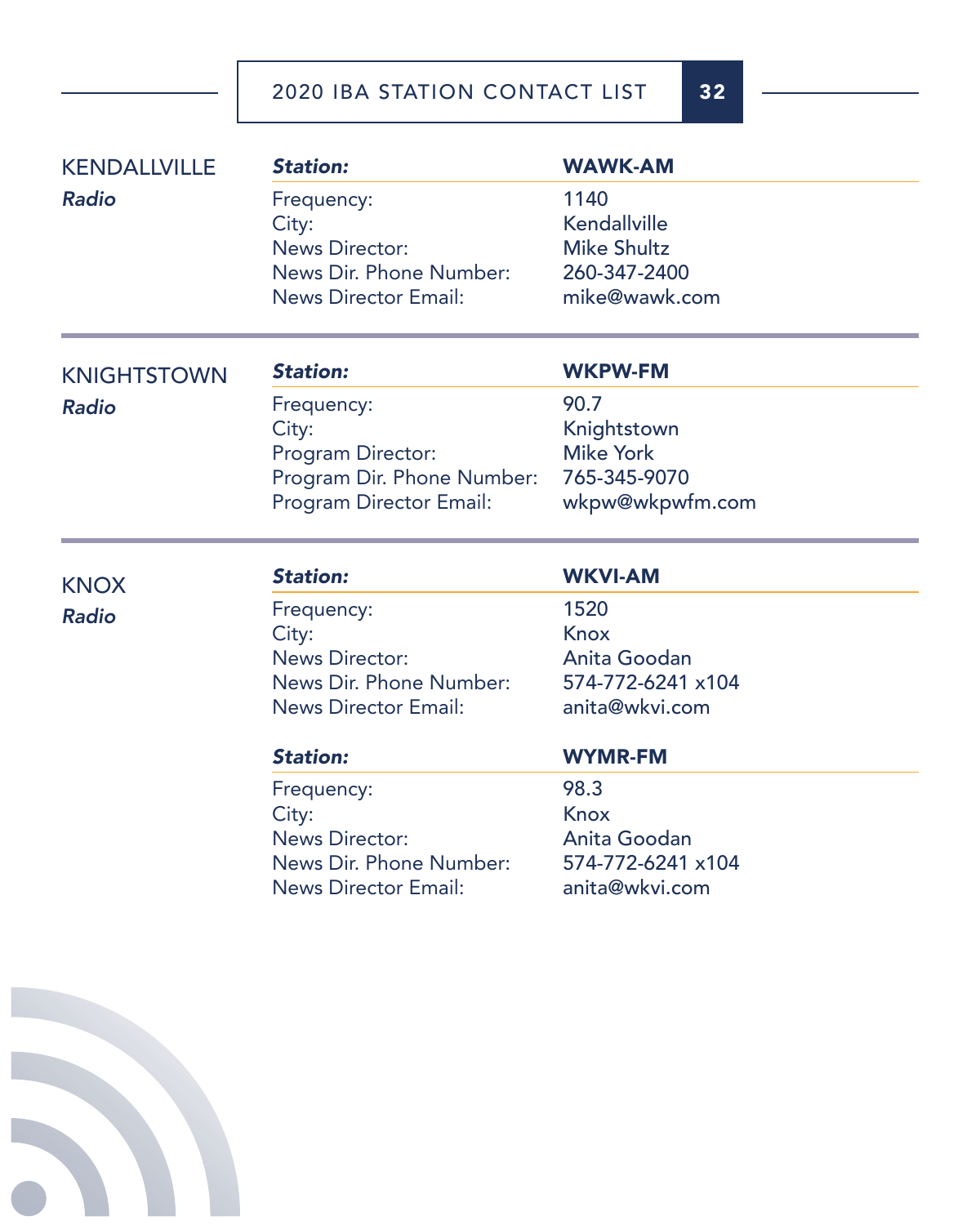# KOKOMO *Radio*

# *Station:* WIOU-AM Frequency: 1350

City: Kokomo News Director: Clay Winowiecki News Dir. Phone Number: 231-360-6244 News Director Email: news@wbat.com

# *Station:* WMYK-FM

Frequency: 98.5 City: Kokomo News Director: Clay Winowiecki News Dir. Phone Number: 231-360-6244 News Director Email: news@wbat.com

Frequency: 100.5 City: Kokomo News Director: Nick Livingston

# *Station:* WWKI-FM

News Dir. Phone Number: 765-459-4191 News Director Email: nick.livingston@cumulus.com

Frequency: 92.5 City: Kokomo News Director: Clay Winowiecki News Director Email:

# *Station:* WZWZ-FM

News Dir. Phone Number: 231-360-6244 news@wbat.com

LA GRANDE *Radio*

Frequency: 92.7 City: La Grande General Manager: Deon Levingston General Mgr Phone Number: 317-266-9600 (o) General Mgr Email: deon@radio-one.com Community Affairs Director: Tina Cosby CA Director Phone Number: 317-221-0916 (o) CA Director Email: tcosby@radio-one

## *Station:* WTLC-FM, WTLC-AM 1310 & 92.7 FM (the simulcast), WHHH, WNOW, W286CM (La Grande)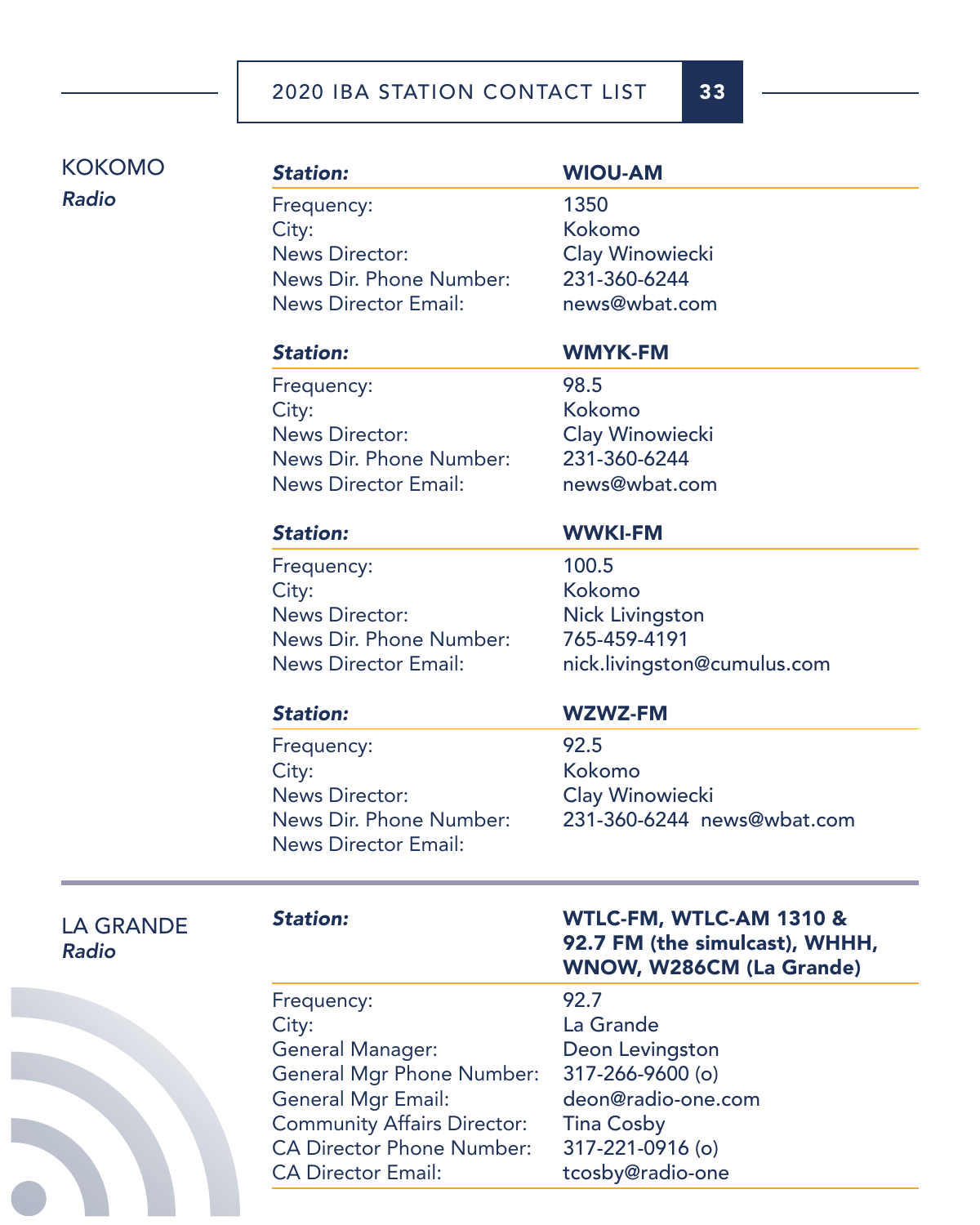| <b>Station:</b>                                   | <b>WCOE-FM</b>                  |
|---------------------------------------------------|---------------------------------|
| Frequency:                                        | 96.7                            |
| City:<br><b>News Director:</b>                    | La Porte<br><b>Stan Maddux</b>  |
| News Dir. Phone Number:                           | 219-632-6144                    |
| <b>News Director Email:</b>                       | stan@967theeagle.com            |
|                                                   |                                 |
| <b>Station:</b>                                   | <b>WLOI-AM</b>                  |
| Frequency:                                        | 1540                            |
| City:                                             | La Porte                        |
| <b>News Director:</b>                             | <b>Stan Maddux</b>              |
| News Dir. Phone Number:                           | 219-362-5290 x217               |
| <b>News Director Email:</b>                       | stan@wcoefm.com                 |
|                                                   |                                 |
| <b>Station:</b>                                   | <b>WLFI-TV</b>                  |
| Channel:                                          | 18                              |
| City:                                             | Lafayette                       |
| <b>Assignment Editor:</b>                         | Janice O'Shea                   |
| Asgmt. Editor Phone Number: 765-237-5032          |                                 |
| <b>Assignment Editor Email:</b>                   | Janice.oshea@wlfi.com           |
| <b>News Director:</b>                             | <b>Jeff Smith</b>               |
| News Dir. Phone Number:                           | jeff.smith@wlfi.com             |
| <b>News Director Email:</b>                       | 765-463-1800 x254               |
| <b>Station:</b>                                   | <b>WPBI-TV(FOX)</b>             |
| Channel:                                          | 16                              |
| City:                                             | Lafayette                       |
| <b>Assignment Editor:</b>                         | <b>Chris Morisse Vizza</b>      |
| Asgmt. Editor Phone Number: Office: 765-474-1410; |                                 |
|                                                   | Cell: 765-476-1445              |
| <b>Assignment Editor Email:</b>                   | chrism@starcitybroadcasting.com |
| <b>News Director:</b>                             | <b>Chris Morisse Vizza</b>      |
| News Dir. Phone Number:                           | Office: 765-474-1410;           |
|                                                   | Cell: 765-476-1445              |
| <b>News Director Email:</b>                       | chrism@starcitybroadcasting.com |
|                                                   |                                 |
|                                                   |                                 |



LA PORTE

LAFAYETTE

*TV*

*Radio*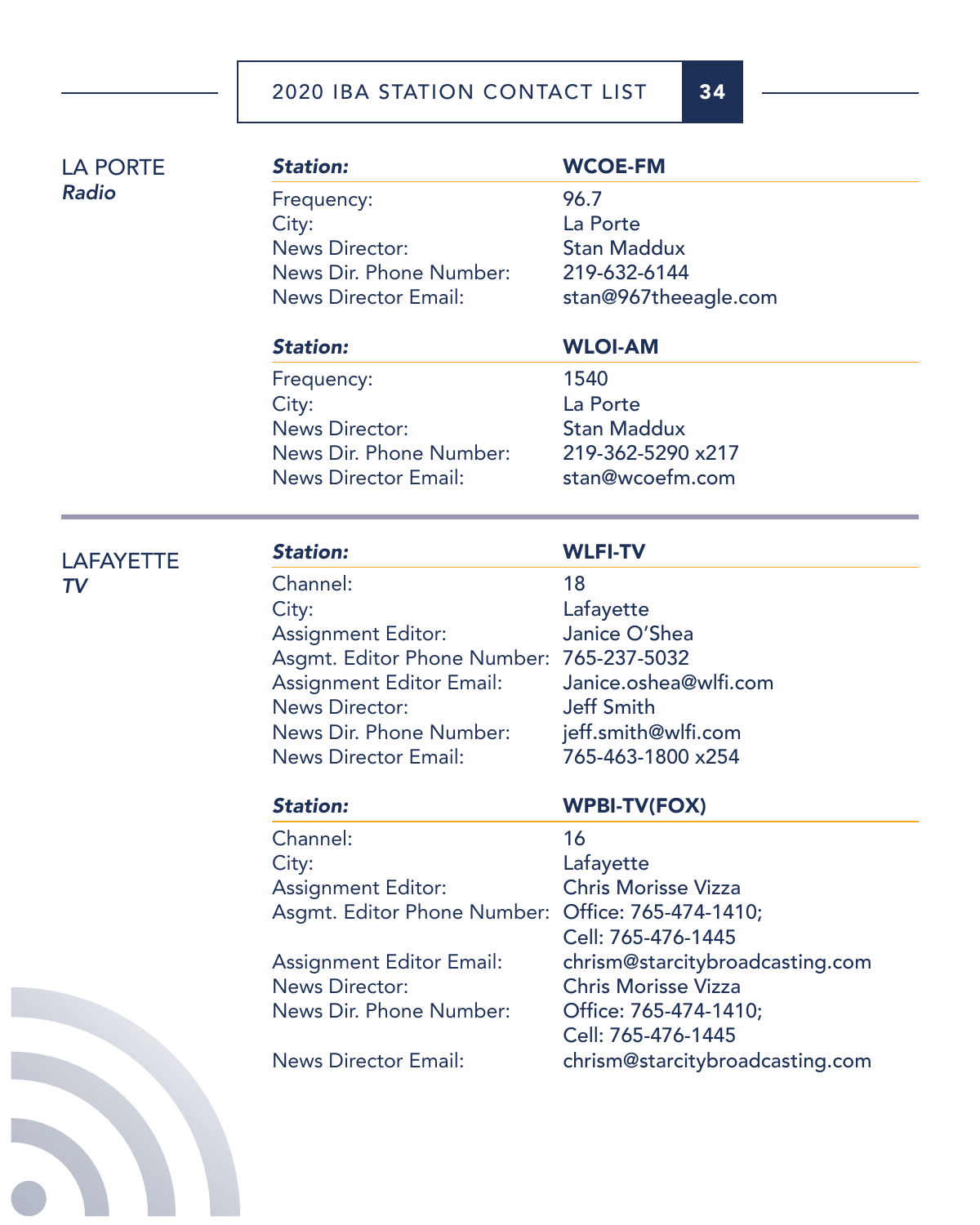*Station:* WPBI-TV(NBC) Channel: 16 City: Lafayette Assignment Editor: Chris Morisse Vizza Asgmt. Editor Phone Number: Office: 765-474-1410; Cell: 765-476-1445 Assignment Editor Email: chrism@starcitybroadcasting.com News Director: Chris Morisse Vizza News Dir. Phone Number: Office: 765-474-1410: Cell: 765-476-1445 News Director Email: chrism@starcitybroadcasting.com *Station:* WPBY-TV Channel: 35 City: Lafayette Assignment Editor: Chris Morisse Vizza Asgmt. Editor Phone Number: Office: 765-474-1410; Cell: 765-476-1445 Assignment Editor Email: chrism@starcitybroadcasting.com News Director: Chris Morisse Vizza News Dir. Phone Number: Office: 765-474-1410; Cell: 765-476-1445 News Director Email: chrism@starcitybroadcasting.com

LAFAYETTE *Radio*

**LAFAYETTE** 

*TV*

Frequency: 98.7 City: Lafayette Program Director: Bryan McGarvey Program Dir. Phone Number: 765-447-2186 Program Director Email: mcgarvey@wask.com

### *Station:* WASK-FM

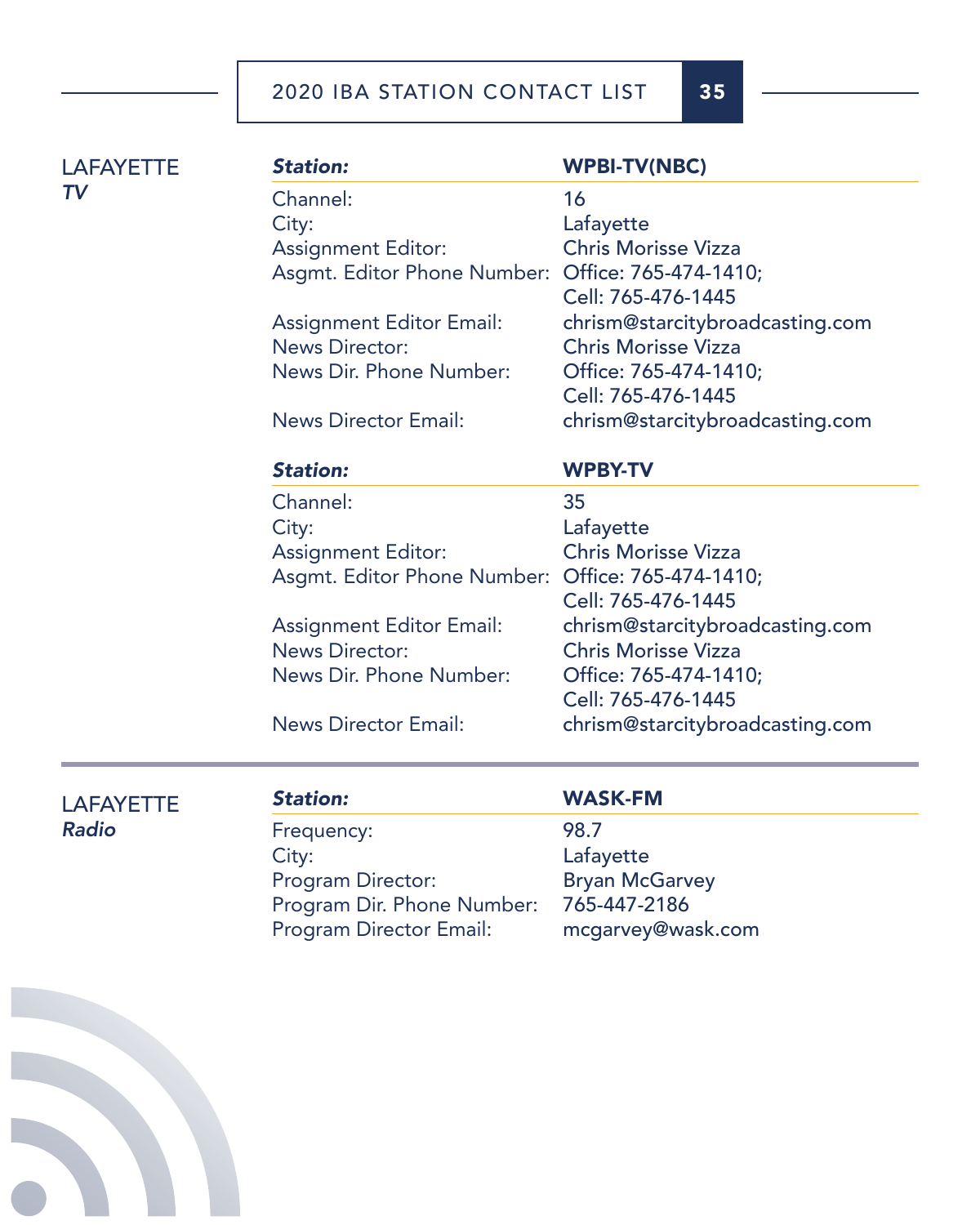| <b>LAFAYETTE</b> | <b>Station:</b>                                   | <b>WAZY-FM</b>                              |
|------------------|---------------------------------------------------|---------------------------------------------|
| <b>Radio</b>     |                                                   |                                             |
|                  | Frequency:                                        | 96.5                                        |
|                  | City:<br><b>Assignment Editor:</b>                | Lafayette<br><b>Chris Morisse Vizza</b>     |
|                  |                                                   | Office: 765-474-1410;                       |
|                  | Asgmt. Editor Phone Number:                       | Cell: 765-476-1445                          |
|                  | <b>Assignment Editor Email:</b>                   | chrism@starcitybroadcasting.com             |
|                  | <b>News Director:</b>                             | <b>Chris Morisse Vizza</b>                  |
|                  | News Dir. Phone Number:                           | chrism@starcitybroadcasting.com             |
|                  | <b>News Director Email:</b>                       | Office: 765-474-1410;                       |
|                  |                                                   | Cell: 765-476-1445                          |
|                  | <b>Station:</b>                                   | <b>WBPE-FM</b>                              |
|                  | Frequency:                                        | 95.3                                        |
|                  | City:                                             | Lafayette                                   |
|                  | <b>Assignment Editor:</b>                         | <b>Chris Morisse Vizza</b>                  |
|                  | Asgmt. Editor Phone Number: Office: 765-474-1410; |                                             |
|                  |                                                   | Cell: 765-476-1445                          |
|                  | <b>Assignment Editor Email:</b>                   | chrism@starcitybroadcasting.com             |
|                  | <b>News Director:</b>                             | <b>Chris Morisse Vizza</b>                  |
|                  | <b>News Director Email:</b>                       | chrism@starcitybroadcasting.com             |
|                  | News Dir. Phone Number:                           | Office: 765-474-1410;<br>Cell: 765-476-1445 |
|                  |                                                   |                                             |
|                  | <b>Station:</b>                                   | <b>WJEF-FM</b>                              |
|                  | Frequency:                                        | 91.9                                        |
|                  | City:                                             | Lafayette                                   |
|                  | <b>News Director:</b>                             | James Long                                  |
|                  | News Dir. Phone Number:                           | 765-772-4700                                |
|                  | <b>News Director Email:</b>                       | jameslong4000@gmail.com                     |
|                  | <b>Station:</b>                                   | <b>WKHY-FM</b>                              |
|                  | Frequency:                                        | 93.5                                        |
|                  | City:                                             | Lafayette                                   |
|                  | Program Director:                                 | <b>Jeff Strange</b>                         |
|                  | Program Dir. Phone Number:                        | 765-448-1566x144                            |
|                  | <b>Program Director Email:</b>                    | strange@wkhy.com                            |
|                  |                                                   |                                             |
|                  |                                                   |                                             |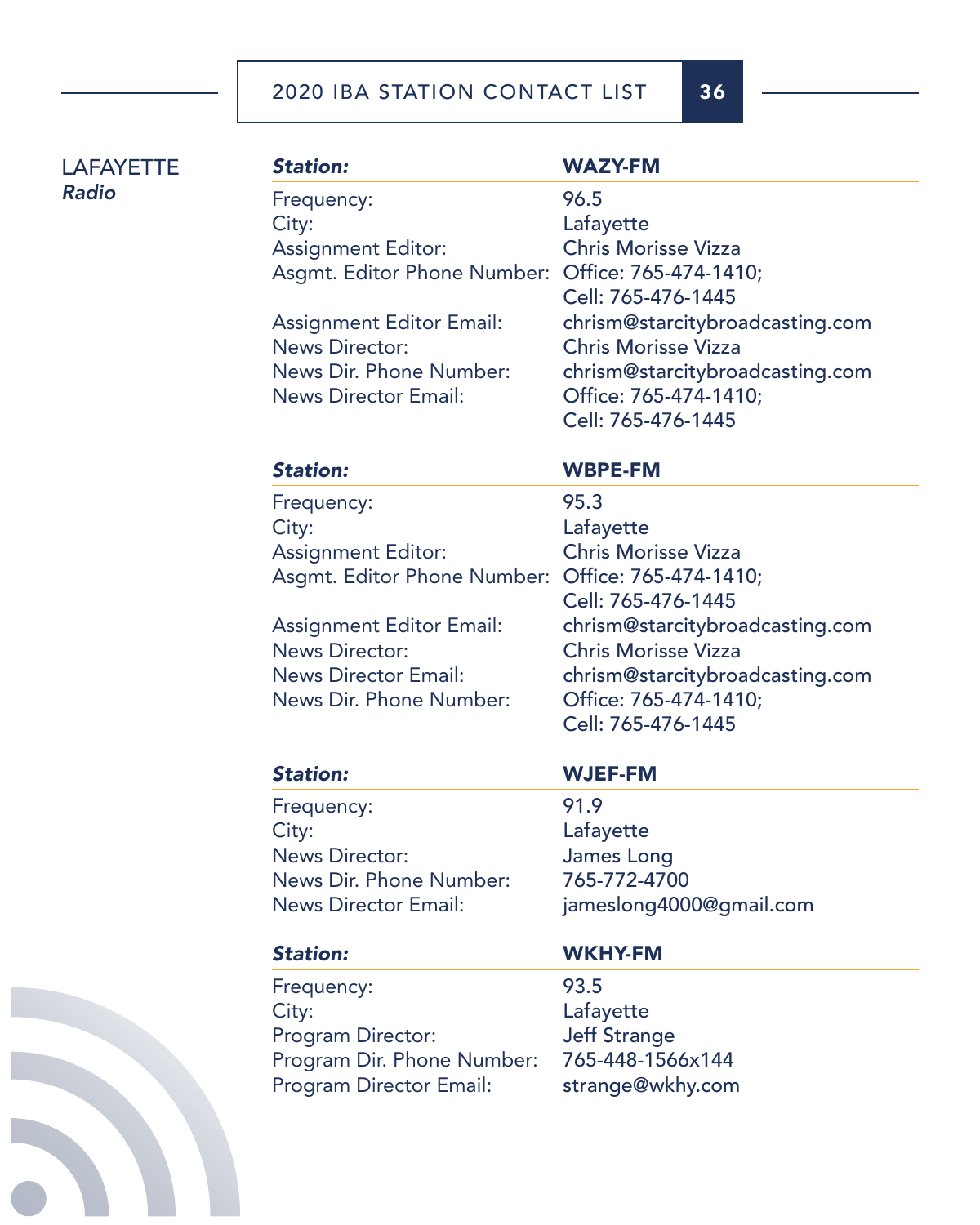| <b>LAFAYETTE</b> | <b>Station:</b>                          | <b>WKOA-FM</b>                  |
|------------------|------------------------------------------|---------------------------------|
| <b>Radio</b>     | Frequency:                               | 105.3                           |
|                  | City:                                    | Lafayette                       |
|                  | Program Director:                        | <b>Bryan McGarvey</b>           |
|                  | Program Dir. Phone Number:               | 765-447-2186                    |
|                  | Program Director Email:                  | mcgarvey@wask.com               |
|                  | <b>Station:</b>                          | <b>WLQQ-FM</b>                  |
|                  | Frequency:                               | 106.7                           |
|                  | City:                                    | Lafayette                       |
|                  | <b>Managing Director:</b>                | <b>Jim Stone</b>                |
|                  | Managing Dir. Phone Number: 765-426-5406 |                                 |
|                  | <b>Managing Director Email:</b>          | jim.stone@woofboom.com          |
|                  | <b>Station:</b>                          | <b>WSHY-AM</b>                  |
|                  | Frequency:                               | 1410                            |
|                  | City:                                    | Lafayette                       |
|                  | <b>News Director:</b>                    | <b>Chris Morisse Vizza</b>      |
|                  | News Dir. Phone Number:                  | Office: 765-474-1410;           |
|                  |                                          | Cell: 765-476-1445              |
|                  | <b>News Director Email:</b>              | chrism@starcitybroadcasting.com |
|                  | <b>Station:</b>                          | <b>WXXB-FM</b>                  |
|                  | Frequency:                               | 102.9                           |
|                  | City:                                    | Lafayette                       |
|                  | Program Director:                        | Joe Lacay                       |
|                  | Program Dir. Phone Number:               | 765-448-1566                    |
|                  | Program Director Email:                  | joelacay@neuhoffmedia.com       |
|                  | <b>Station:</b>                          | <b>WYCM-FM</b>                  |
|                  | Frequency:                               | 95.7                            |
|                  | City:                                    | Lafayette                       |
|                  | <b>News Director:</b>                    | <b>Chris Morisse Vizza</b>      |
|                  | News Dir. Phone Number:                  | Office: 765-474-1410;           |
|                  |                                          | Cell: 765-476-1445              |
|                  | <b>News Director Email:</b>              | chrism@starcitybroadcasting.com |
|                  |                                          |                                 |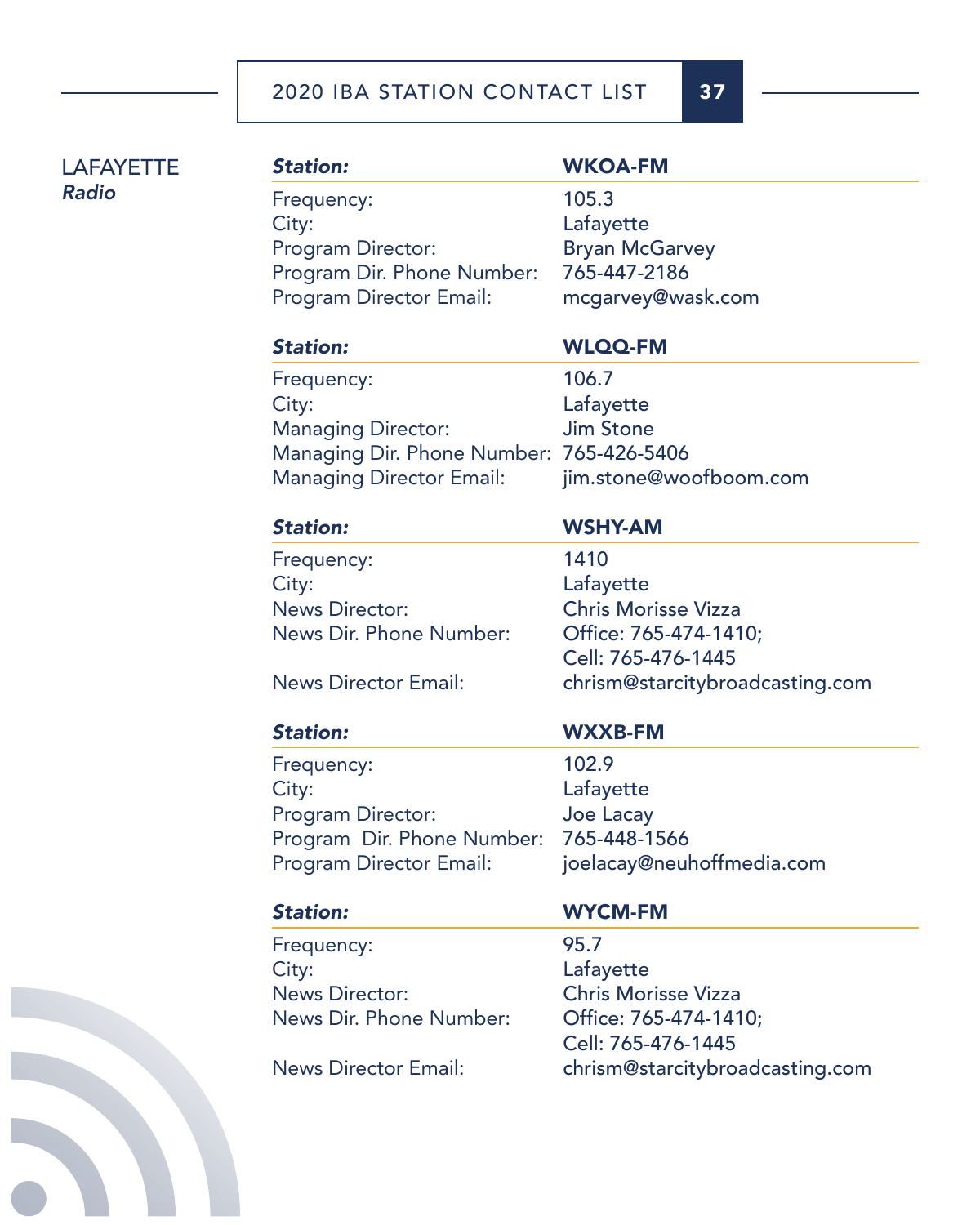| <b>LAWRENCEBURG</b><br>Radio | <b>Station:</b><br>Frequency:<br>City:<br><b>News Director:</b><br>News Dir. Phone Number:<br><b>News Director Email:</b> | <b>WSCH-FM</b><br>99.3<br>Lawrenceburg<br><b>Mike Perleberg</b><br>812-537-0944<br>mike@eaglecountryonline.com |
|------------------------------|---------------------------------------------------------------------------------------------------------------------------|----------------------------------------------------------------------------------------------------------------|
| <b>LEBANON</b>               | <b>Station:</b>                                                                                                           | <b>WIRE-FM</b>                                                                                                 |
|                              | Frequency:                                                                                                                | 91.1                                                                                                           |
| <b>Radio</b>                 | City:                                                                                                                     | Lebanon                                                                                                        |
|                              | <b>News Director:</b>                                                                                                     | <b>Scott Carney</b>                                                                                            |
|                              | News Dir. Phone Number:                                                                                                   | 765-482-4427                                                                                                   |
|                              | <b>News Director Email:</b>                                                                                               | scott@radiomom.fm                                                                                              |
| <b>LOGANSPORT</b>            | <b>Station:</b>                                                                                                           | <b>WHZR-FM</b>                                                                                                 |
| <b>Radio</b>                 | Frequency:                                                                                                                | 103.7                                                                                                          |
|                              | City:                                                                                                                     | Logansport                                                                                                     |
|                              | <b>News Director:</b>                                                                                                     | <b>Andrea Davis</b>                                                                                            |
|                              | News Dir. Phone Number:                                                                                                   | 574-732-1037                                                                                                   |
|                              | <b>News Director Email:</b>                                                                                               | wsalnewsroom@gmail.com                                                                                         |
|                              | <b>Station:</b>                                                                                                           | <b>WLHM-FM</b>                                                                                                 |
|                              | Frequency:                                                                                                                | 102.3                                                                                                          |
|                              | City:                                                                                                                     | Logansport                                                                                                     |
|                              | <b>News Director:</b>                                                                                                     | <b>Andrea Davis</b>                                                                                            |
|                              | News Dir. Phone Number:                                                                                                   | 574-722-4000                                                                                                   |
|                              | <b>News Director Email:</b>                                                                                               | wsalnewsroom@gmail.com                                                                                         |
|                              | <b>Station:</b>                                                                                                           | <b>WSAL-AM</b>                                                                                                 |
|                              | Frequency:                                                                                                                | 1230                                                                                                           |
|                              | City:                                                                                                                     | Logansport                                                                                                     |
|                              | <b>News Director:</b>                                                                                                     | <b>Andrea Davis</b>                                                                                            |
|                              | News Dir. Phone Number:                                                                                                   | 574-722-4000                                                                                                   |
|                              |                                                                                                                           |                                                                                                                |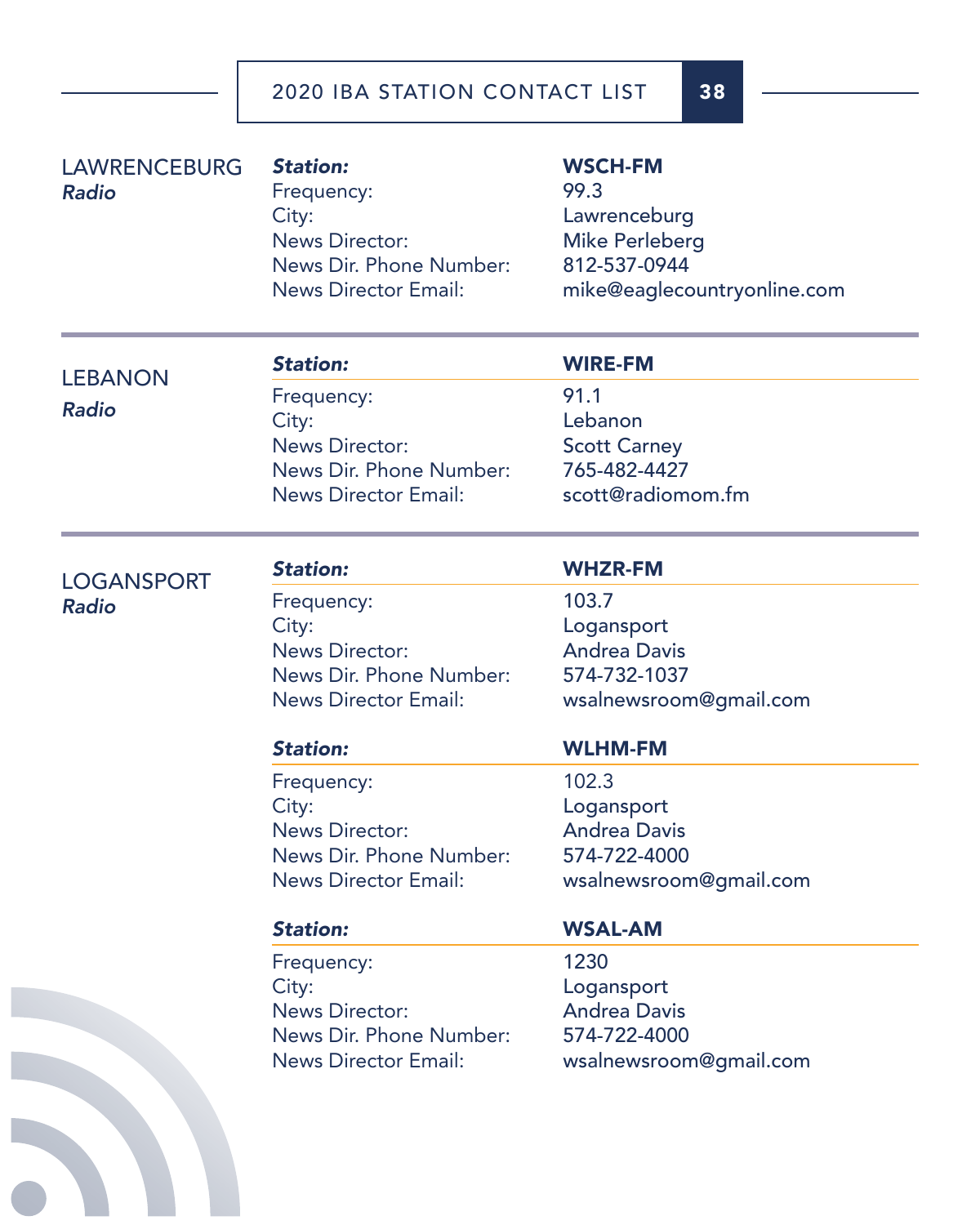## MADISON *Radio*

*Station:* WIKI-FM Frequency: 95.3 City: Madison News Director: Larry Duke News Dir. Phone Number: 812-273-2879 News Director Email: larry@953wiki.com

Frequency: 96.7 City: Madison News Director: AJ Brammer News Dir. Phone Number: 812-265-3322 x104 News Director Email: news@worxradio.com

### *Station:* WORX-FM

Frequency: 1270 City: Madison News Director: AJ Brammer News Dir. Phone Number: 812-265-3322 x104 News Director Email: news@worxradio.com

# *Station:* WXGO-AM

# MARION *Radio*

# *Station:* WBAT-AM

Frequency: 1400 City: Marion News Director: Clay Winowiecki News Dir. Phone Number: 231-360-6244 News Director Email: news@wbat.com

Frequency: 99.3 City: Marion News Director: Clay Winowiecki News Dir. Phone Number: 231-360-6244 News Director Email: news@wbat.com

### *Station:* WCJC-FM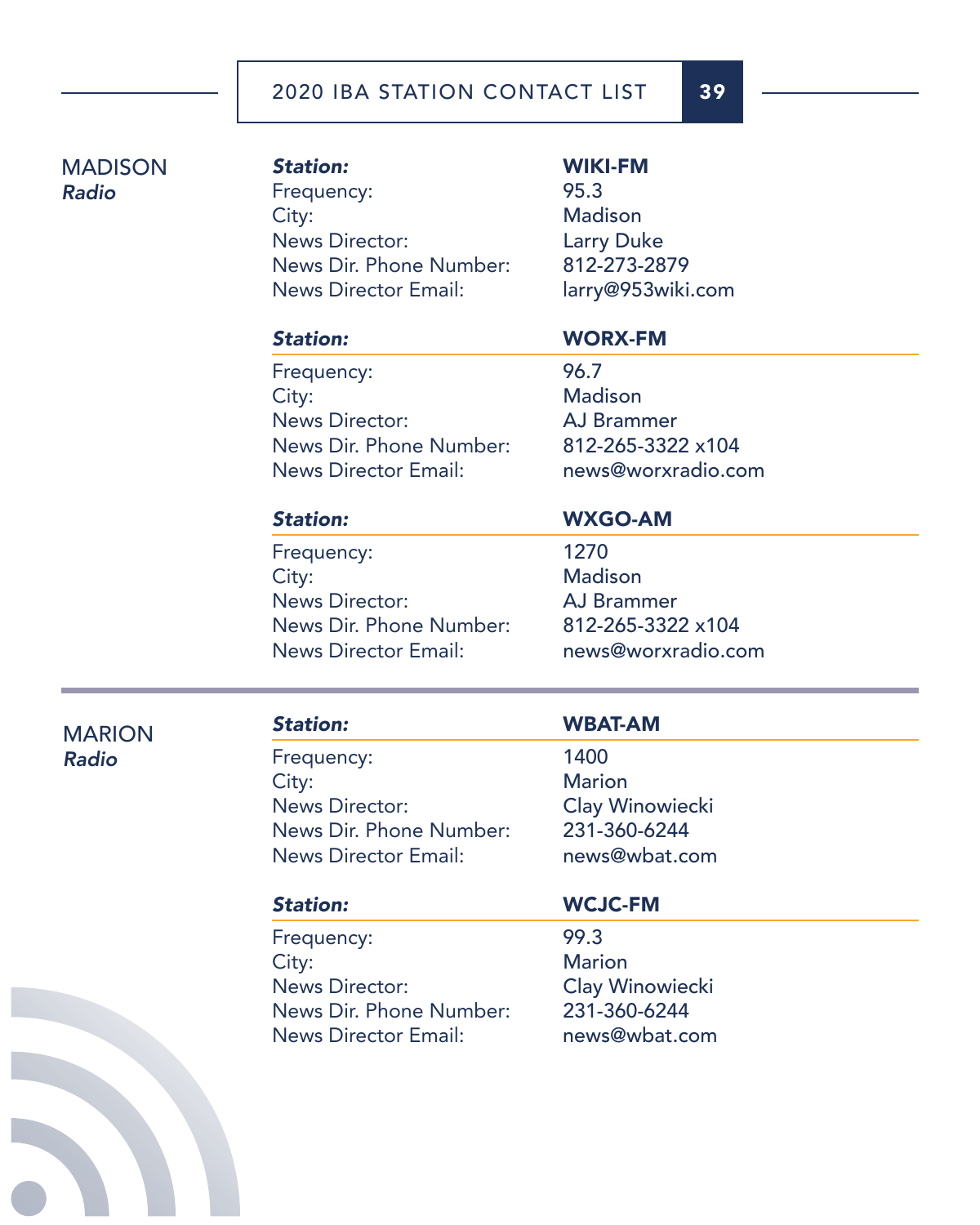| <b>MARION</b>                       | <b>Station:</b>                | <b>WMRI-AM</b>             |
|-------------------------------------|--------------------------------|----------------------------|
| <b>Radio</b>                        | Frequency:                     | 860                        |
|                                     | City:                          | <b>Marion</b>              |
|                                     | <b>News Director:</b>          | <b>Clay Winowiecki</b>     |
|                                     | News Dir. Phone Number:        | 231-360-6244               |
|                                     | <b>News Director Email:</b>    | news@wbat.com              |
|                                     | <b>Station:</b>                | <b>WXXC-FM</b>             |
|                                     | Frequency:                     | 106.9                      |
|                                     | City:                          | <b>Marion</b>              |
|                                     | <b>News Director:</b>          | Clay Winowiecki            |
|                                     | News Dir. Phone Number:        | 231-360-6244               |
|                                     | <b>News Director Email:</b>    | news@wbat.com              |
|                                     | <b>Station:</b>                | <b>WCBK-FM</b>             |
| <b>MARTINSVILLE</b><br><b>Radio</b> | Frequency:                     | 102.3                      |
|                                     | City:                          | <b>Martinsville</b>        |
|                                     | On Air Personality:            | <b>Michael Rheinheimer</b> |
|                                     | On Air Personality Phone:      | $(574)$ 612-0681           |
|                                     | On Air Personality Email:      | News@WCBK.com              |
|                                     | <b>Station:</b>                | <b>WMYJ-AM</b>             |
|                                     | Frequency:                     | 1540                       |
|                                     | City:                          | <b>Martinsville</b>        |
|                                     | Program Director:              | <b>Michael Rheinheimer</b> |
|                                     | Program Dir. Phone Phone:      | (574) 612-0681             |
|                                     | <b>Program Director Email:</b> | News@WCBK.com              |
|                                     |                                |                            |
| <b>MICHIGAN CITY</b>                | <b>Station:</b>                | <b>WEFM-FM</b>             |
| Radio                               | Frequency:                     | 95.9                       |
|                                     | City:                          | <b>Michigan City</b>       |
|                                     | <b>News Director:</b>          | <b>Ron Miller</b>          |
|                                     | News Dir. Phone Number:        | 219-879-8201               |
|                                     | <b>News Director Email:</b>    | wefmr@yahoo.com            |
|                                     |                                |                            |
|                                     |                                |                            |
|                                     |                                |                            |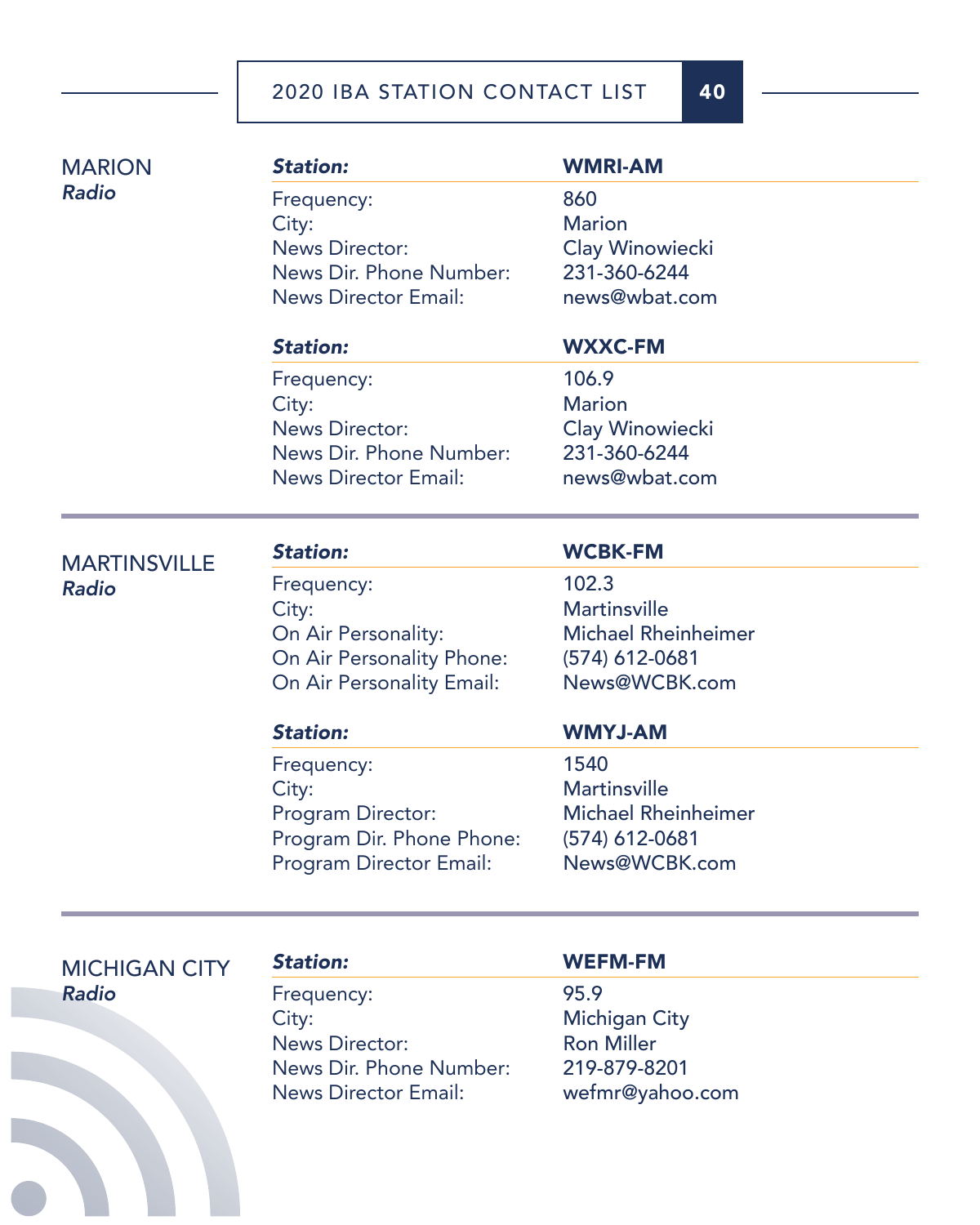| <b>Radio</b>     |                             |                        |
|------------------|-----------------------------|------------------------|
|                  | Frequency:                  | 1420                   |
|                  | City:                       | <b>Michigan City</b>   |
|                  | <b>News Director:</b>       | <b>Mike Paine</b>      |
|                  | News Dir. Phone Number:     | 219-877-4344           |
|                  | <b>News Director Email:</b> | mike@wimsradio.com     |
| <b>MISHAWAKA</b> | <b>Station:</b>             | <b>WSBT-TV</b>         |
| TV               | Channel:                    | 22                     |
|                  | City:                       | Mishawaka              |
|                  | <b>News Director:</b>       | John Haferkamp         |
|                  | News Dir. Phone Number:     | 574-233-3141           |
|                  | <b>News Director Email:</b> | jhaferkamp@wsbt.com    |
| <b>MISHAWAKA</b> | <b>Station:</b>             | <b>WAOR-FM</b>         |
|                  | Frequency:                  | 102.7                  |
| <b>Radio</b>     | City:                       | Mishawaka              |
|                  | <b>News Director:</b>       | Jon Zimney             |
|                  | News Dir. Phone Number:     | 574-259-5953           |
|                  | <b>News Director Email:</b> | jzimney@953mnc.com     |
|                  | <b>Station:</b>             | <b>WBYT-FM</b>         |
|                  | Frequency:                  | 100.7                  |
|                  | City:                       | Mishawaka              |
|                  | <b>News Director:</b>       | Jon Zimney             |
|                  | News Dir. Phone Number:     | 574-259-5953           |
|                  | <b>News Director Email:</b> | jzimney@953mnc.com     |
|                  | <b>Station:</b>             | <b>WNSN-FM</b>         |
|                  | Frequency:                  | 101.5                  |
|                  | City:                       | Mishawaka              |
|                  | <b>News Director:</b>       | John Hoffman           |
|                  | News Dir. Phone Number:     | 574-247-4360           |
|                  | <b>News Director Email:</b> | jhoffman@wsbtradio.com |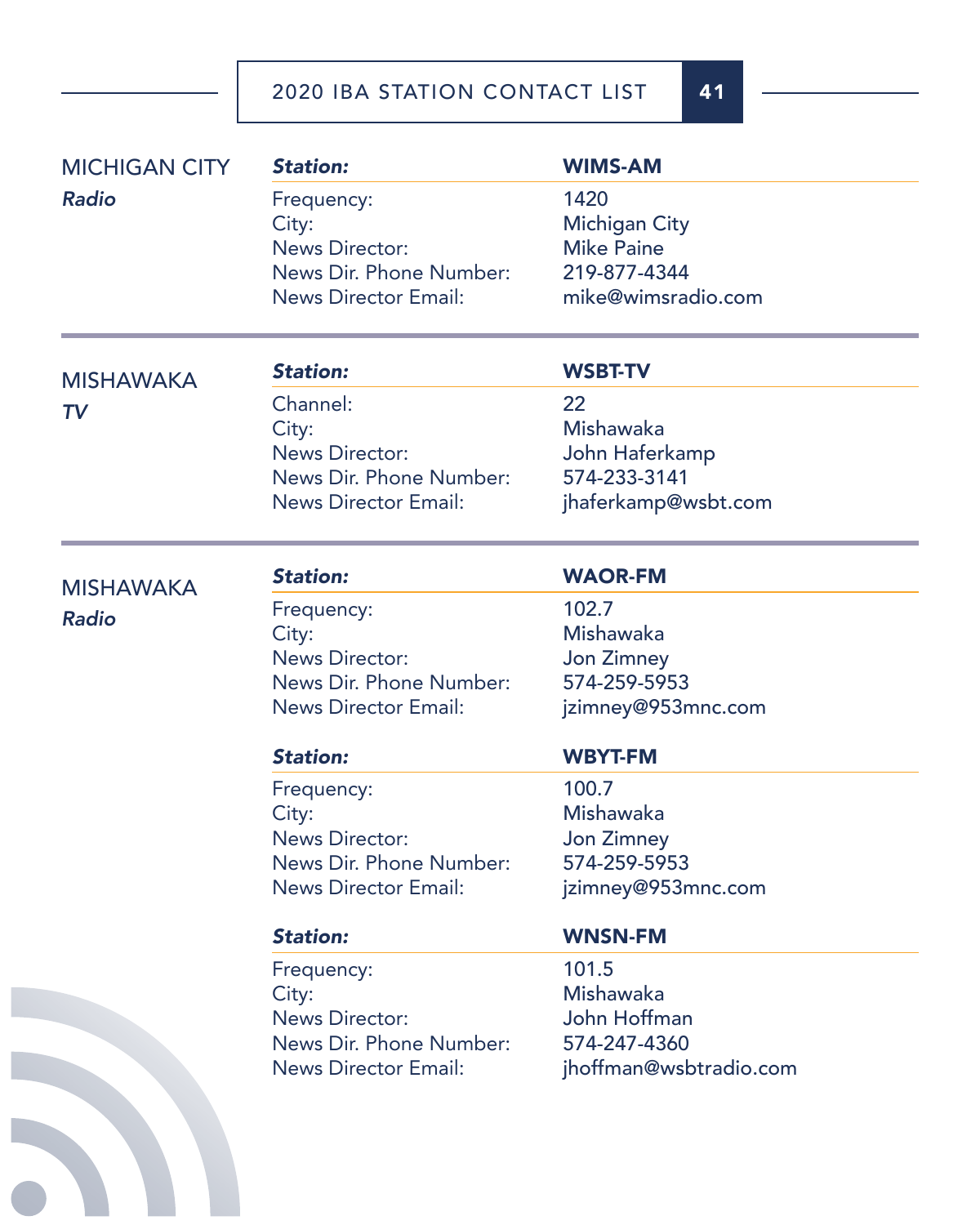# MISHAWAKA *Radio*

Frequency: 103.9 City: Mishawaka News Director: Jon Zimney News Dir. Phone Number: 574-259-5953 News Director Email: jzimney@953mnc.com

# *Station:* WRBR-FM

Frequency: 960 City: Mishawaka News Director: John Hoffman News Dir. Phone Number: 574-233-3141 News Director Email: jwhoffman@sbgtv.com

# *Station:* WSBT-AM

# *Station:* WTRC-AM

Frequency: 1340 City: Mishawaka News Director: Jon Zimney News Dir. Phone Number: 574-259-5953 News Director Email: jzimney@953mnc.com

Frequency: 106.3 City: Mishawaka News Director: Jon Zimney News Dir. Phone Number: 574-259-5953 News Director Email: jzimney@953mnc.com

Frequency: 94.3 City: Mishawaka News Director: John Hoffman News Dir. Phone Number: 574-247-4360

# *Station:* WUBU-FM

# *Station:* WZOC-FM

News Director Email: jhoffman@wsbtradio.com

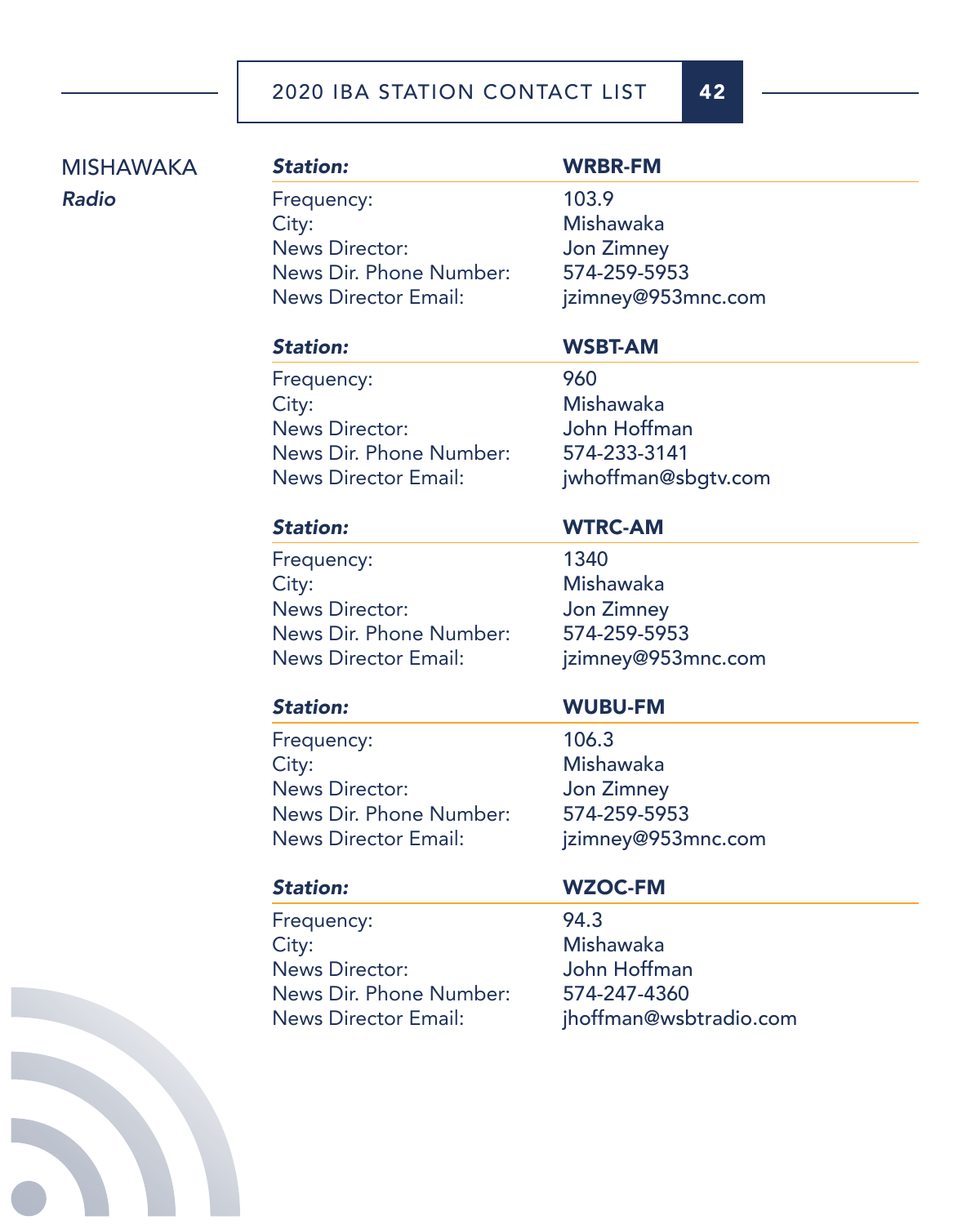| <b>MONTICELLO</b><br>Radio | <b>Station:</b>                  | <b>WMRS-FM</b>             |
|----------------------------|----------------------------------|----------------------------|
|                            | Frequency:                       | 107.7                      |
|                            | City:                            | Monticello                 |
|                            | General Manager:                 | <b>Kevin Page</b>          |
|                            | <b>General Mgr Phone Number:</b> | 574-583-8933               |
|                            | <b>General Manager Email:</b>    | kevinp@wmrsradio.com       |
|                            | <b>News Director:</b>            | <b>Brandi Page</b>         |
|                            | <b>News Director Email:</b>      | brandi@wmrsradio.com       |
| <b>MUNCIE</b>              | <b>Station:</b>                  | <b>WIPB-TV</b>             |
| TV.                        | Channel:                         | 49                         |
|                            | City:                            | <b>Muncie</b>              |
|                            | <b>Assignment Editor:</b>        | <b>Terry Heifetz</b>       |
|                            | Asgmt. Editor Phone Number:      | 765-285-4002               |
|                            | Asgmt. Editor Email:             | tjheifetz@bsu.edu          |
|                            | <b>News Director:</b>            | <b>Terry Heifetz</b>       |
|                            | <b>News Director Email:</b>      | tjheifetz@bsu.edu          |
|                            | News Dir. Phone Number:          | 765-285-4002               |
| <b>MUNCIE</b>              | <b>Station:</b>                  | <b>WBKQ-FM</b>             |
| <b>Radio</b>               | Frequency:                       | 96.7                       |
|                            | City:                            | <b>Muncie</b>              |
|                            | <b>News Director:</b>            | <b>Steven Lindell</b>      |
|                            | News Dir. Phone Number:          | $(765)$ 744-6023           |
|                            | <b>News Director Email:</b>      | steve.lindell@woofboom.com |
|                            | <b>Station:</b>                  | <b>WBST-FM</b>             |
|                            | Frequency:                       | 92.1                       |
|                            | City:                            | <b>Muncie</b>              |
|                            | <b>News Director:</b>            | <b>Terry Heifetz</b>       |
|                            | News Dir. Phone Number:          | 765-285-4002               |
|                            | <b>News Director Email:</b>      | tjheifetz@bsu.edu          |
|                            | <b>Station:</b>                  | <b>WERK-FM</b>             |
|                            | Frequency:                       | 104,9                      |
|                            | City:                            | <b>Muncie</b>              |
|                            | <b>News Director:</b>            | <b>Steven Lindell</b>      |
|                            | News Dir. Phone Number:          | $(765)$ 744-6023           |
|                            | <b>News Director Email:</b>      | steve.lindell@woofboom.com |

 $\bullet$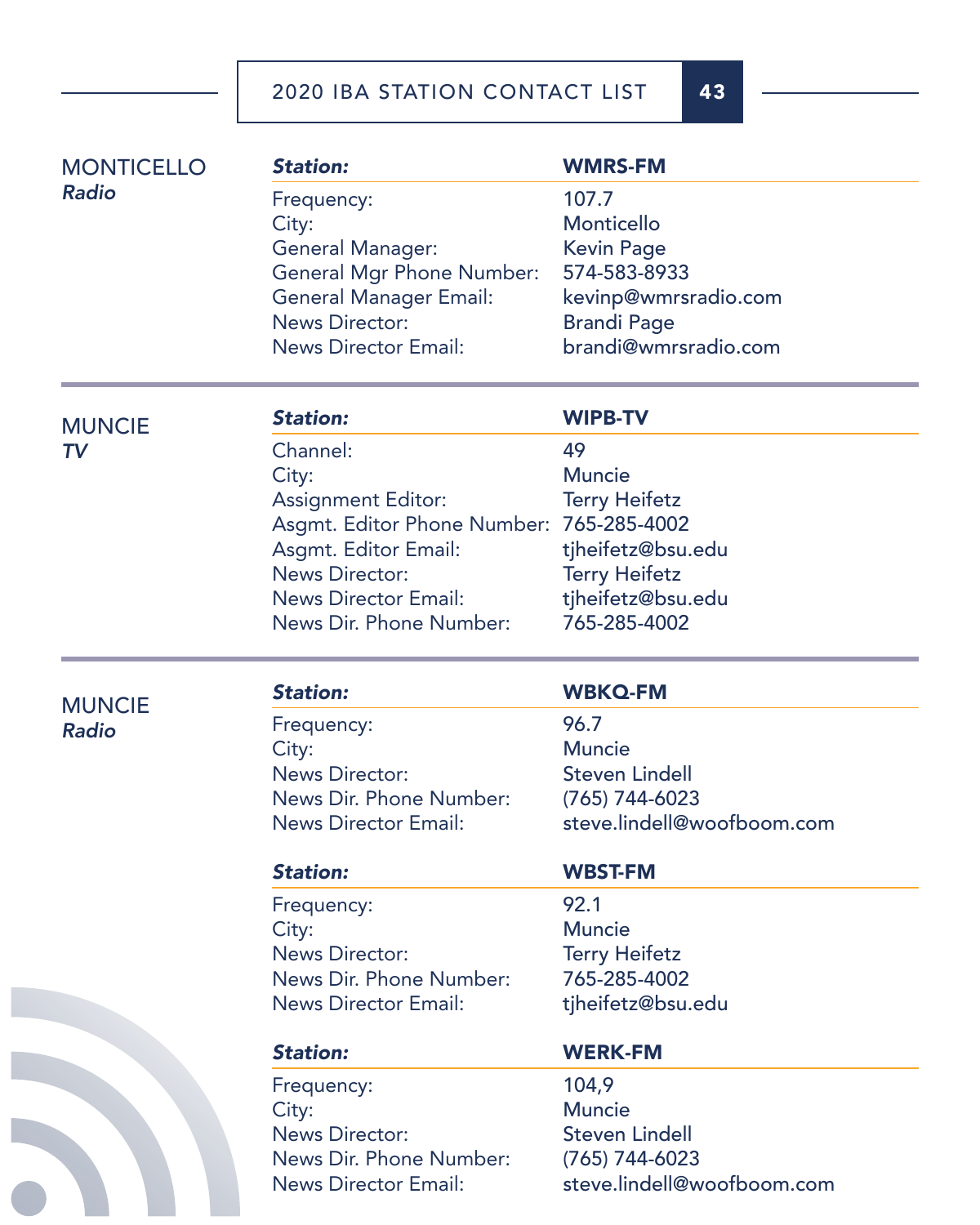# MUNCIE *Radio*

# *Station:* WHBU-AM Frequency: 1240 City: Muncie News Director: Steven Lindell News Dir. Phone Number: (765) 744-6023

News Director Email: steve.lindell@woofboom.com

Frequency: 104.1 City: Muncie News Director: Steven Lindell News Dir. Phone Number: (765) 744-6023

### *Station:* WLBC-FM

News Director Email: steve.lindell@woofboom.com

Frequency: 93.5 City: Muncie News Director: Steven Lindell News Dir. Phone Number: (765) 744-6023

### *Station:* WMXQ-FM

News Director Email: steve.lindell@woofboom.com

Frequency: 1340 City: Muncie News Director: Steven Lindell News Dir. Phone Number: (765) 744-6023

### *Station:* WXFN-AM

News Director Email: steve.lindell@woofboom.com

NEW CASTLE *Radio*

Frequency: 1550 City: New Castle News Director: Mike Lees News Dir. Phone Number: 765-529-2600

### *Station:* WLTI-AM

News Director Email: Mike.Lees@cumulus.com

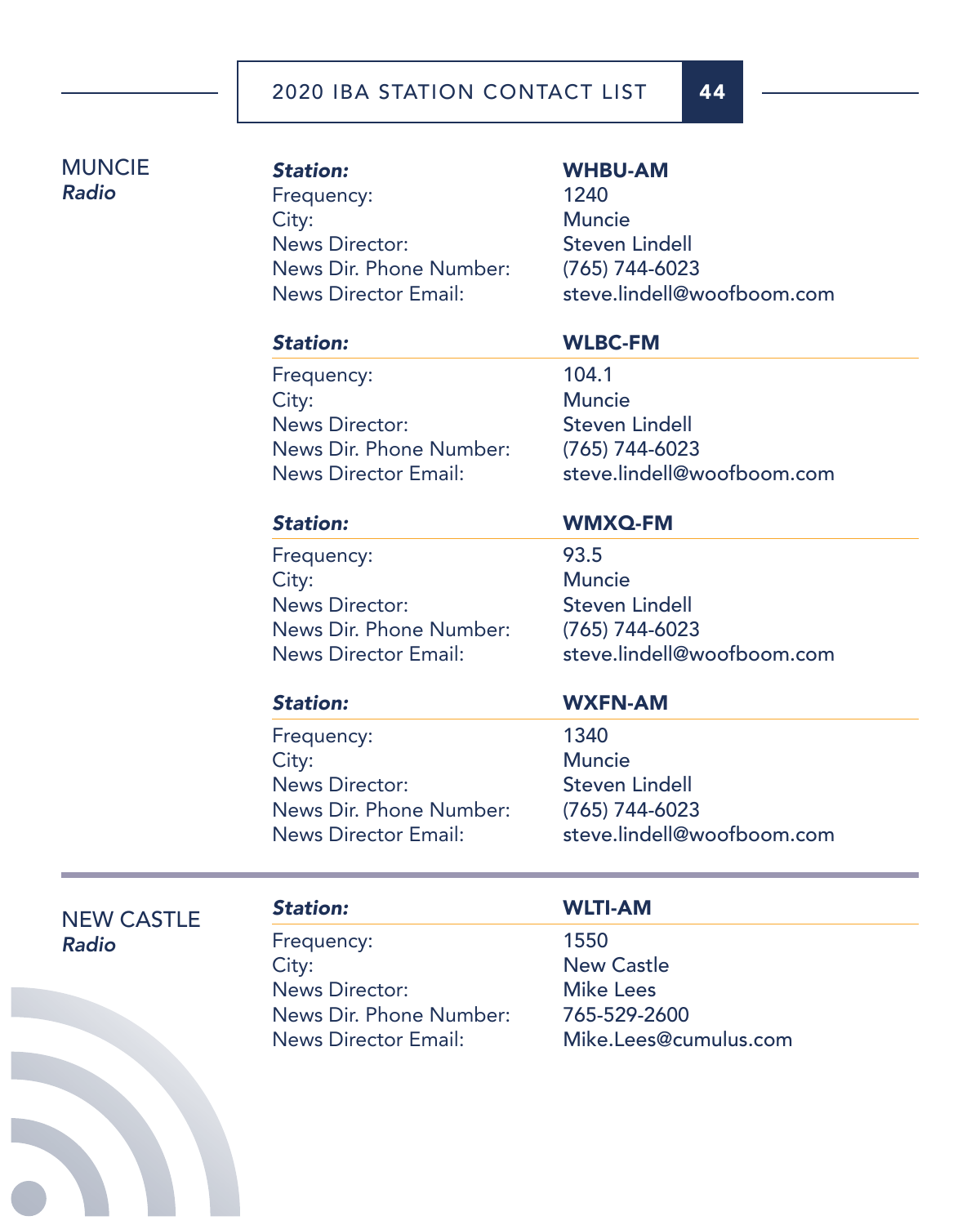| <b>NEW CASTLE</b>  | <b>Station:</b>               | <b>WMDH-FM</b>                    |
|--------------------|-------------------------------|-----------------------------------|
| <b>Radio</b>       | Frequency:                    | 102.5                             |
|                    | City:                         | <b>New Castle</b>                 |
|                    | <b>News Director:</b>         | <b>Mike Lees</b>                  |
|                    | News Dir. Phone Number:       | 765-529-2600                      |
|                    | <b>News Director Email:</b>   | Mike.Lees@cumulus.com             |
| <b>NOBLESVILLE</b> | <b>Station:</b>               | <b>WHMB-TV</b>                    |
| <b>Radio</b>       | Frequency:                    | 40                                |
|                    | City:                         | <b>Noblesville</b>                |
|                    | <b>General Manager:</b>       | <b>Keith Passon</b>               |
|                    | General Mgr. Phone Number:    | 866-223-4582 x306                 |
|                    | <b>General Manager Email:</b> | kpasson@                          |
|                    |                               | familybroadcastingcorporation.com |
| <b>NOTRE DAME</b>  | <b>Station:</b>               | <b>WSND-FM</b>                    |
| <b>Radio</b>       | Frequency:                    | 88.9                              |
|                    | City:                         | <b>Notre Dame</b>                 |
|                    | <b>News Director:</b>         | Pete Farrough                     |
|                    | News Dir. Phone Number:       | 574-631-4069                      |
|                    | <b>News Director Email:</b>   | Peter.J.Farrough.1@nd.edu         |
| <b>OWENSBORO</b>   | <b>Station:</b>               | <b>WCJZ-FM</b>                    |
| <b>Radio</b>       | Frequency:                    | 105.7                             |
|                    | City:                         | Owensboro                         |
|                    | <b>News Director:</b>         | <b>Mel Ford</b>                   |
|                    | <b>News Director Email:</b>   | melford@cromwellradio.com         |
|                    | <b>Station:</b>               | <b>WTCJ-AM</b>                    |
|                    | Frequency:                    | 1230                              |
|                    | City:                         | Owensboro                         |
|                    | <b>News Director:</b>         | <b>Mel Ford</b>                   |
|                    | <b>News Director Email:</b>   | melford@cromwellradio.com         |
|                    |                               |                                   |
|                    |                               |                                   |
|                    |                               |                                   |
|                    |                               |                                   |
|                    |                               |                                   |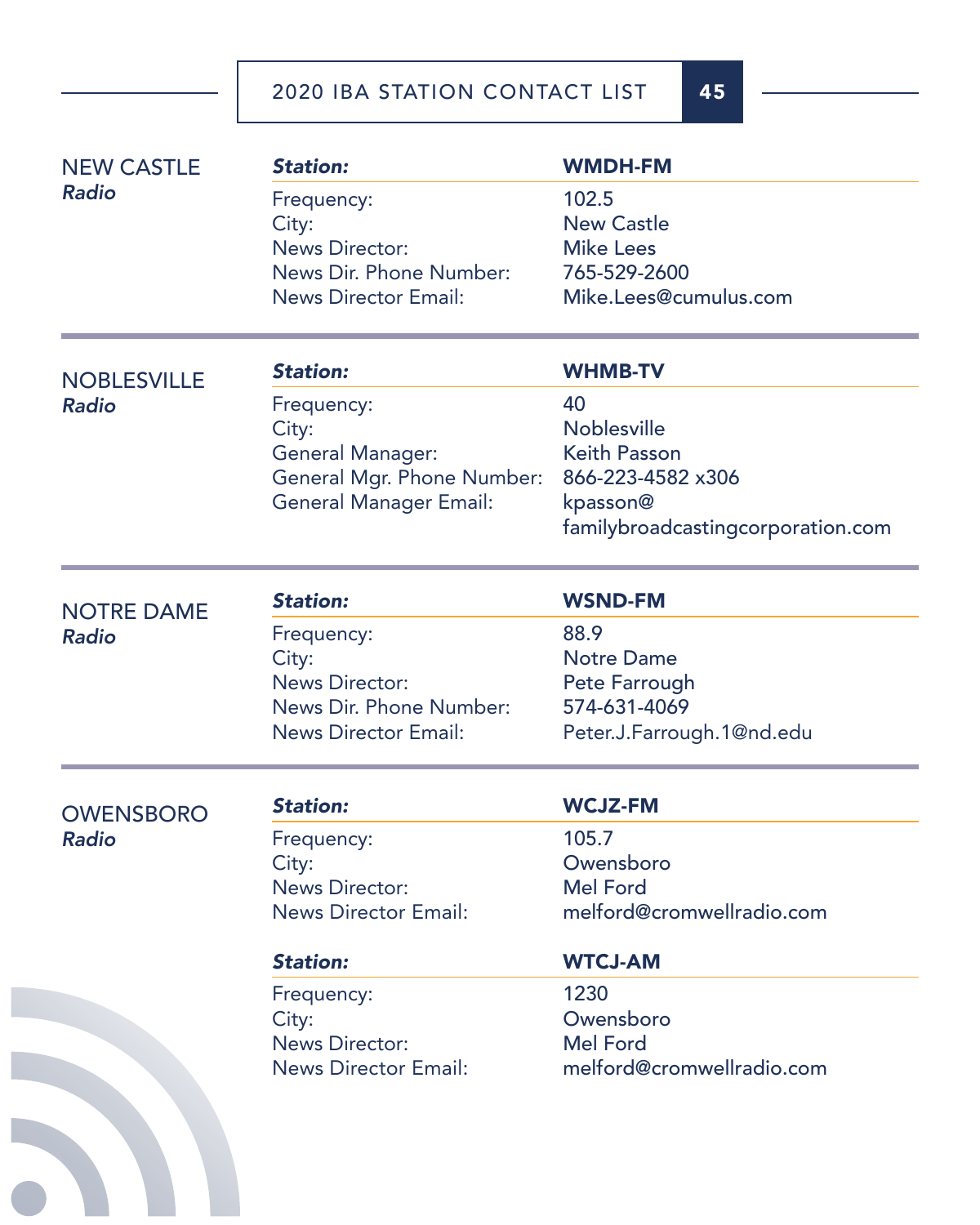| <b>OXFORD</b>    | <b>Station:</b>                  | <b>WIBN-FM</b>                |
|------------------|----------------------------------|-------------------------------|
| <b>Radio</b>     | Frequency:                       | 98.1                          |
|                  | City:                            | Oxford                        |
|                  | <b>News Director:</b>            | <b>Russ Martin</b>            |
|                  | News Dir. Phone Number:          | $(219) 863 - 6293$            |
|                  | <b>News Director Email:</b>      | news@brothersbroadcasting.com |
| <b>PENDLETON</b> | <b>Station:</b>                  | <b>WEEM-FM</b>                |
| <b>Radio</b>     | Frequency:                       | 91.7                          |
|                  | City:                            | Pendleton                     |
|                  | <b>Operations Manager:</b>       | <b>Chad Smith</b>             |
|                  | <b>Operations Manager Phone:</b> | 765-778-2161                  |
|                  | <b>Operations Manager Email:</b> | csmith@smadison.k12.in.us     |
| <b>PLYMOUTH</b>  | <b>Station:</b>                  | <b>WTCA-AM</b>                |
| <b>Radio</b>     | Frequency:                       | 1050                          |
|                  | City:                            | Plymouth                      |
|                  | <b>News Director:</b>            | <b>Carol Anders</b>           |
|                  | News Dir. Phone Number:          | 574-936-4096                  |
|                  | <b>News Director Email:</b>      | wtca@am1050.com               |
| <b>PORTLAND</b>  | <b>Station:</b>                  | <b>WPGW-AM</b>                |
| <b>Radio</b>     | Frequency:                       | 1440                          |
|                  | City:                            | Portland                      |
|                  | <b>News Director:</b>            | <b>Robert Weaver</b>          |
|                  | News Dir. Phone Number:          | $(260)$ 251-1863              |
|                  | News Director Email:             | rob.weaver@wpgwradio.us       |
|                  | <b>Station:</b>                  | <b>WPGW-FM</b>                |
|                  | Frequency:                       | 100.9                         |
|                  | City:                            | Portland                      |
|                  | <b>News Director:</b>            | <b>Robert Weaver</b>          |
|                  | News Dir. Phone Number:          | $(260)$ 251-1863              |
|                  | <b>News Director Email:</b>      | rob.weaver@wpgwradio.us       |
|                  |                                  |                               |
|                  |                                  |                               |
|                  |                                  |                               |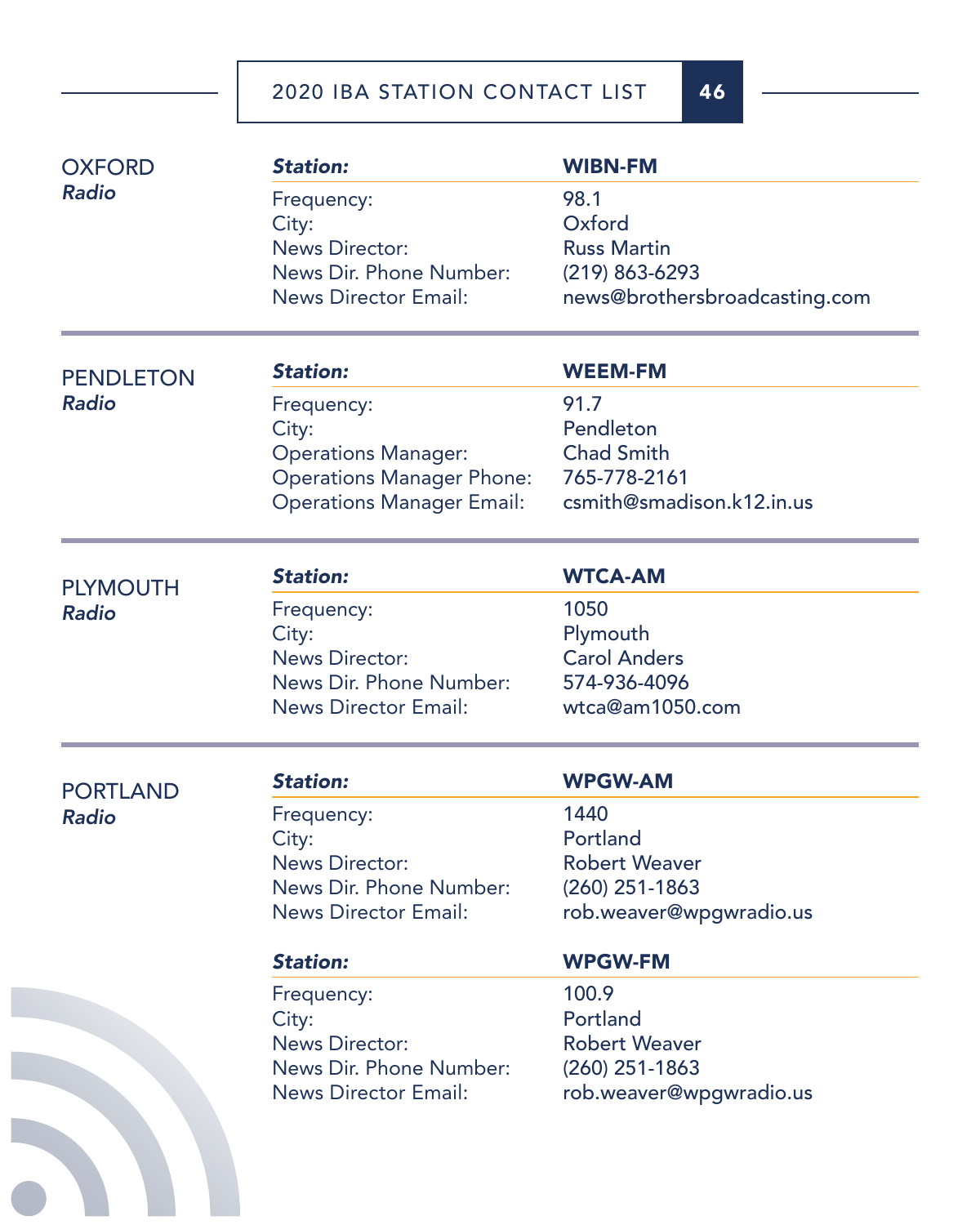| <b>PORTLAND</b>   | <b>Station:</b>             | <b>WZBD-FM</b>                |
|-------------------|-----------------------------|-------------------------------|
| <b>Radio</b>      | Frequency:                  | 92.7                          |
|                   | City:                       | Portland                      |
|                   | <b>News Director:</b>       | <b>Tony Giltner</b>           |
|                   | News Dir. Phone Number:     | 260-726-8729                  |
|                   | <b>News Director Email:</b> | wzbd@onlyinternet.net         |
| <b>PRINCETON</b>  | <b>Station:</b>             | <b>WRAY-AM</b>                |
| <b>Radio</b>      | Frequency:                  | 1250                          |
|                   | City:                       | Princeton                     |
|                   | <b>News Director:</b>       | Cliff Ingram                  |
|                   | News Dir. Phone Number:     | 812-386-1250 x119             |
|                   | <b>News Director Email:</b> | cliff@wrayradio.com           |
|                   | <b>Station:</b>             | <b>WRAY-FM</b>                |
|                   | Frequency:                  | 98.1                          |
|                   | City:                       | Princeton                     |
|                   | <b>News Director:</b>       | Cliff Ingram                  |
|                   | News Dir. Phone Number:     | 812-386-1250 x119             |
|                   | <b>News Director Email:</b> | cliff@wrayradio.com           |
| <b>RENSSELAER</b> | <b>Station:</b>             | <b>WLQI-FM</b>                |
| <b>Radio</b>      | Frequency:                  | 97.7                          |
|                   | City:                       | Rensselaer                    |
|                   | <b>News Director:</b>       | <b>Russ Martin</b>            |
|                   | News Dir. Phone Number:     | $(219) 863 - 6293$            |
|                   | <b>News Director Email:</b> | news@brothersbroadcasting.com |
|                   | <b>Station:</b>             | <b>WRIN-AM</b>                |
|                   | Frequency:                  | 1560                          |
|                   | City:                       | Rensselaer                    |
|                   | <b>News Director:</b>       | <b>Russ Martin</b>            |
|                   | News Dir. Phone Number:     | $(219) 863 - 6293$            |
|                   | <b>News Director Email:</b> | news@brothersbroadcasting.com |
|                   |                             |                               |
|                   |                             |                               |
|                   |                             |                               |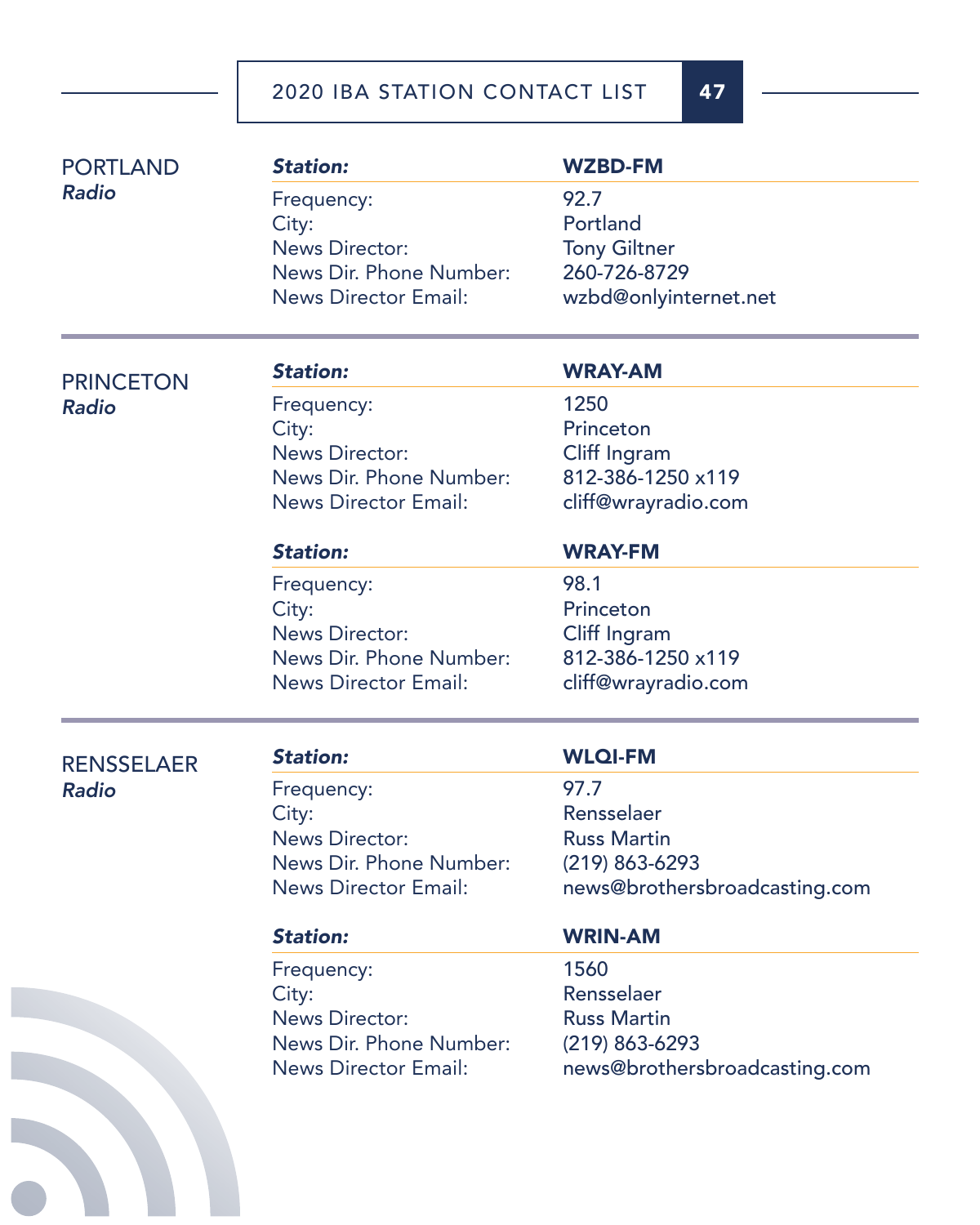| <b>RICHMOND</b> | <b>Station:</b>               | <b>WECI-FM</b>      |
|-----------------|-------------------------------|---------------------|
| <b>Radio</b>    | Frequency:                    | 91.5                |
|                 | City:                         | Richmond            |
|                 | <b>Faculty Advisor:</b>       | <b>Judi Hetrick</b> |
|                 | Faculty Adv. Phone Number:    | 765-983-1246        |
|                 | <b>Faculty Advisor Email:</b> |                     |
|                 | <b>Station:</b>               | <b>WFMG-FM</b>      |
|                 | Frequency:                    | 101.3               |
|                 | City:                         | Richmond            |
|                 | <b>News Director:</b>         | Joel Brantingham    |
|                 | News Dir. Phone Number:       | 765-962-6533        |
|                 | <b>News Director Email:</b>   | joelb1520@yahoo.com |
|                 | <b>Station:</b>               | <b>WHON-AM</b>      |
|                 | Frequency:                    | 930                 |
|                 | City:                         | Richmond            |
|                 | <b>News Director:</b>         | <b>Jeff Lane</b>    |
|                 | News Dir. Phone Number:       | 765-962-1595        |
|                 | <b>News Director Email:</b>   | JeffL@kicks96.com   |
|                 | <b>Station:</b>               | <b>WKBV-AM</b>      |
|                 | Frequency:                    | 1490                |
|                 | City:                         | Richmond            |
|                 | <b>News Director:</b>         | Joel Brantingham    |
|                 | News Dir. Phone Number:       | 765-962-6533        |
|                 | <b>News Director Email:</b>   | joelb1520@yahoo.com |
|                 | <b>Station:</b>               | <b>WQLK-FM</b>      |
|                 | Frequency:                    | 96.1                |
|                 | City:                         | Richmond            |
|                 | <b>News Director:</b>         | <b>Jeff Lane</b>    |
|                 | News Dir. Phone Number:       | 765-962-1595        |
|                 | <b>News Director Email:</b>   | JeffL@kicks96.com   |
|                 |                               |                     |
|                 |                               |                     |
|                 |                               |                     |
|                 |                               |                     |
|                 |                               |                     |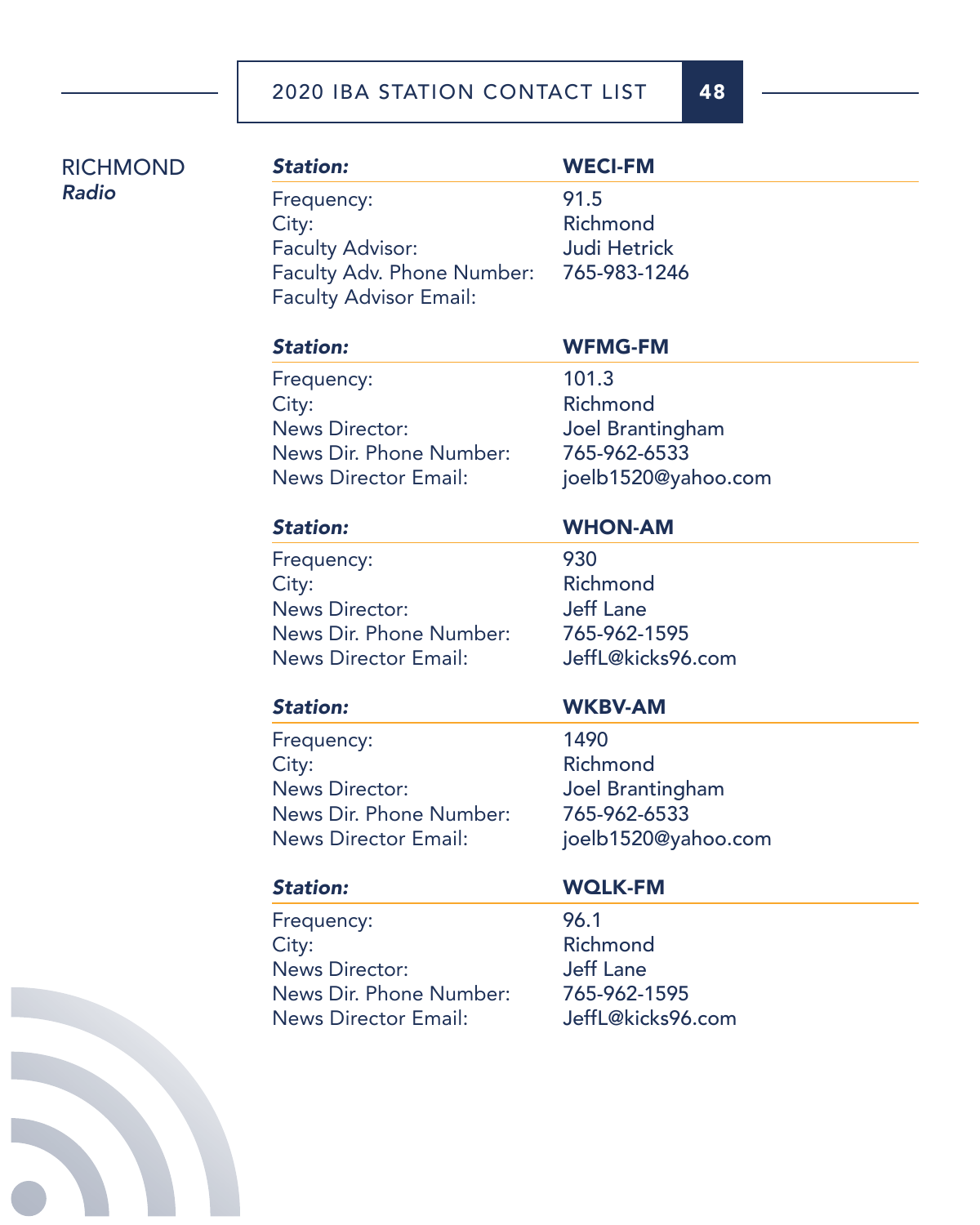| <b>RICHMOND</b>  | <b>Station:</b>             | <b>WZZY-FM</b>        |
|------------------|-----------------------------|-----------------------|
| <b>Radio</b>     | Frequency:                  | 98.3                  |
|                  | City:                       | Richmond              |
|                  | <b>News Director:</b>       | Joel Brantingham      |
|                  | News Dir. Phone Number:     | 765-962-6533          |
|                  | <b>News Director Email:</b> | joelb1520@yahoo.com   |
| <b>ROCHESTER</b> | <b>Station:</b>             | <b>WROI-FM</b>        |
| <b>Radio</b>     | Frequency:                  | 92.1                  |
|                  | City:                       | Rochester             |
|                  | <b>News Director:</b>       | <b>Baron Imhoof</b>   |
|                  | News Dir. Phone Number:     | 574-223-6059          |
|                  | <b>News Director Email:</b> | wroi@rtcol.com        |
| <b>ROCKVILLE</b> | <b>Station:</b>             | <b>WAXI-FM</b>        |
| <b>Radio</b>     | Frequency:                  | 104.9                 |
|                  | City:                       | <b>Rockville</b>      |
|                  | <b>News Director:</b>       | <b>Frank Rush</b>     |
|                  | News Dir. Phone Number:     | 812-420-2518          |
|                  | <b>News Director Email:</b> | frush@dlcmediainc.com |
|                  | <b>Station:</b>             | <b>WZJK-FM</b>        |
|                  | Frequency:                  | 105.5                 |
|                  | City:                       | <b>Rockville</b>      |
|                  | <b>News Director:</b>       | <b>Frank Rush</b>     |
|                  | News Dir. Phone Number:     | 812-420-2518          |
|                  | <b>News Director Email:</b> | frush@dlcmediainc.com |
| <b>SALEM</b>     | <b>Station:</b>             | <b>WSLM-AM</b>        |
| <b>Radio</b>     | Frequency:                  | 1220                  |
|                  | City:                       | Salem                 |
|                  | <b>News Director:</b>       | <b>Rebecca White</b>  |
|                  | News Dir. Phone Number:     | 812-620-7271          |
|                  | <b>News Director Email:</b> | wslmradio@gmail.com   |
|                  |                             |                       |
|                  |                             |                       |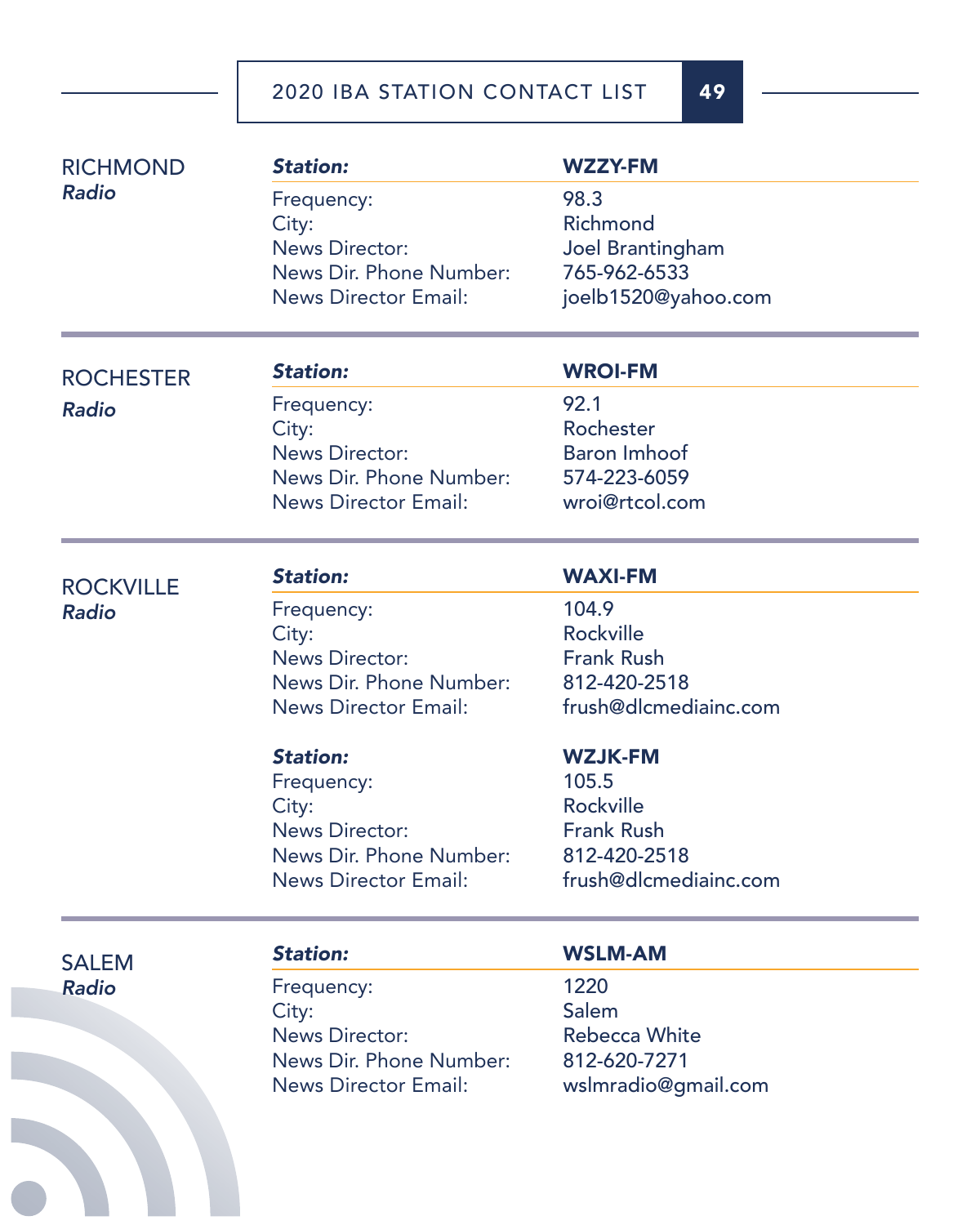| <b>SALEM</b><br><b>Radio</b> | <b>Station:</b><br>Frequency:<br>City:<br><b>News Director:</b><br>News Dir. Phone Number:<br><b>News Director Email:</b>                                                                    | <b>WSLM-FM</b><br>97.9<br>Salem<br><b>Rebecca White</b><br>812-620-7271<br>wslmradio@gmail.com                                                   |
|------------------------------|----------------------------------------------------------------------------------------------------------------------------------------------------------------------------------------------|--------------------------------------------------------------------------------------------------------------------------------------------------|
| <b>SCOTTSBURG</b>            | <b>Station:</b>                                                                                                                                                                              | <b>WMPI-FM</b>                                                                                                                                   |
| <b>Radio</b>                 | Frequency:<br>City:<br><b>News Director:</b><br>News Dir. Phone Number:<br><b>News Director Email:</b>                                                                                       | 105.3<br>Scottsburg<br><b>Sharon Parker</b><br>812-595-1089<br>sparker@i1053.com                                                                 |
| <b>SEYMOUR</b>               | <b>Station:</b>                                                                                                                                                                              | <b>WZZB-AM</b>                                                                                                                                   |
| <b>Radio</b>                 | Frequency:<br>City:<br><b>News Director:</b><br>News Dir. Phone Number:                                                                                                                      | 1390<br>Seymour<br><b>Bud Shippee</b><br>812-522-1390                                                                                            |
| <b>SHELBYVILLE</b>           | <b>Station:</b>                                                                                                                                                                              | <b>WSVX-AM</b>                                                                                                                                   |
| <b>Radio</b>                 | Frequency:<br>City:<br><b>News Director:</b><br>News Dir. Phone Number:<br><b>News Director Email:</b>                                                                                       | 1520<br>Shelbyville<br>Johnny McCrory<br>317-398-2200<br>jmccrory@giant96.com                                                                    |
| <b>SOUTH BEND</b>            | <b>Station:</b>                                                                                                                                                                              | <b>WBND-TV</b>                                                                                                                                   |
| <b>TV</b>                    | Channel:<br>City:<br><b>Assignment Editor:</b><br>Asgmt. Editor Phone Number:<br>Assignment Editor Email:<br><b>News Director:</b><br><b>News Director Email:</b><br>News Dir. Phone Number: | 57<br>South Bend<br><b>Eric Bellinger</b><br>574.344.5482<br>ebellinger@abc57.com<br><b>Kelley Dickens</b><br>kdickens@abc57.com<br>574.344.5482 |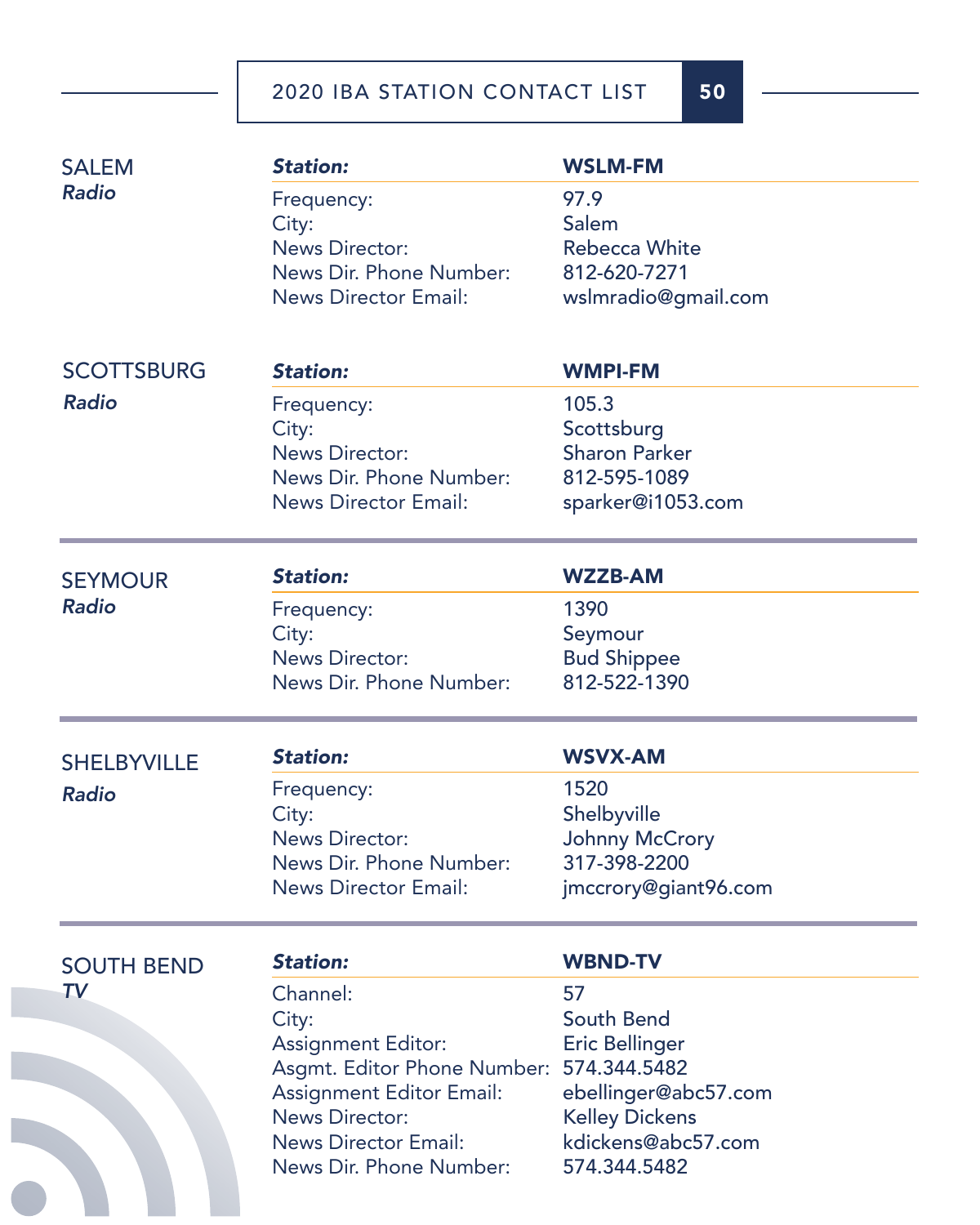| <b>SOUTH BEND</b> | <b>Station:</b>                          | <b>WHME-TV</b>                    |
|-------------------|------------------------------------------|-----------------------------------|
| <b>TV</b>         | Channel:                                 | 46                                |
|                   | City:                                    | South Bend                        |
|                   | <b>Production Manager:</b>               | Dean Korsmo                       |
|                   | Production Mgr. Phone:                   | 574-291-8900                      |
|                   | <b>Production Manager Email:</b>         | dkorsmo@lesea.com                 |
|                   | <b>Station:</b>                          | <b>WNDU-TV</b>                    |
|                   | Channel:                                 | 16                                |
|                   | City:                                    | South Bend                        |
|                   | <b>Assignment Editor:</b>                | <b>Mike Pease</b>                 |
|                   | Asgmt. Editor Phone Number: 574-284-3050 |                                   |
|                   | <b>Assignment Editor Email:</b>          | Mike.pease@wndu.com               |
|                   | <b>News Director:</b>                    | <b>Kate Glover</b>                |
|                   | News Dir. Phone Number:                  | newscenter16@wndu.com             |
|                   | <b>News Director Email:</b>              | 574-284-3000                      |
|                   | <b>Station:</b>                          | <b>WNIT-TV</b>                    |
|                   | Channel:                                 | 34                                |
|                   | City:                                    | South Bend                        |
|                   | <b>News Director:</b>                    | <b>Paul Wasowski</b>              |
|                   | News Dir. Phone Number:                  | 574-675-9648 x345                 |
|                   | <b>News Director Email:</b>              | pwasowski@wnit.org                |
| <b>SOUTH BEND</b> | <b>Station:</b>                          | <b>WHME-FM</b>                    |
| <b>Radio</b>      | Frequency:                               | 103.1                             |
|                   | City:                                    | South Bend                        |
|                   | News Dir. Phone Number:                  | 574-291-8200                      |
|                   | <b>News Director Email:</b>              | whmefm@lesea.com                  |
|                   | <b>Station:</b>                          | <b>WHPZ-FM</b>                    |
|                   | Frequency:                               | 96.9                              |
|                   | City:                                    | South Bend                        |
|                   | <b>News Director:</b>                    | <b>Corey Mann</b>                 |
|                   | News Dir. Phone Number:                  | 574-291-8200                      |
|                   | <b>News Director Email:</b>              | cmann@                            |
|                   |                                          | familybroadcastingcorporation.com |
|                   |                                          |                                   |
|                   |                                          |                                   |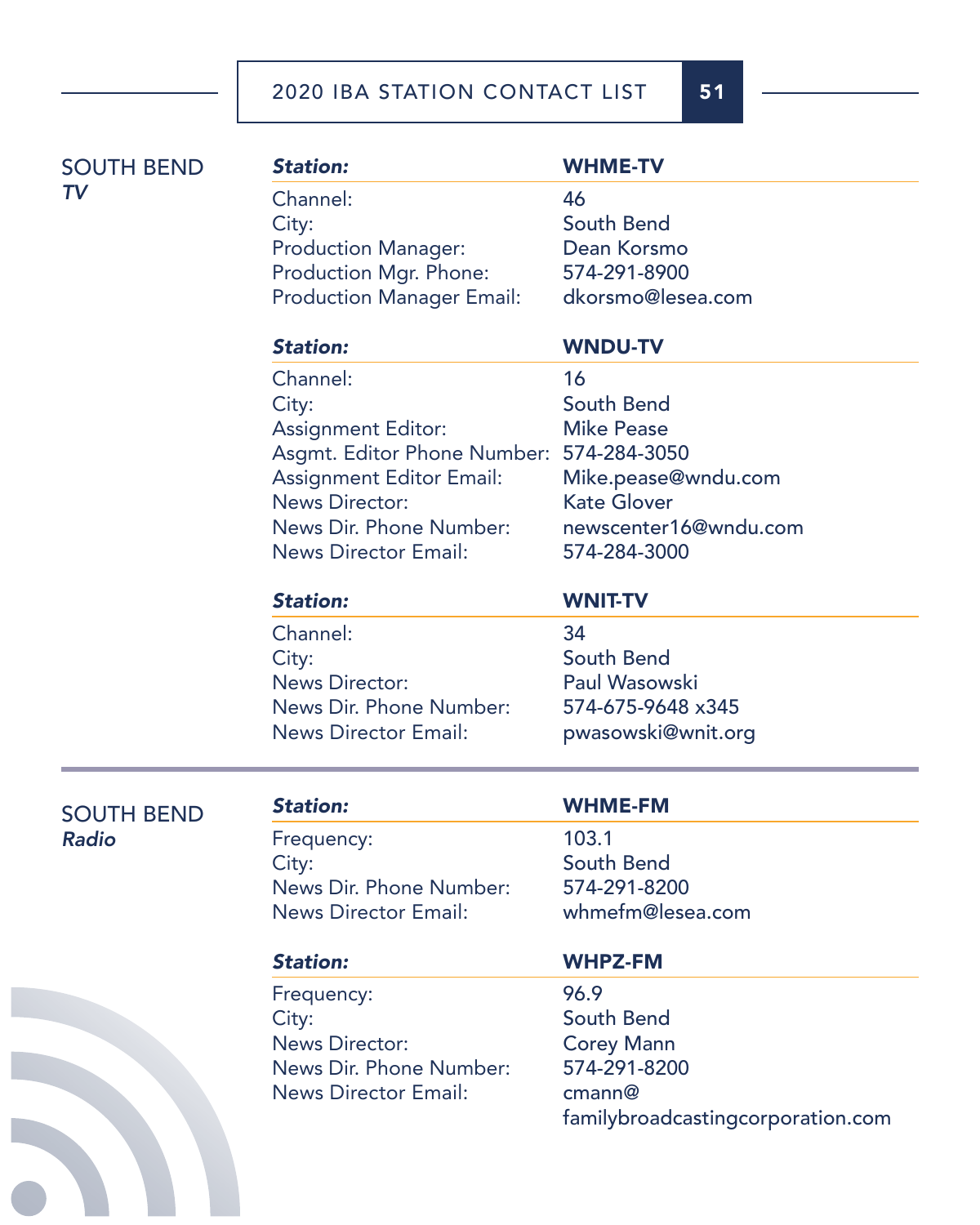## SOUTH BEND *Radio*

# *Station:* WNDV-FM Frequency: 92.9 City: South Bend News Director: Tim Bayless News Dir. Phone Number: 574-273-9300 News Director Email: tim@artisticradio.com

### *Station:* WRDI-FM

Frequency: 95.7 City: South Bend Program Director: Miriam Schmitz Program Dir. Phone Number: 260-436-9598

Program Director Email: mariam.schmitz@redeemerradio.com

Frequency: 960 City: South Bend News Director: John Hoffman News Dir. Phone Number: 574-233-3141 News Director Email: jwhoffman@sbgtv.com

## *Station:* WSBT-AM

Frequency: 89.7 City: South Bend News Director: Shane Williams News Dir. Phone Number: 574-287-4700 News Director Email: wubs89.7fm@gmail.com

# *Station:* WUBS-FM

Frequency: 102.3 City: South Bend News Director: Tim Bayless News Dir. Phone Number: 574-273-9300 News Director Email: tim@artisticradio.com

### *Station:* WYET-FM

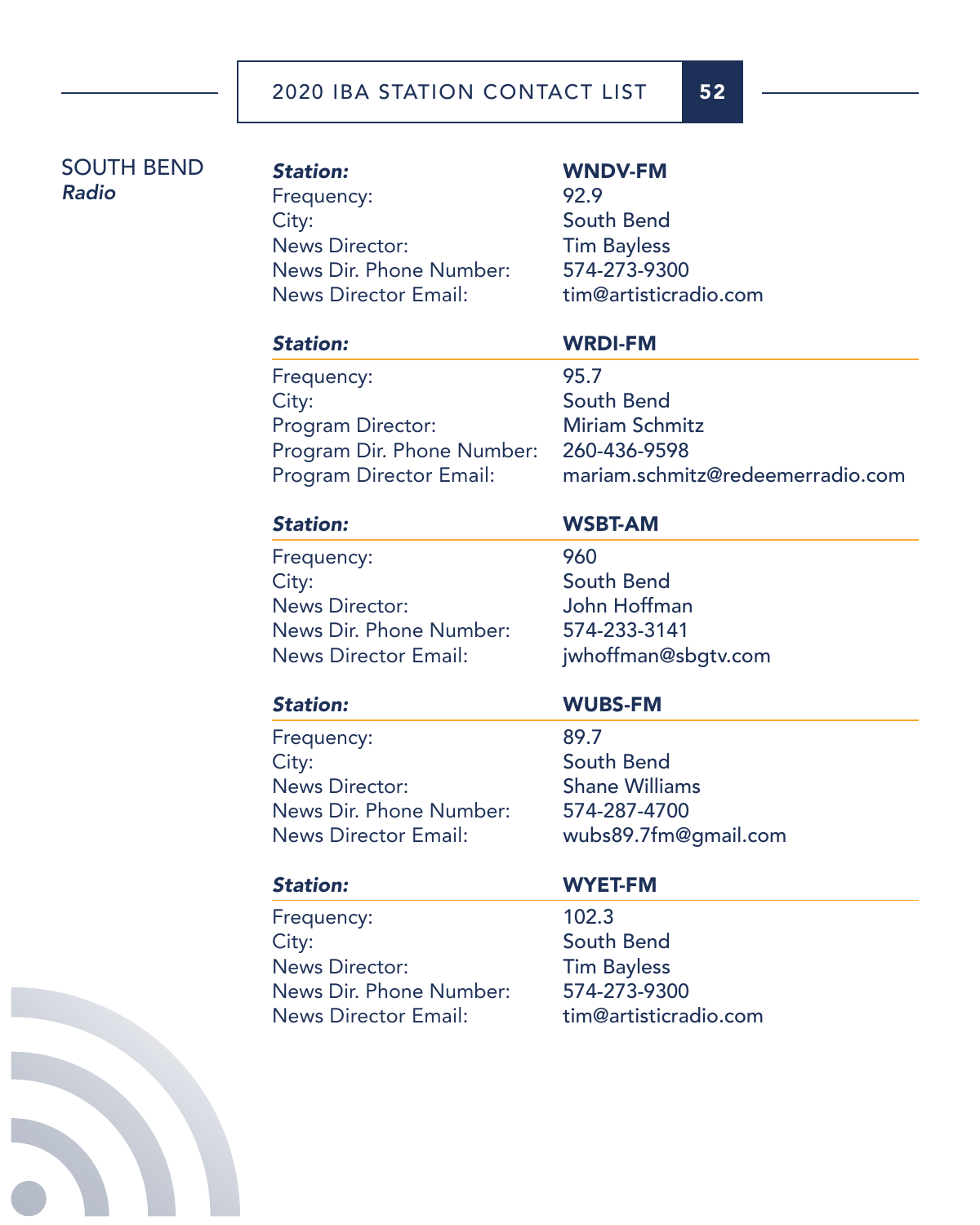| <b>SOUTH BEND</b>  | <b>Station:</b>                          | <b>WYXX-FM</b>                          |
|--------------------|------------------------------------------|-----------------------------------------|
| <b>Radio</b>       | Frequency:                               | 97.7                                    |
|                    | City:                                    | South Bend                              |
|                    | <b>News Director:</b>                    | <b>Tim Bayless</b>                      |
|                    | News Dir. Phone Number:                  | 574-273-9300                            |
|                    | <b>News Director Email:</b>              | tim@artisticradio.com                   |
| <b>TERRE HAUTE</b> | <b>Station:</b>                          | <b>WAWV-TV</b>                          |
| <b>TV</b>          | Channel:                                 | 38                                      |
|                    | City:                                    | <b>Terre Haute</b>                      |
|                    | <b>Assignment Editor:</b>                | <b>Molly Cummings</b>                   |
|                    | Asgmt. Editor Phone Number: 812-696-2121 |                                         |
|                    | <b>Assignment Editor Email:</b>          |                                         |
|                    | <b>News Director:</b>                    | mcummings@wtwo.com<br><b>Rex Barber</b> |
|                    | <b>News Director Email:</b>              | rbarber@wtwo.com                        |
|                    | News Dir. Phone Number:                  | 812-696-1322                            |
|                    |                                          |                                         |
|                    | <b>Station:</b>                          | <b>WTHI-TV</b>                          |
|                    | Channel:                                 | 10                                      |
|                    | City:                                    | <b>Terre Haute</b>                      |
|                    | <b>Assignment Editor:</b>                | <b>Mike Latta</b>                       |
|                    | Asgmt. Editor Phone Number: 812-232-9481 |                                         |
|                    | <b>Assignment Editor Email:</b>          | mlatta@wthitv.com                       |
|                    | <b>News Director:</b>                    | <b>Susan Dinkel</b>                     |
|                    | <b>News Director Email:</b>              | sdinkel@wthitv.com                      |
|                    | News Dir. Phone Number:                  | 812-243-9830                            |
|                    | <b>Station:</b>                          | <b>WTWO-TV</b>                          |
|                    | Channel:                                 |                                         |
|                    | City:                                    | <b>Terre Haute</b>                      |
|                    | <b>Assignment Editor:</b>                | <b>Molly Cummings</b>                   |
|                    | Asgmt. Editor Phone Number:              | 812-696-2121                            |
|                    | <b>Assignment Editor Email:</b>          | mcummings@wtwo.com                      |
|                    | <b>News Director:</b>                    | <b>Rex Barber</b>                       |
|                    |                                          |                                         |
|                    | <b>News Director Email:</b>              | rbarber@wtwo.com                        |
|                    | News Dir. Phone Number:                  | 812-696-1322                            |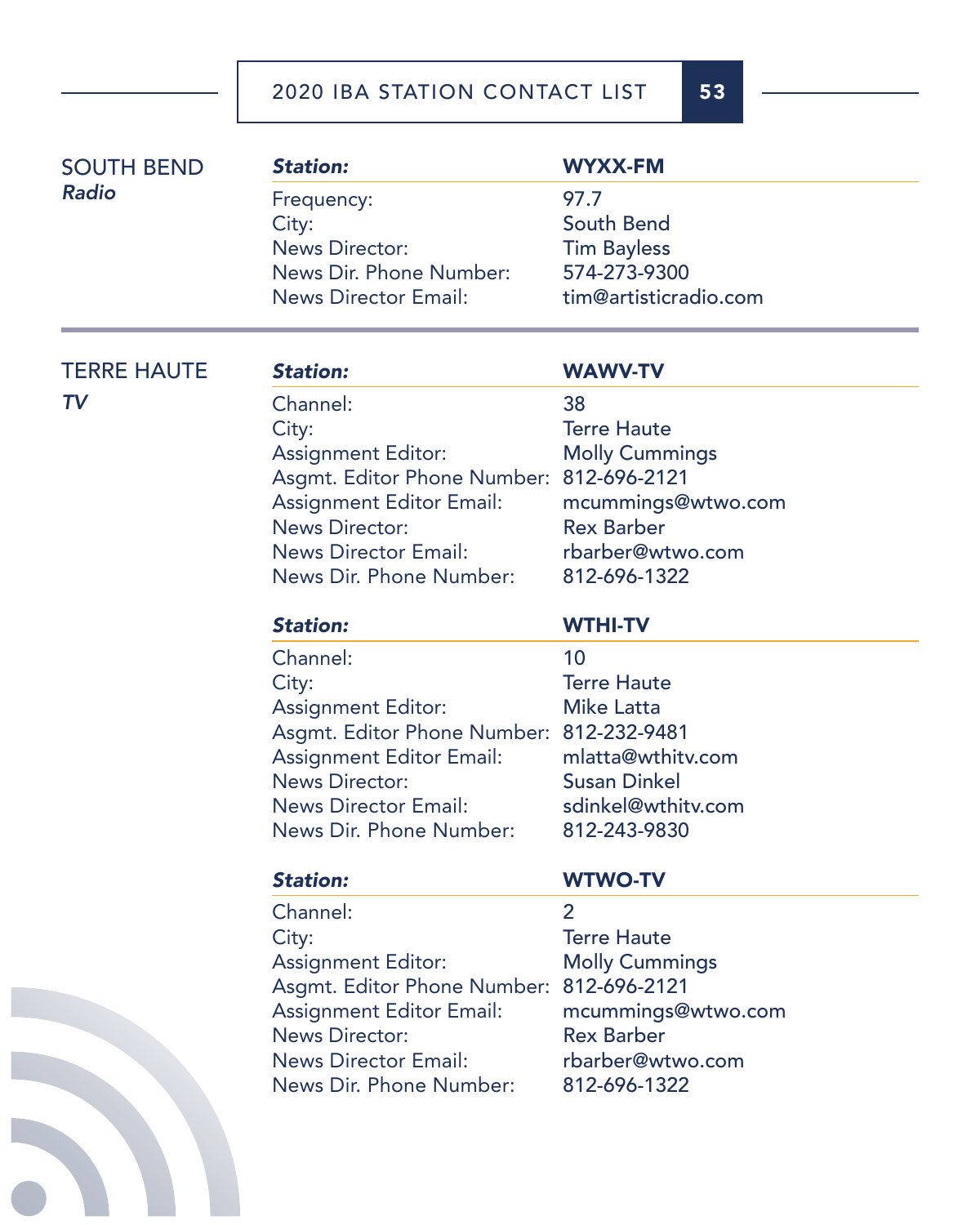TERRE HAUTE *Radio*

# *Station:* WBOW-FM Frequency: 102.7 City: Terre Haute News Director: Jay Zimmer

News Director Email: jay.zimmer@mwcradio.com

# *Station:* WIBQ-AM

Frequency: 1230 City: Terre Haute News Director: Jay Zimmer News Director Email: jay.zimmer@mwcradio.com

Frequency: 89.7 City: Terre Haute News Director: Richard Green News Dir. Phone Number: 812-237-2246

Frequency: 100.7 City: Terre Haute News Director: Steve Cannon News Dir. Phone Number: 812-232-4161

Frequency: 99.9 City: Terre Haute News Director: Jay Zimmer

Frequency: 98.5 City: Terre Haute News Director: Jay Zimmer

# *Station:* WISU-FM

News Director Email: richard.green@indstate.edu

# *Station:* WMGI-FM

News Director Email: steve.cannon@mwcradio.com

# *Station:* WTHI-FM

News Director Email: jay.zimmer@mwcradio.com

# *Station:* WWVR-FM

News Director Email: jay.zimmer@mwcradio.com

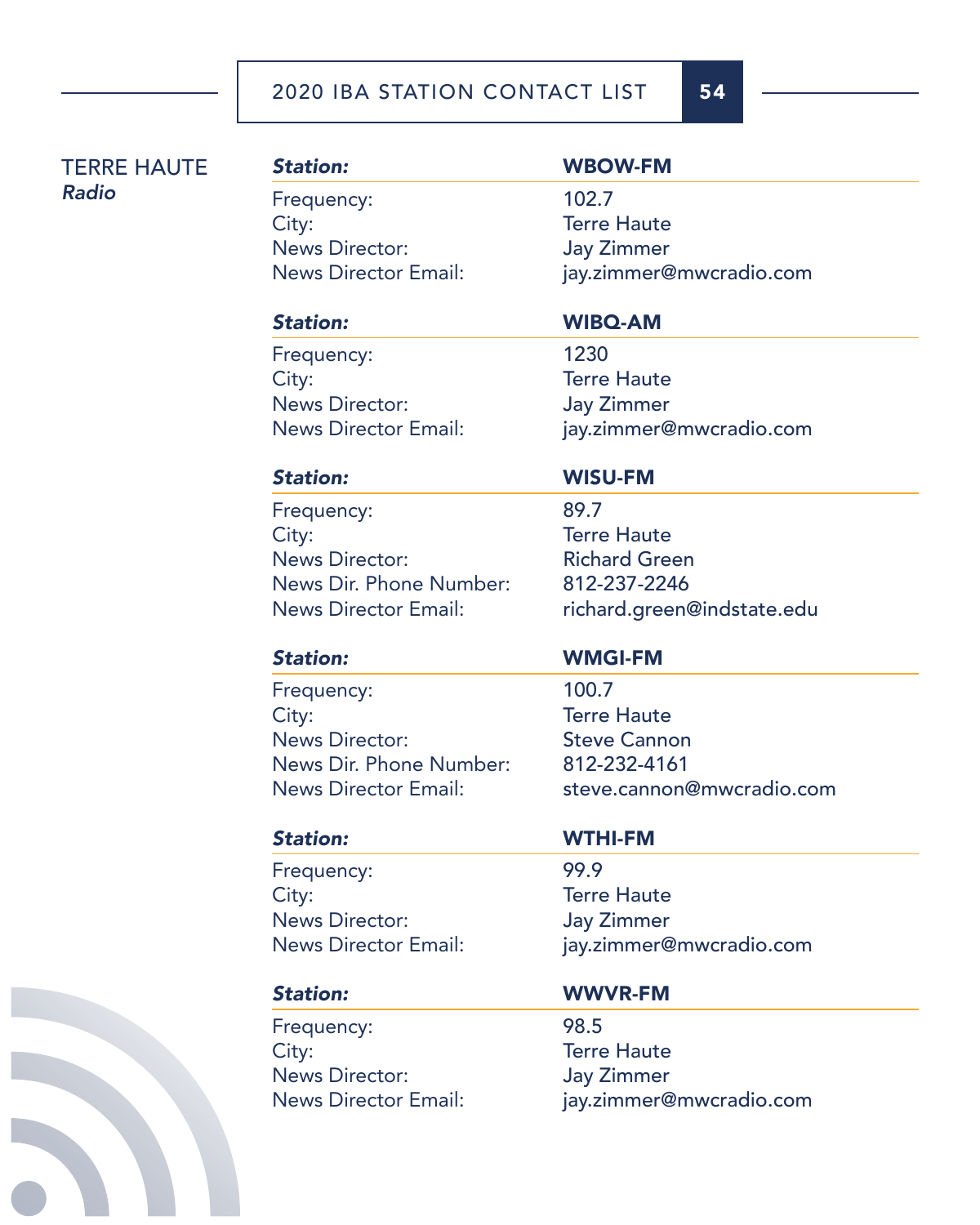| <b>TERRE HAUTE</b><br><b>Radio</b> | <b>Station:</b><br>Frequency:<br>City:<br>General Manager:<br>General Mgr. Phone Number:<br><b>General Manager Email:</b> | <b>WZIS-FM</b><br>90.7<br><b>Terre Haute</b><br><b>Richard Green</b><br>812-237-3690<br>richard.green@indstate.edu |
|------------------------------------|---------------------------------------------------------------------------------------------------------------------------|--------------------------------------------------------------------------------------------------------------------|
| <b>VALPARAISO</b>                  | <b>Station:</b>                                                                                                           | <b>WLJE-FM</b>                                                                                                     |
| <b>Radio</b>                       | Frequency:<br>City:<br><b>News Director:</b><br>News Dir. Phone Number:<br><b>News Director Email:</b>                    | 105.5<br>Valparaiso<br>Laura Waluszko<br>219-246-2646<br>news@argni.com                                            |
|                                    | <b>Station:</b>                                                                                                           | <b>WXRD-FM</b>                                                                                                     |
|                                    | Frequency:<br>City:<br><b>News Director:</b><br>News Dir. Phone Number:<br><b>News Director Email:</b><br><b>Station:</b> | 103.9<br>Valparaiso<br>Laura Waluszko<br>219-246-2646<br>news@argni.com<br><b>WZVN-FM</b>                          |
|                                    | Frequency:<br>City:<br><b>News Director:</b><br>News Dir. Phone Number:<br><b>News Director Email:</b>                    | 107.1<br>Valparaiso<br><b>Joey Martin</b><br>219-246-2646<br>news@argni.com                                        |
| <b>VEVAY</b>                       | <b>Station:</b>                                                                                                           | <b>WKID-FM</b>                                                                                                     |
| <b>Radio</b>                       | Frequency:                                                                                                                | 95.9                                                                                                               |

City:<br>
News Director:<br>
News Director:<br>
Adam Griffin News Director: Adam Griffin<br>News Dir. Phone Number: 812-427-9590 News Dir. Phone Number:<br>News Director Email:

adam@froggy959.net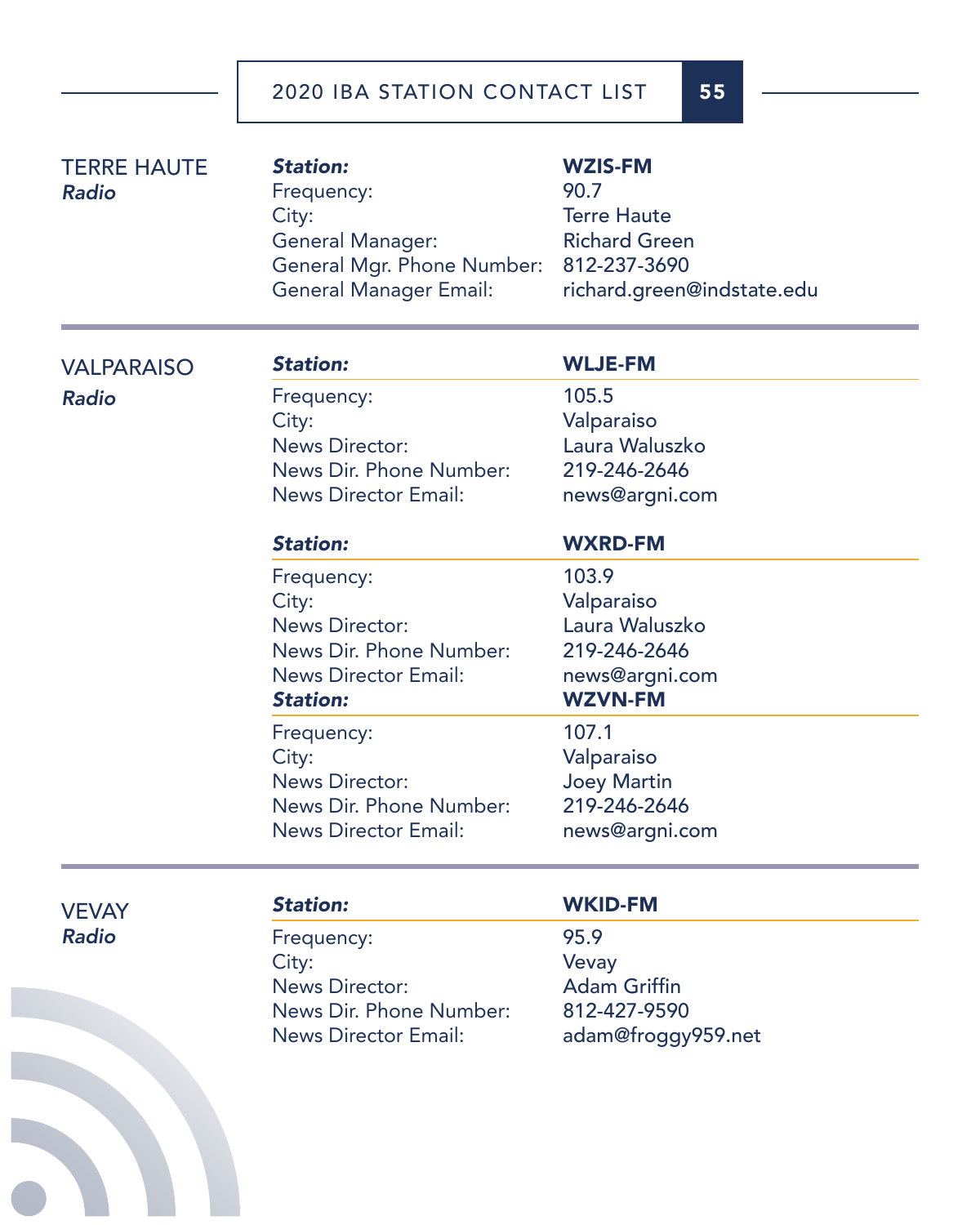|  | <b>VINCENNES</b>                 | <b>Station:</b>                          | <b>WVUT-TV</b>                   |
|--|----------------------------------|------------------------------------------|----------------------------------|
|  | TV                               | Channel:                                 | 22                               |
|  |                                  | City:                                    | <b>Vincennes</b>                 |
|  |                                  | <b>News Director:</b>                    | <b>Jeff Smith</b>                |
|  |                                  | News Dir. Phone Number:                  | 812-887-5250                     |
|  |                                  | <b>News Director Email:</b>              | jssmith@vinu.edu                 |
|  |                                  |                                          |                                  |
|  | <b>VINCENNES</b><br><b>Radio</b> | <b>Station:</b>                          | <b>WAOV-AM</b>                   |
|  |                                  | Frequency:                               | 1450                             |
|  |                                  | City:                                    | <b>Vincennes</b>                 |
|  |                                  | <b>News Director:</b>                    | Tom Lee                          |
|  |                                  | News Dir. Phone Number:                  | 812-882-6060 x234                |
|  |                                  | <b>News Director Email:</b>              | news@originalcompany.com         |
|  |                                  | <b>Station:</b>                          | <b>WFML-FM</b>                   |
|  |                                  | Frequency:                               | 96.7                             |
|  |                                  | City:                                    | <b>Vincennes</b>                 |
|  |                                  | <b>Assignment Editor:</b>                | <b>Jeff Smith</b>                |
|  |                                  | Asgmt. Editor Phone Number: 812-887-5250 |                                  |
|  |                                  | Asgmt. Editor Email:                     | jssmith@vinu.edu                 |
|  |                                  | <b>News Director:</b>                    | <b>Jeff Smith</b>                |
|  |                                  | <b>News Director Email:</b>              | jssmith@vinu.edu                 |
|  |                                  | News Dir. Phone Number:                  | 812-887-5250                     |
|  |                                  | <b>Station:</b>                          | <b>WJPS-FM</b>                   |
|  |                                  | Frequency:                               | 107.1                            |
|  |                                  | City:                                    | <b>Vincennes</b>                 |
|  |                                  | <b>News Director:</b>                    | Dave Westrich                    |
|  |                                  | News Dir. Phone Number:                  | 812-882-6060                     |
|  |                                  | <b>News Director Email:</b>              | davewestrich@originalcompany.com |
|  |                                  | <b>Station:</b>                          | <b>WQTY-FM</b>                   |
|  |                                  | Frequency:                               | 93.3                             |
|  |                                  | City:                                    | <b>Vincennes</b>                 |
|  |                                  | <b>News Director:</b>                    | <b>John Szink</b>                |
|  |                                  | News Dir. Phone Number:                  | 812-324-2201                     |
|  |                                  | <b>News Director Email:</b>              | johnszink@originalcompany.com    |
|  |                                  |                                          |                                  |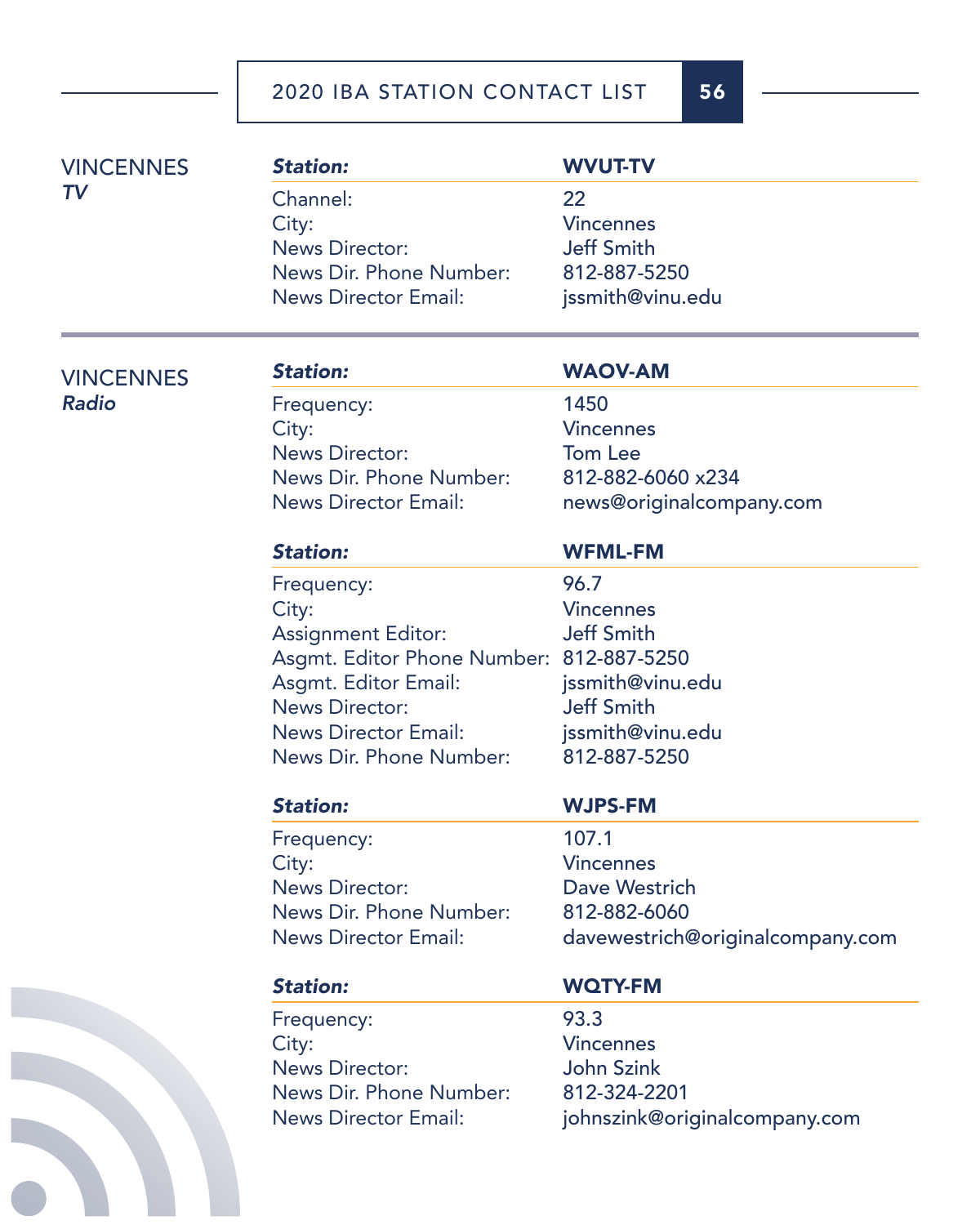| <b>VINCENNES</b> | <b>Station:</b>                | <b>WREB-FM</b>                    |
|------------------|--------------------------------|-----------------------------------|
| <b>Radio</b>     | Frequency:                     | 94.3                              |
|                  | City:                          | <b>Vincennes</b>                  |
|                  | <b>News Director:</b>          | John Fischer                      |
|                  | News Dir. Phone Number:        | 765-653-9717                      |
|                  | <b>News Director Email:</b>    | johnfischer@originalcompany.com   |
|                  | <b>Station:</b>                | <b>WUZR-FM</b>                    |
|                  | Frequency:                     | 105.7                             |
|                  | City:                          | <b>Vincennes</b>                  |
|                  | <b>News Director:</b>          | <b>Tom Lee</b>                    |
|                  | News Dir. Phone Number:        | 812-882-6060 x234                 |
|                  | <b>News Director Email:</b>    | news@originalcompany.com          |
|                  | <b>Station:</b>                | <b>WVUB-FM</b>                    |
|                  | Frequency:                     | 91.1                              |
|                  | City:                          | <b>Vincennes</b>                  |
|                  | <b>News Director:</b>          | <b>Jeff Smith</b>                 |
|                  | News Dir. Phone Number:        | 812-887-5250                      |
|                  | <b>News Director Email:</b>    | jssmith@vinu.edu                  |
|                  | <b>Station:</b>                | <b>WWBL-FM</b>                    |
|                  |                                |                                   |
|                  |                                | 106.5                             |
|                  | Frequency:                     | <b>Vincennes</b>                  |
|                  | City:<br><b>News Director:</b> |                                   |
|                  | News Dir. Phone Number:        | <b>John Szink</b><br>812-324-2201 |
|                  | <b>News Director Email:</b>    | johnszink@originalcompany.com     |
|                  | <b>Station:</b>                | <b>WYFX-FM</b>                    |
|                  | Frequency:                     | 106.7                             |
|                  | City:                          | <b>Vincennes</b>                  |
|                  | <b>News Director:</b>          | <b>Sean Dulaney</b>               |
|                  | News Dir. Phone Number:        | 812-882-6060                      |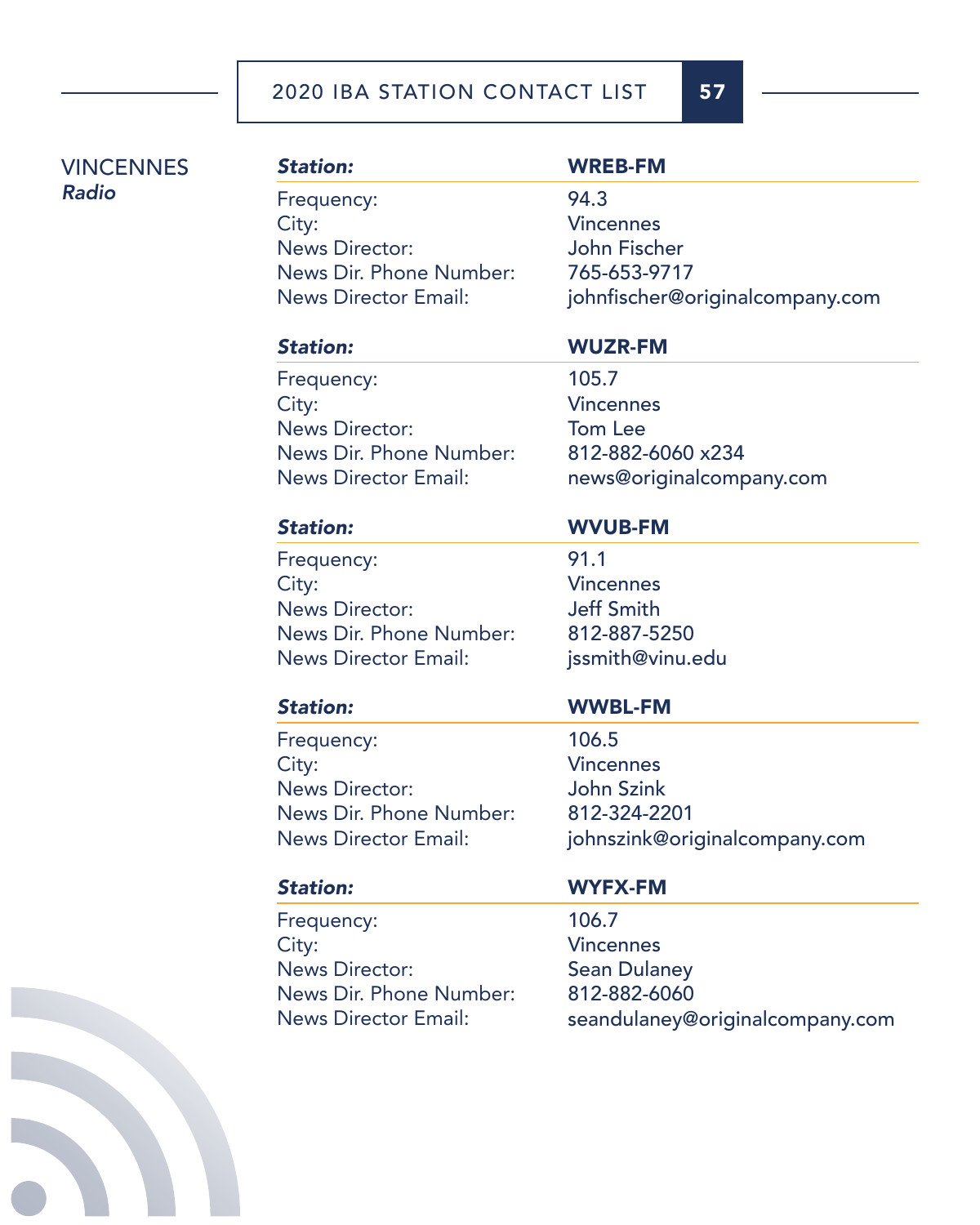| <b>VINCENNES</b> | <b>Station:</b>                   | <b>WZDM-FM</b>                |
|------------------|-----------------------------------|-------------------------------|
| <b>Radio</b>     | Frequency:                        | 92.1                          |
|                  | City:                             | <b>Vincennes</b>              |
|                  | <b>News Director:</b>             | <b>Tom Lee</b>                |
|                  | News Dir. Phone Number:           | 812-882-6060 x234             |
|                  | <b>News Director Email:</b>       | news+G216+B211:H217+A211:H2+B |
| <b>WABASH</b>    | <b>Station:</b>                   | <b>WKUZ-FM</b>                |
| <b>Radio</b>     | Frequency:                        | 95.9                          |
|                  | City:                             | Wabash                        |
|                  | <b>Operations Director:</b>       | <b>Charlie Adams</b>          |
|                  | Operations Dir. Phone:            | 260-563-4111                  |
|                  | <b>Operations Director Email:</b> | news@wkuz.com                 |
|                  | <b>Station:</b>                   | <b>WAWC-FM</b>                |
|                  | Frequency:                        | 103.5                         |
|                  | City:                             | <b>Warsaw</b>                 |
|                  | <b>News Director:</b>             | Carli Luca                    |
|                  | News Dir. Phone Number:           | 574-372-3064                  |
|                  | <b>News Director Email:</b>       | cluca@kensington.media        |
|                  | <b>Station:</b>                   | <b>WIOE-FM</b>                |
|                  | Frequency:                        | 101.1                         |
|                  | City:                             | Warsaw                        |
|                  | <b>News Director:</b>             | Angela Hopper                 |
|                  | News Dir. Phone Number:           | 574-268-9830                  |
|                  | <b>News Director Email:</b>       | ahopper@warsawschools.org     |
|                  | <b>Station:</b>                   | <b>WRSW-AM</b>                |
|                  | Frequency:                        | 1480                          |
|                  | City:                             | Warsaw                        |
|                  | <b>News Director:</b>             | Carli Luca                    |
|                  | News Dir. Phone Number:           | 574-372-3064                  |
|                  | <b>News Director Email:</b>       | cluca@kensington.media        |
|                  |                                   |                               |
|                  |                                   |                               |